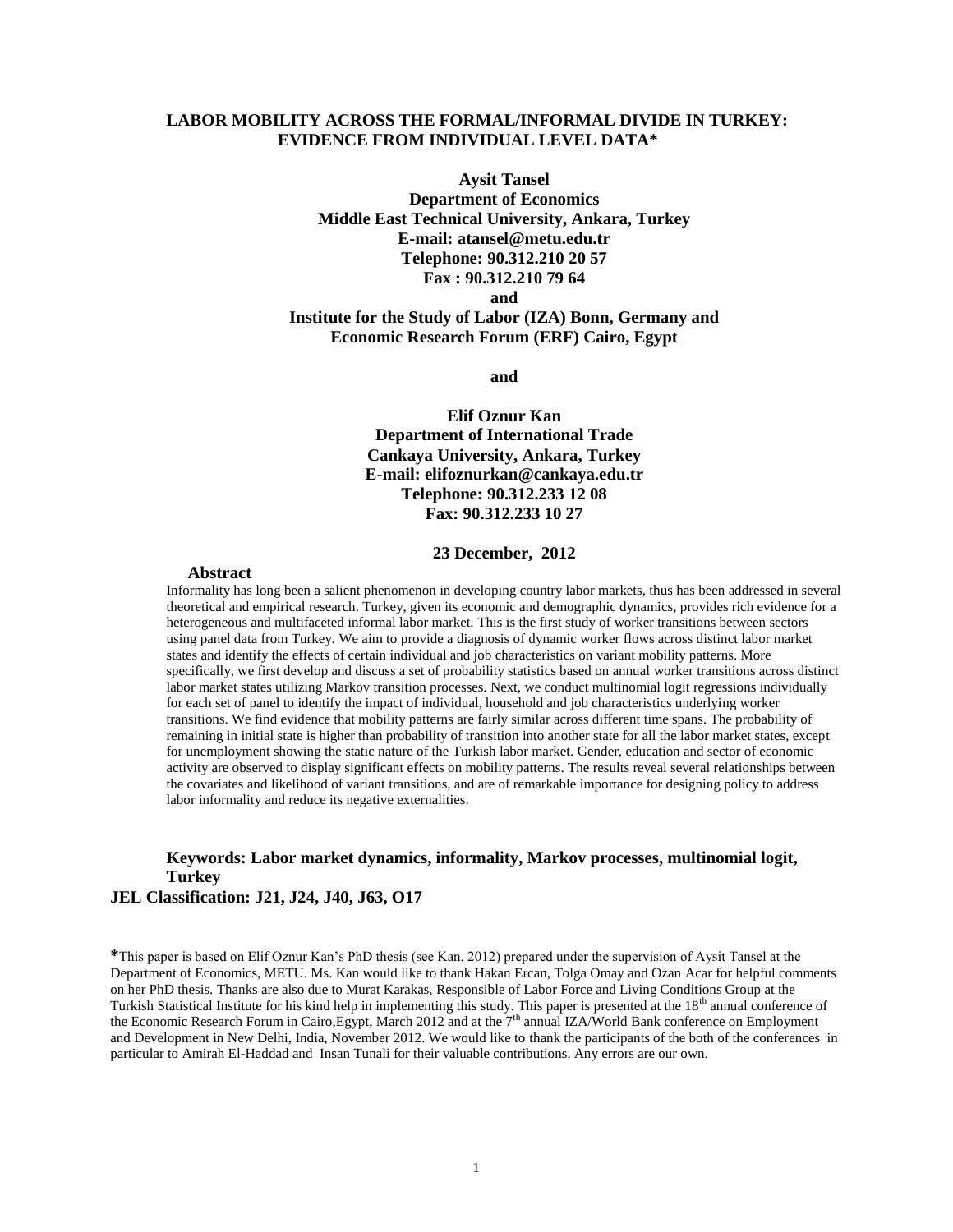## **1. Introduction**

Informality has long been a salient phenomenon in developing country labor markets, thus has been addressed in several theoretical and empirical studies since the 1950s. In the early literature, most analyses hinged on static and aggregate approaches. Recently, the introduction of advanced panel data sets and techniques empowered more profound and thorough dynamic research. In particular, mobility analysis led to a paradigm shift in the labor market literature by providing the means for investigating the implications of and motivations for workers' transitions into and out of informal employment and the extent to which and how specific individual and job characteristics influence worker flows. In this study, we aim to expand the literature by implementing the mobility analysis to the Turkish labor market with a specific emphasis on informality.

Turkey, given its economic and demographic dynamics, provides rich evidence for a growing, heterogeneous and multifaceted informal labor market (Tansel, 1997, 1999, 2001; Bulutay and Tasti, 2004; Ozdemir et al., 2004; DPT, 2009; Kenar, 2009; Aydin et al., 2010; World Bank, 2010). However, existing evidence is mixed and scant. Data limitations and conceptual obscurity have hindered detailed analyses. Along these lines, the aim is to provide a diagnosis of dynamic worker flows across distinct labor market states and identify the effects of certain characteristics (i.e. age, gender, education, work experience, economic activity sector, household demographics, etc.) on variant mobility patterns. To the best of our knowledge, this study is the first to undertake a labor mobility analysis in the context of the formal/informal employment divide in Turkey.

More specifically, we first develop and discuss a set of probability statistics based on annual worker transitions across distinct employment states utilizing Markov transition processes. As Bosch and Maloney (2007) claim: "labor status mobility can be assumed as a process in which changes in the states occur randomly through time and probabilities of moves between particular states are governed by Markov transition matrices". Starting with the pioneering works of Funkhouser (1996, 1997a, 1997b) and Maloney (1999), several attempts have been made to model labor mobility using transition matrices constructed from probabilities of actual movements of the same individuals across distinct labor market states. To name a few, Gong et al. (2004) explore the mobility patterns in five urban cities of Mexico and their underlying dynamics associated with individual characteristics and business cycles. Duryea et al. (2006) provide an empirical mobility analysis of nine countries of Albania, Georgia, Hungary, Poland, Russia, Ukraine, Argentina, Mexico, and Venezuela. Krstić and Sanfey (2007) examine the labor mobility in Bosnia and Herzegovina. Lehmann and Pignatti (2007) investigate employment flows in Ukraine. Canavire-Bacarreza and Soria (2007) study worker mobility in Argentina. Bigsten et al. (2007) study the worker transitions in the Ethiopian labor market. Bernabè and Stampini (2009) analyze the mobility patterns in Georgia. Pagés and Stampini (2009) provide a comparative analysis of labor mobility patterns for Argentina, Mexico, Venezuela, Albania, Georgia and Ukraine. In a more recent comprehensive study, Bosch and Maloney (2010) use panel data from Argentina, Brazil and Mexico and using continuous time Markov transition processes derived from an underlying discrete time counterpart.

Following similar vein, we compute the transition probabilities of individuals moving across six different labor market states using the novel Income and Living Conditions Survey (SILC) panel data for 2006, 2007, 2008 and 2009. In this framework, we start by computing the transition probabilities separately for two, three and four year transitions pertaining to the 2006 to 2007, 2006 to 2008 and 2006 to 2009 transitions. In line with the recent literature, we define six labor market states as formal-salaried (FS), informal-salaried (IS), informal self-employed (ISE), formal self-employed (FSE), unemployed (U), and inactive (N). This categorization facilitates investigating various possible transitions into and out of informal employment. In particular, disentangling the formal/informal divide further into salaried/self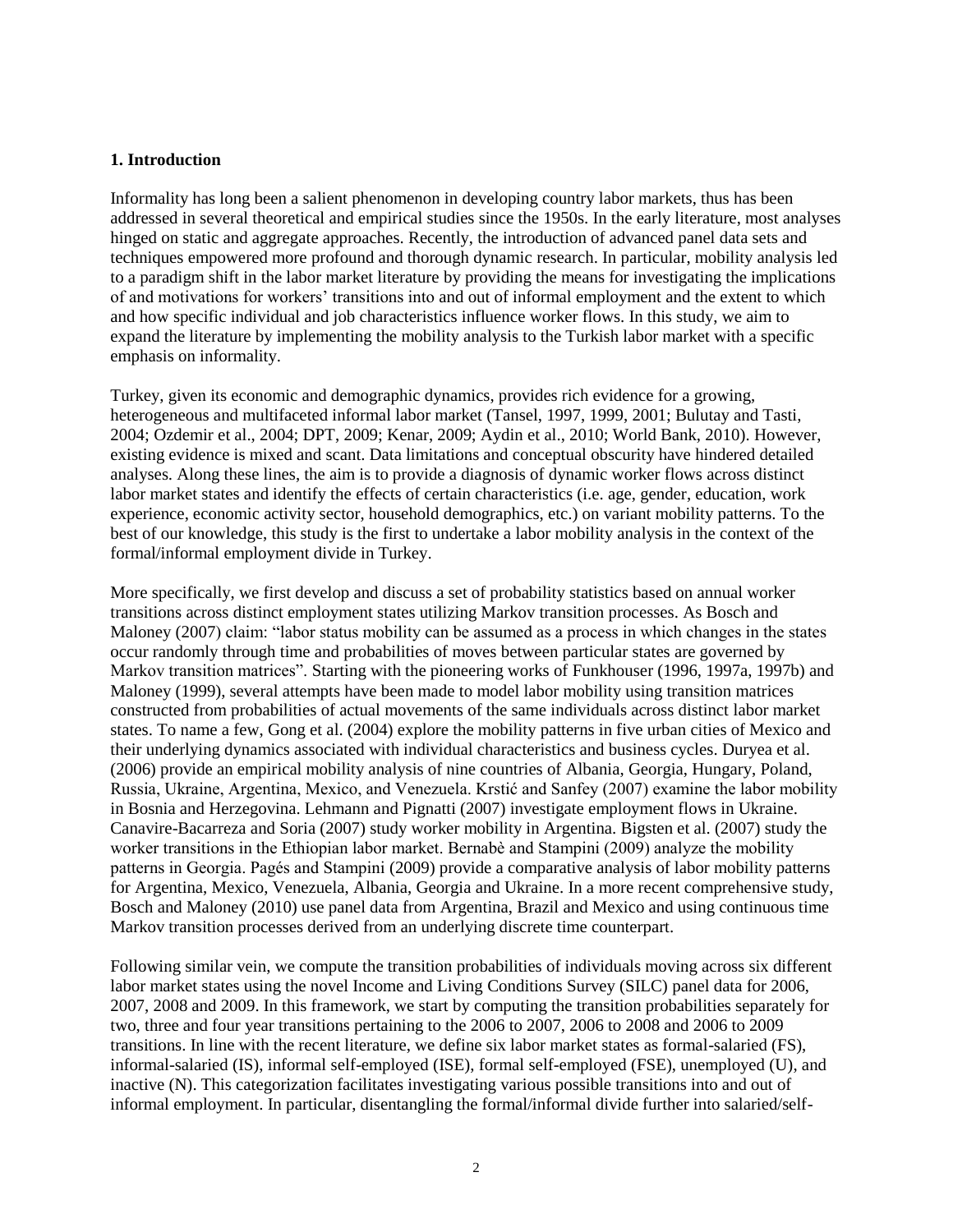employed subgroups provides the means for assessing the extent to which and how informality prevails in different forms. Moreover, including unemployed and inactive categories, we are able to provide a more comprehensive labor market analysis, as informal employment displays substantial transitivity into/out of these non-employment states.

We find evidence that mobility patterns are fairly similar across different time spans. Moreover, the probability of remaining in initial state is higher than the probability of transition into another state for all the labor market states, except for unemployment. All together, these findings depict that the Turkish labor market has a relatively static nature. Regarding the direction and degree of outflows, we note that there is only very limited mobility into the formal-salaried state. This evidence is suggestive of the entry barriers to and/or preference for formal-salaried employment, thereby confirming the traditional segmentation theory of formal and informal labor markets. Another noteworthy pattern pertains to informal self-employed who display only minimal mobility into salaried employment. This finding is of great importance since it reveals the nature of informal self-employment in Turkey. The evidence implies that informal self-employment is mostly an agricultural and female phenomenon, thus differs from that in Brazil, Mexico and Argentina, where it often prevails in the form of voluntary entrepreneurial activities (Bosch and Maloney, 2010).

The transition analysis, however, is mostly descriptive in nature and falls short of explaining the underlying dynamics of observed transitions. In order to examine the nature of labor mobility patterns in more detail, we estimate six multinomial logit models individually for each labor market state by adopting a number of individual, household and job characteristics as explanatory variables. The results reveal several relationships between the covariates and the likelihood of variant transitions. Particularly, gender, education and economic sector are found as significantly related to mobility tendencies, hence of great importance for designing effective policies to address labor informality in Turkey. To the best of our knowledge, this study offers the first such formal/informal labor mobility analysis in the context of the Turkish labor market.

The organization of the paper is as follows. Section 2 describes recent economic developments in Turkey, and presents the data and some descriptive evidence. The methodology and results of Markov transition analysis are presented in Sections 3.1 and 3.2, respectively. The methodology of multinomial logit models is explained in Section 4.1 and estimation results are discussed in Section 4.2. Finally, Section 5 provides a summary of the main findings and implications for policy.

## **2. Economic background and data**

## *2.1. Recent economic developments in Turkey*

One of the severest crisis of Turkey's recent history occurred in November 2000 and February 2001. The per capita GDP declined by 9.6 percent in 2001 but recovered quickly in 2002 with a growth rate of 8 percent and achieved high growth rates for the period 2002-2007. However, the adverse labor market impact of the 2001 crisis was large and the subsequent output growth has not led to improvements in the unemployment rates. This is dubbed as the "jobless growth". Employment declined and remained below the pre-crisis level until 2004. In 2004, unemployment rate in urban areas reached 16 percent and that of the educated youth was 30 percent. Recently Turkey was affected by the global crisis in 2008 and 2009. In 2008 the rate of growth of GDP was less than one percent. During the first quarter of 2009 the GDP dropped by 14.7 percent and the annual decline in GDP was 4.8 percent. The economy recovered in 2010 with an annual rate of growth of 8.9 percent. The unemployment, which reached the 14 percent in 2009, declined to 11.9 percent in 2010. In 2009 unemployment increased along with the declines in wages. Nonagricultural unemployment rate was 17.4 percent in 2009 and declined to 14.8 percent in 2010.Youth unemployment rate was 25.3 percent in 2009 and declined to 21.7 percent in 2010.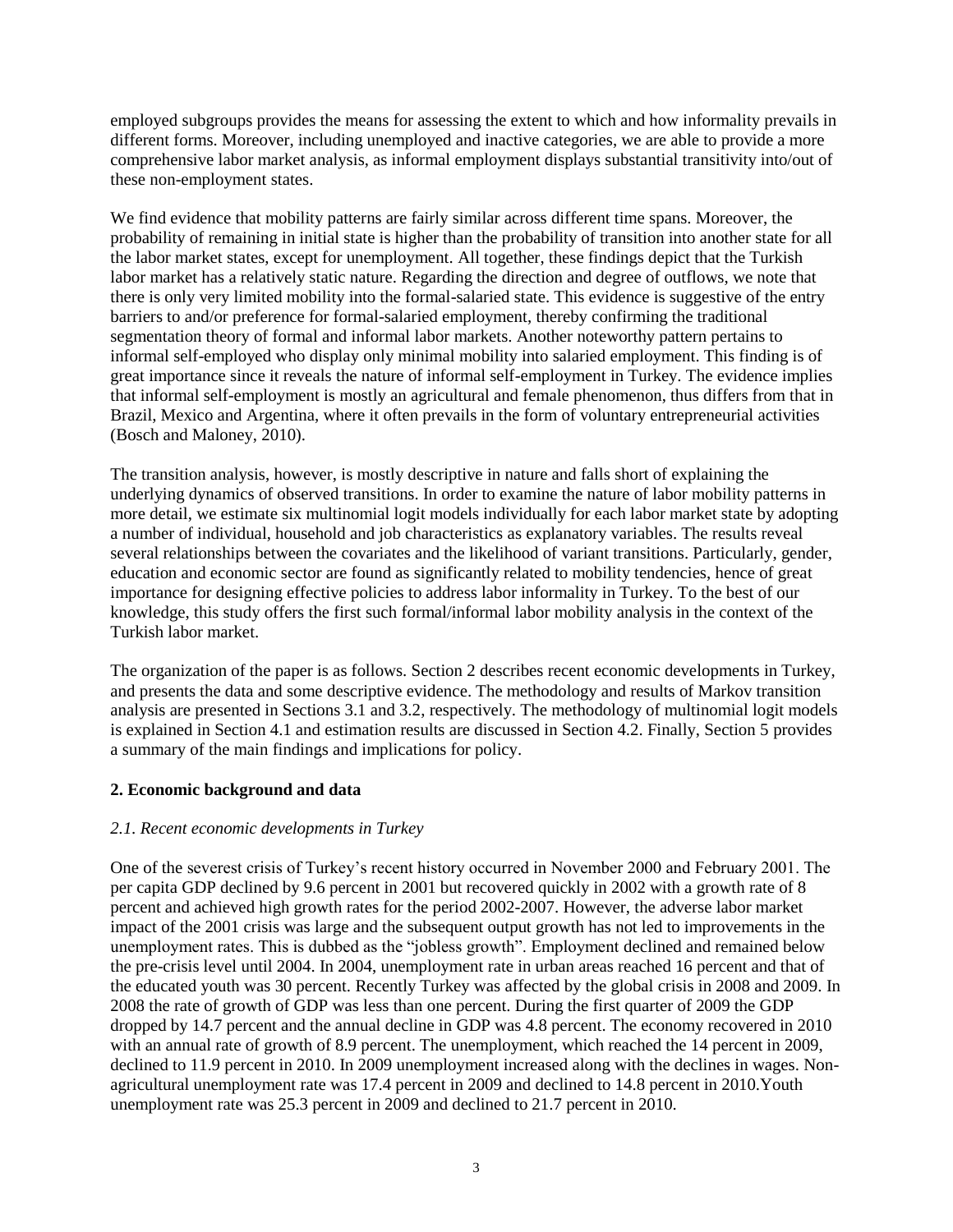The salient labor market characteristics of Turkey are low employment creation, low employment ratio, low labor force participation rates and large informal sector. Non-registry to the social security system, which is one way of defining informality, is widespread. In the urban areas one out of three and in the rural areas three out of four workers are unregistered. In Turkey, the taxes on labor are relatively high. Employer and employee contributions for pension, disability insurance, health insurance, unemployment insurance and workers compensation insurance as a total is 36.5-41 percent of the gross wages. The income tax is the 15-35 percent of the gross wages. At different wage levels and family characteristics the tax wedge on the labor income of the workers is one of the highest among the OECD countries (World Bank, 2006). The high tax rates on labor income create incentives for non-compliance and thus contribute to informality.

#### *2.2. Data and descriptive evidence*

l

The data used in this analysis is drawn from the Income and Living Conditions Survey (SILC), which has been conducted by the Turkish Statistical Institute (TurkStat) since  $2006<sup>1</sup>$  The novel, nationally representative, rich, panel survey provides detailed information on the employment status, social security coverage, working hours, labor and other income, demographic characteristics, living conditions, job characteristics and socioeconomic conditions of the subjects. The survey results have only recently been released in micro data sets, thus to our knowledge have not yet been used in any other studies.

As regards to defining informality, the first internationally agreed operational definition adopted in the 15th International Conference of Labor Statisticians in 1993 was "all jobs in informal sector enterprises, or all persons who, during a given reference period, were employed in at least one informal sector enterprise" (Hussmanns, 2005). Put differently, informality was ascribed to small-scale enterprises; enterprises operating without a legal status and/or employing unregistered workers; and family enterprises with unpaid family workers and the self-employed (Aydın et al., 2010). The ILO definition was later extended to comprise self-employed in informal enterprises (i.e. workers, employer/owner of small firms, ownaccount workers, unpaid contributing family members); and wage employment in informal jobs (i.e. employees in informal enterprises, casual and domestics workers, industrial outworkers) (Chen, 2007). ILO later extended the informality definition to refer to employment relationships, which are not subject to labor legislation, social protection, taxes or employment benefits (Hussmanns, 2005).

The definitions in this study are adopted to be as consistent as possible to the existing theoretical and empirical literature. SILC questionnaire allows us to distinguish along employed/non-employed, salaried/self-employed, formal/informal divides. Using this feature, we identify six different labor market states: formal-salaried , informal-salaried, formal self-employed, informal self-employed, unemployed and inactive. Employees working for a wage/salary are defined as formal-salaried if they are registered at the social security institution for their main job and informal-salaried if not. Own-account workers and unpaid family workers form the self-employed category, which is divided into formal self-employed if registered at the Social Security Institution and informal self-employed if not. Following Pages and Stampini (2009), unpaid family workers are classified as informal self-employed. Employers are excluded from the sample,

<sup>&</sup>lt;sup>1</sup> SILC is designed as a rotating panel in which the sample of households and corresponding individuals are traced annually for four consecutive years. Each year the survey is conducted for four subsamples. One subsample is removed and replaced by a new subsample in each year. The samples are selected and assigned survey weights to be representative of non-institutionalized Turkish resident population. A two-stage stratified sampling procedure is used in sample selection. The interviews are administered once every year. The sample size is designed considering possible non-response, thereby no replacement is undertaken. Survey results are published annually in both cross-section and panel data set formats. The analysis below focuses mainly on the years 2006, 2007, 2008 and 2009, since the micro data set for the following years are not yet released. The original cross-sectional samples consist of 30,186 individuals for 2006; 30,263 individuals for 2007; 31,121 individuals for 2008 and 32,539 individuals for 2009. For the specific aim and methodology of the study, panel samples are modified in a way to comprise only the labor force between 15-64 years of age who are present in at least two consecutive years of the survey. That corresponds to 18,343 individuals for 2006-2007; 11,462 individuals for 2006-2008; 5,422 individuals for 2006-2009.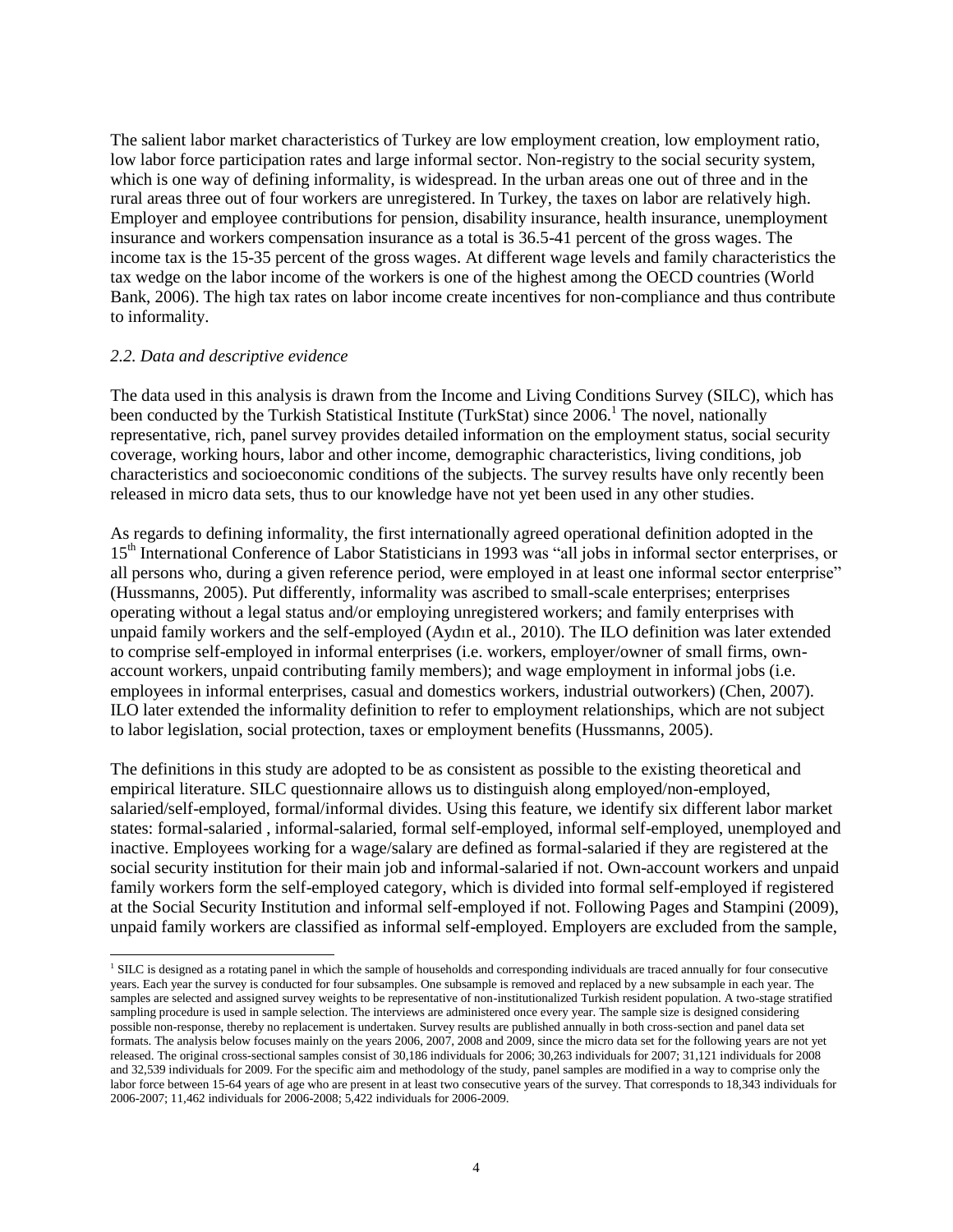as the number of observations is not sufficient to perform any reasonable analysis. Unemployed comprises individuals who are not working, but actively searching for a job. Lastly, individuals are classified as inactive if they are neither working nor searching for a job. In particular, students, retirees, seasonal workers, old or those unable to work, and domestic workers form the inactive category. By disaggregating the labor force into multiple subcategories, we are able to scrutinize variant patterns of labor mobility defined as worker transitions between distinct labor market states.

The frequencies and shares of each labor market state for 2006, 2007, 2008 and 2009 are reported in Table 1. The distribution reveals a stable pattern for all states across the four years under study, except for a notable rise in the share of formal-salaried category. As Table 1 illustrates, inactives make up the largest share of total sample, reaching almost 50 percent. The shares of informal self-employed and formalsalaried are similar in 2006 at 18 and 16 percent, respectively. The remaining sample is comprised of informal-salaried at 10 percent, unemployed at 5 percent and formal self-employed at only 3 percent. Informal workers, including both salaried and self-employed, make up a larger fraction than the sum of formal-salaried and formal self-employed workers.

A gender breakdown of distribution analysis is of significant importance in the Turkish labor market. Indeed, the incidence of inactive women still stands as a major virtue of the Turkish labor market, distorting most aggregate labor market figures. Along these lines, Table 2 and 3 present a breakdown of the labor force into men and women and recalculation of the labor market distribution accordingly. As expected the inactivity rate increases to 70 percent for women and falls to 22 percent for men. That proves the magnitude of inactive women to be a fundamental driving force behind the labor market dynamics. Moreover, sample proportions of all other labor market states are considerably lower for women compared to that of men. As regards to informality, figures also reveal a salient stylized fact of the Turkish labor market that almost two thirds of those women who are employed are informal, while men exhibit a more or less equal distribution across formal and informal employment. Further decomposition displays that men are mostly employed in salaried work and women in self-employment. Women exhibit almost no existence in formal self-employment. In contrast, majority of women are found in informal selfemployment, which is a mere reflection of women unpaid family workers in agriculture.

In order to provide an overall picture, labor informality in Turkey is decomposed across time and by a number of demographic and employment related key factors.<sup>2</sup> Table 4 details the sample distribution of informality by gender, age, education, marital status, occupation, sector, employment status, firm size, household type and geographical location for  $2006$  and  $2009$ .<sup>3</sup> The decomposition analysis is conducted separately for total employment and non-agricultural employment with the aim of detaching the effects of agriculture sector being 90 percent informal on the dynamics of labor informality. In this analysis, we define informal employment as those who are employed without being registered to the compulsory Social Security Institution of Turkey (SSI). Following the same vein, formal employment refers to those workers who are registered to SSI. Accordingly, women are approximately 70 percent informal, whereas informality among male labor stands at around 45 percent. The shares of informality for men and women converge at approximately 40 percent if agriculture is excluded. In terms of age, we observe young and elderly to be more informal; in both total and non-agricultural employment. Informality appears to be perfectly negatively related to education level, descending from over 90 percent for none education to around 10 percent for university graduates. Single workers tend to be slightly more informal as opposed to married. The occupational distribution of informality reveals that professionals, technicians and clerks are to a large extent formal at around 80-90 percent, whereas skilled agricultural, elementary operations and service workers are mostly employed without being registered to the SSI. With regards to sectoral informality, agriculture assumes the lead in terms of informal employment, reaching a level of almost 90

<sup>&</sup>lt;sup>2</sup> For a more comprehensive decomposition, see Table 5 which details the breakdown of each of the six labor market states by multiple variables. <sup>3</sup> For presentational brevity, Table 4 only reports numbers for 2006 and 2009 which correspond to the initial and final years of our data. The numbers for 2007 and 2008 are similar.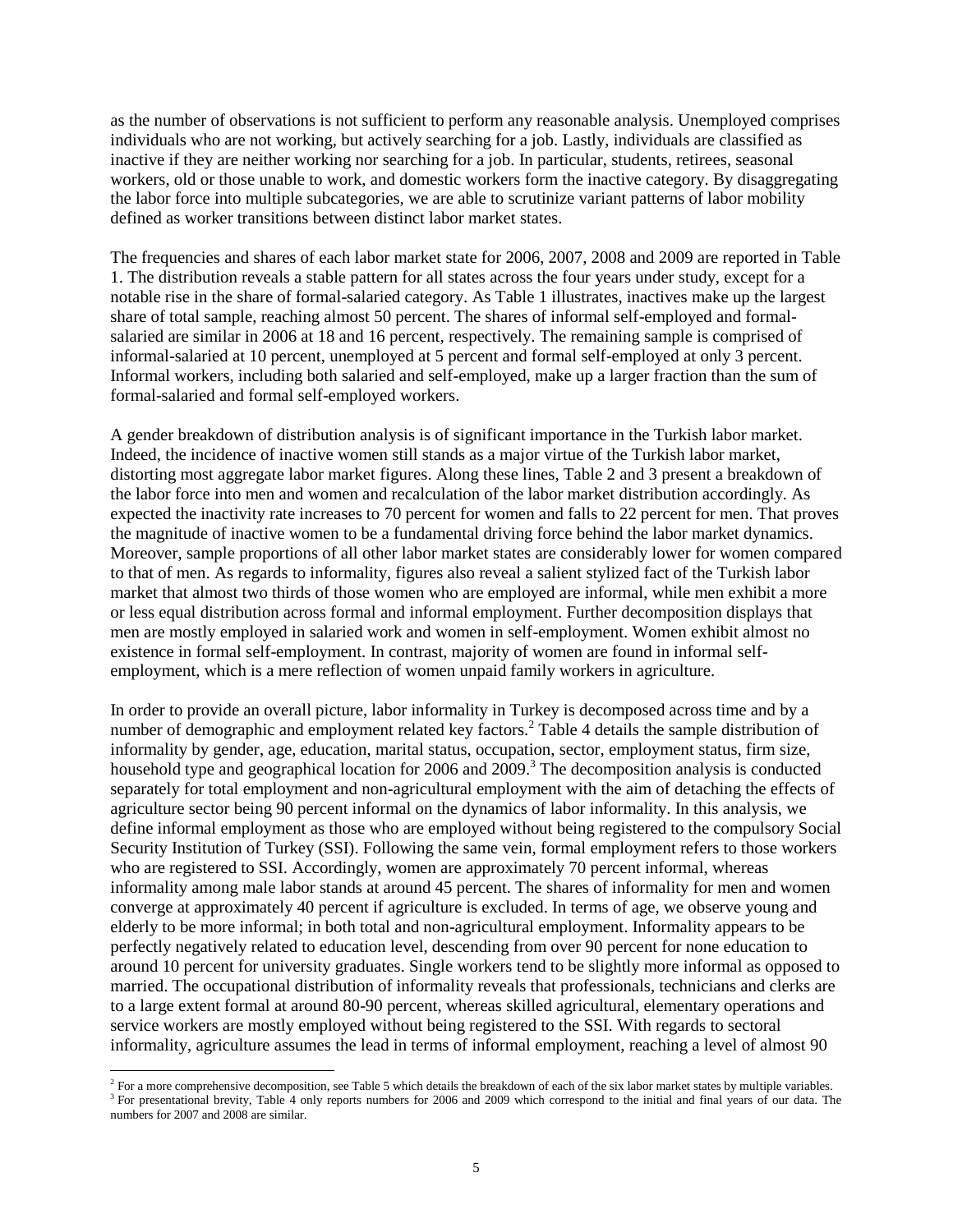percent throughout the four years. Construction sector also exhibits a considerable rate of informality. On the other hand, mining, utilities, finance, education, health and public administration sectors remain mostly formal at around 80-90 percent. Sectoral informality rates remain more or less similar over the four years, except for the construction sector which displays a 10 percent fall in informality from 2006 to 2009. Employment status portrays an even more discernible informality pattern. Regular employees are the least informal at around 20 percent, whereas casual employees, own-account workers and unpaid family workers are typically informal. Firm size reveals a perfectly negative relationship with informality, thereby affirms the theory. Lastly, as for the household characteristics, informal employment appears to be more common among non-single households both with/without children.

To sum up, informality is typically associated with those individuals who are female, young and/or old, illiterate and/or none educated, single; work as agricultural and/or construction worker, casual and/or unpaid family worker, in small-size firms and live in rural areas. When agriculture is excluded, formal/informal divide in employment somewhat softens, as most of the above presented informality patterns ceases to be evident. The summary statistics set out the preliminary framework of the informality analysis in the Turkish labor market. The sample is weighted by nationally representative survey weights, and hence characterizes roughly the current aggregate labor market along all dimensions being considered. Furthermore, comparing 2006 and 2009 labor market outlooks, one observes that the labor market in Turkey displays a somewhat increasing formalization across all dimensions under study. In order to further delve into its dynamics, following sections provide transition analysis and multinomial logit estimation.

## **3. Markov transition analysis of worker flows in the Labor Market**

#### *3.1. Methodology*

The use of micro-level panel data and multistate stochastic models has led to a paradigm shift in the empirical labor markets literature. In particular, individual labor market transitions between different labor market states have now became traceable through Markov chain models.<sup>4</sup> As Fabrizi and Mussida (2009) summarize, Markov chain models enable estimating transition probabilities when subjects are observed only at discrete time points and exact transition dates are not available.

A random process  $X_t$  defined over a discrete state space  $K = \{1, ..., K-1\}$  is called a first-order discrete Markov chain if:

$$
Pr(X_t = k | X_{t-1}, ..., X_1) = Pr(X_t = k | X_{t-1})
$$
\n(1)

If  $X_t$  is a Markov chain and *j*,  $k \in \{K\}$ , the conditional probability:

$$
p_{ki}(t, t+1) = \Pr(X_{t+1} = j \mid X_t = k) \text{ for } \forall t \text{ and } j, k \in K
$$
 (2)

is called the transition probability of moving from state *k* to *j* at time *t.* If the transition probabilities are independent of time, Markov chain is time-homogenous<sup>5</sup>, that is:

$$
p_{kj}(t, t+n) = \Pr(X_{t+n} = j \mid X_t = k) \text{ for } \forall t, n \text{ and } j, k \in K
$$
 (3)

 4 For detailed discussion on Markov chain models, see Gourieroux, C. (1989, chapter 5) or the English version translated by Klassen, P. B. (2000, chapter 6).

<sup>&</sup>lt;sup>5</sup> For further information, se[e http://www.math.rutgers.edu/courses/338/coursenotes/chapter5.pdf](http://www.math.rutgers.edu/courses/338/coursenotes/chapter5.pdf)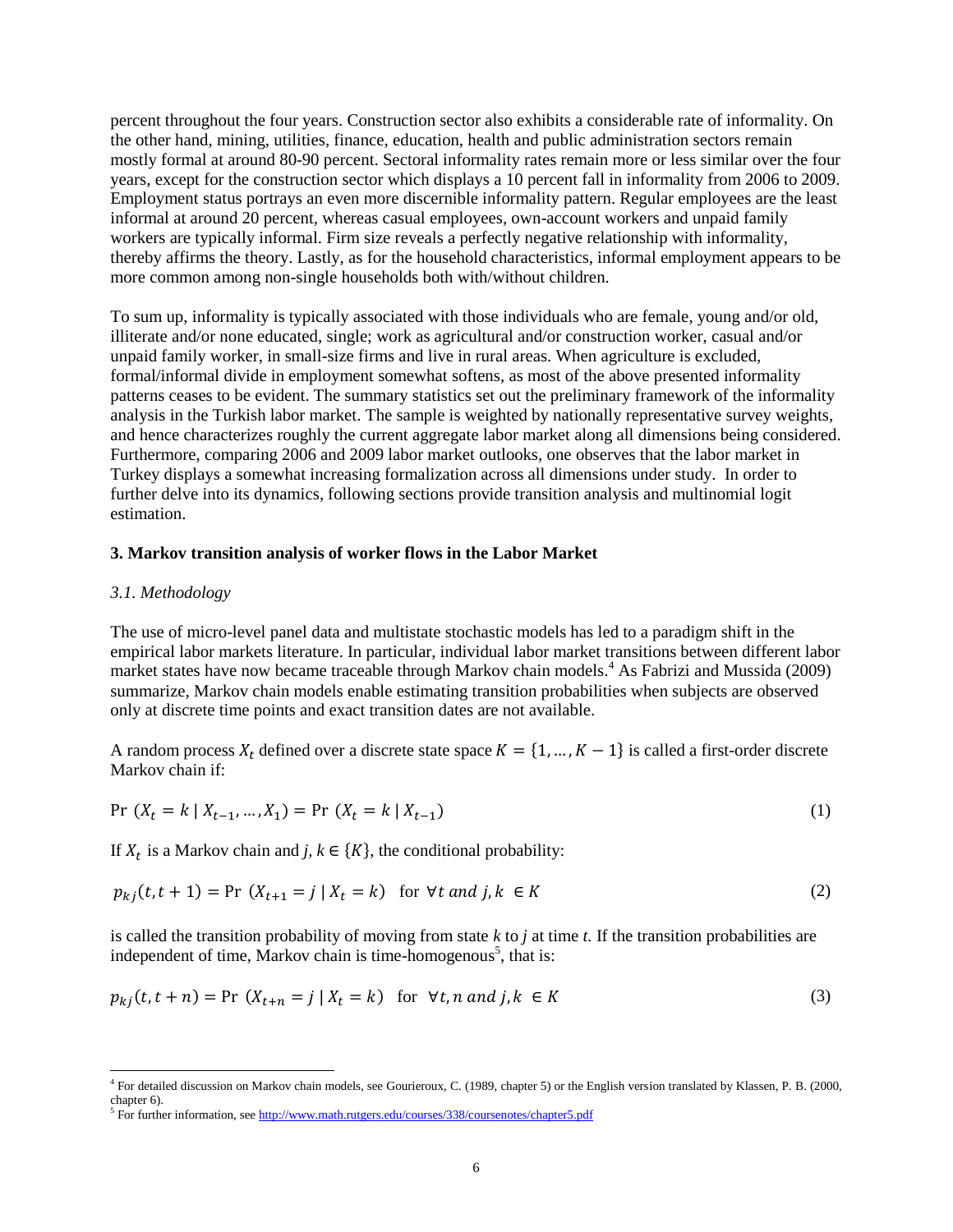Given a finite set of states  $K = \{1, ..., K-1\}$ , transition probabilities can be represented in a discrete time transition probability matrix as follows:

$$
P = \begin{bmatrix} p_{00} & \cdots & p_{0K} \\ \vdots & \ddots & \vdots \\ p_{K0} & \cdots & p_{KK} \end{bmatrix} \tag{4}
$$

Along these lines,  $p_{ki}$  refers to the probability of finding a worker in state *j* at the end of the period given that the worker was at state  $k$  at the beginning of the period.<sup>6</sup> The P matrix can be estimated by the maximum likelihood estimator for  $p_{ki} = N_{ki}/N_k$ , where  $N_{ki}$  is the number of transitions from state k to *j* and  $N_{k}$  is the number of transitions out of state k. For the specific purposes of the study, we identify  $X_t$  to denote the labor market state of a given individual at time *t*. We define the state space *K* to comprise six labor market states: formal-salaried , informal-salaried , formal self-employed, informal self-employed , unemployed and inactive.

In the following analysis, we estimate the P-matrix of raw transition probabilities for 2006-2007, 2006- 2008 and 2006-2009 flows. That is, we construct three different P-matrices for one, two and three year transitions. In this way, we compare transition tendencies across different time spans, and hence in a sense test for robustness of the results. Furthermore, given the weight of the agriculture sector in the Turkish labor market, transition analysis is conducted separately for both total and non-agricultural employment.

#### *3.2. Results*

l

The first thing to notice in Tables 6 through 8 is that the transition probabilities are more or less similar over the two, three and four year panels. Nevertheless, each case will be discussed below for integrity purposes. Secondly, when agriculture is excluded from the sample, the picture somewhat alters but the changes are limited mostly to informal self-employed and inactive groups. Thirdly, the most discernible transition pattern can be observed along the main diagonal of the probability matrix. By definition,  $p_{ij}$ reflects the probability that an individual remains in a given state. The high levels of  $p_{ij}$  imply that majority of the subjects in each category, except for the unemployed, do not move out of their initial labor market state.

From 2006 to 2007, one observes that approximately 90 percent of those who are initially formal-salaried remain in their state. This result is well consistent with the traditional segmentation theory, which sees labor informality as a survivalist strategy when formal employment opportunities are limited  $(Yu, 2012)$ . Once an individual becomes formal-salaried, he/she is unlikely to leave this state. The almost negligible transitions into other states are typically due to early retirement schemes in Turkey which encourage individuals leave their formal job at an early age, then either move out of labor force or informal employment. When agriculture is excluded, the transition dynamics of the formal-salaried do not alter at all. This finding is a mere reflection of agriculture being almost exclusively an informal sector.

The informal-salaried workers, who constitute about 10 percent of total employment, demonstrate higher levels of mobility. Approximately 13 percent of those who were employed as informal-salaried in 2006 become formal-salaried in 2007. Considering that the reverse transition probability from formal-salaried into informal-salaried employment amounts to only 2.8 percent, the figure is quite illustrative. More specifically, this finding indicates that the flows between formal-salaried and informal-salaried are asymmetrical, hence conforms to the traditional theory's presumption of one-way flows from informality to formality. Almost 22 percent of informal-salaried move into non-employment, either as unemployed or

 $6$  As Lehmann and Pignatti (2007) state, these estimates are close to the true transition probabilities in the absence of round-tripping.

<sup>7</sup> Fields (1975), Mazumdar (1976), Bernabè (2002), Perry et al. (2007)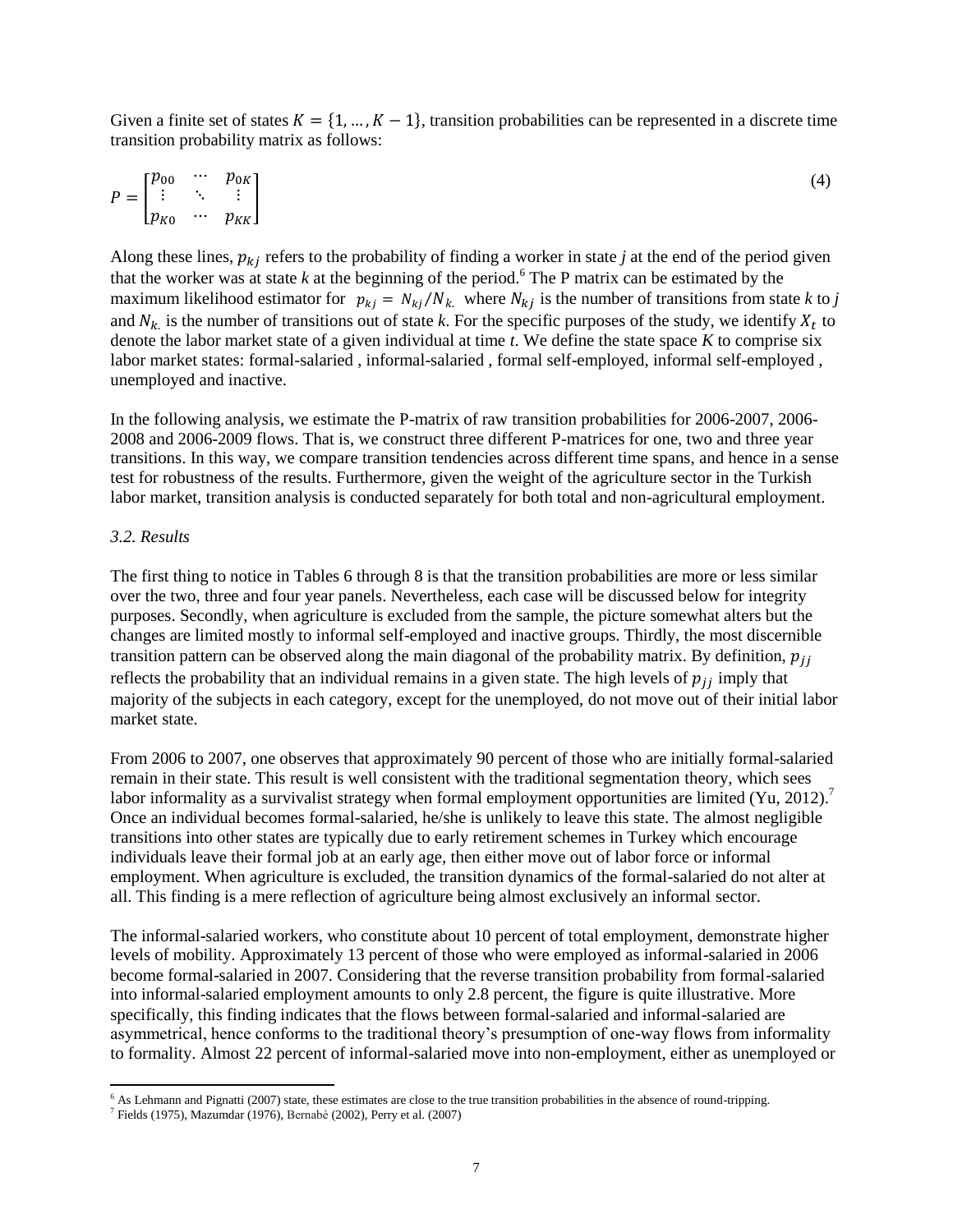inactive. Probability of transition from informal-salaried to informal self-employed state is limited at 7 percent. Exclusion of agricultural employment appears to have only trivial effects on the transition patterns of informal self-employed workers. This result proves that agricultural workers do not figure in informal-salaried state.

Formal self-employed workers, who make up only 3.5 percent of the sample, do not reveal a remarkable mobility pattern. The most noticeable flow out of formal self-employment is that into informal selfemployment. The underlying dynamics for such a transition tendency are scrutinized in the next section. For the non-agricultural sample, formal self-employed workers display almost identical transition patterns, the only exception being a fall in the probability of flows into informal self-employment.

Informal self-employment constitutes nearly one fifth of the sample labor market. Outflows are limited to 4 percent into informal-salaried, 4.5 percent into formal self-employed, and 13 percent into nonemployment states. Transition to formal-salaried state is almost negligible. Altogether, these figures imply that informal self-employed are usually those disadvantaged in the labor market who face barriers to mobility. As the labor market composition analysis have demonstrated, agricultural employment mostly prevails under informal self-employment. The sample weight of this state falls from nearly 18 percent to 4 percent when agricultural employment is left out. Thus, the most noticeable effect of excluding agriculture from the sample can be observed on the transition dynamics of this state. In particular, the transition probabilities of flows into all other states double, except for that into inactive state. Put differently, when agricultural workers, who constitute the majority are left out, informal self-employment emerges as a rather active state. Transition probabilities, albeit change in magnitude, do not imply a major change in the outflow pattern of the informal self-employed workers. Likelihoods of transiting out are, in decreasing order, into inactive, formal self-employed, informal-salaried, unemployed and formal-salaried states.

Unemployed individuals are visibly the most mobile among all labor market groups. Nevertheless, they display a rather heterogeneous transition pattern. The stayers are limited to only 27.9 percent, whereas flows into formal-salaried state prevail at 15.2 percent, informal employment at 32.4 percent and inactivity at 23.8 percent. In other words, unemployed display the highest probabilities of transition into these states. These findings, overall, are a mere reflection of the heterogeneity within unemployment category. The most discernible inference to be drawn is that for unemployed individuals, probability of transition into informal employment is twice of that into formal employment. It follows that formal employment opportunities are limited and have higher entry barriers. By definition unemployed state is irrelevant to exclusion/inclusion of agriculture, thus transition probabilities are analogous.

Inactives constitute the largest segment of our sample. The almost negligible levels of outflows reflect the rigid nature of inactive state. Reluctance to move of inactives can be explained by several structural characteristics of the Turkish economy and labor market. Two most common of these are discouraged workers and women inactivity. Indeed, the incidence of female inactivity still stands as a major feature of the Turkish labor market and distorts most aggregate labor market figures given that the inactivity rate stands at 70 percent for women, whereas for men it is only 22 percent (see Tables 2 and 3). When agriculture sector is excluded, sample weight of inactives increase by about 10 percent. However, probabilities of transition into other states are almost identical with the former counterparts.

Considering 2006-2008 panel in Table 7, one can easily notice that the transition probabilities remain on average similar. The most notable changes are a rise in the probability of informal-salaried to formalsalaried transitions from 12.9 percent to 24.1 percent; a rise in the probability of formal self-employment to formal-salaried transitions from 3.3 percent to 8.2 percent and a rise in unemployment to formalsalaried transition probability from 15.2 percent to 21.4 percent. Overall, labor market displays somewhat a higher level of mobility. In particular, flows into formal-salaried employment display a significant increase. When time span is further increased to comprise 2006 to 2009 transitions, as Table 8 illustrates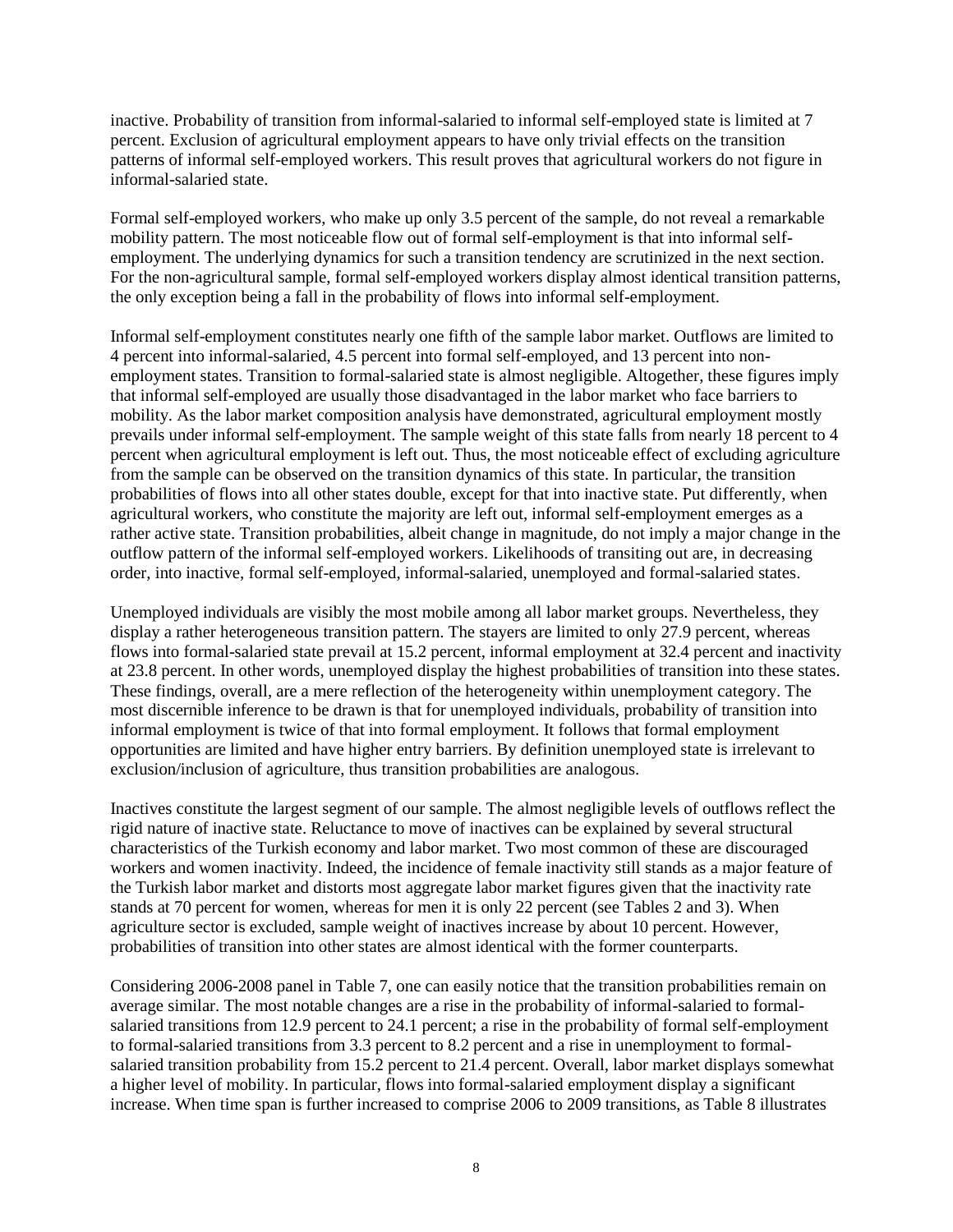the picture is also similar. The most discernible change is that transitions into non-employment states, that are unemployment and inactivity, increase significantly. This finding may be indicative of the impact of the economic crisis on the labor market. Another interesting finding is that, among those who move into non-employment, salaried workers tend to move into unemployment, whereas self-employed workers are more likely to move into inactivity. Similar conclusions apply for the non-agricultural sample.

#### **4. Multinomial Logit Regression Analysis**

#### *4.1. Methodology*

Identifying the variables related to the probability of worker flows is of paramount practical and policymaking interest. In order to characterize mobility patterns in more detail, we rely on multinomial logit (MNL) specification to model the labor market transitions. Indeed, MNL model offers a statistically rigorous way to predict the probability of each possible transition as a function of individual characteristics.

Formally, a simple MNL model specifies that:

$$
\Pr\left(X_{i,t+n} = j \mid X_{i,t} = k\right) = \frac{\exp(Z_i'\beta_{j|k})}{\sum_{l=0}^{K} \exp(Z_i'\beta_{l|k})}
$$
\n(5)

where  $Z_i$  are case-specific regressors for each individual *i*;  $X_{i,t} \in \{0, 1, 2, ..., K\}$  is the labor market state of individual *i* at time *t*. In order for such a MNL model to identifiable, one outcome  $k \in K$  is specified as the base or reference group such that  $\beta_{k|k} = 0$ . Thereafter the parameter vector  $\beta$  is straightforward to estimate by the maximum likelihood estimation (MLE) method. For MNL models, however,  $\beta$ coefficients are seldom used for inference.<sup>8</sup> Instead, marginal effects of the independent variables are computed as<sup>9</sup>:

$$
\frac{\partial \Pr(X_i = j)}{\partial z_m} = \Pr(X_i = j | Z) \cdot \left[ \beta_m^j - \sum_{l=0}^K \beta_m^j \Pr(X_i = j | Z) \right] \tag{6}
$$

In this study, we modify the above MNL methodology to be compatible with our specific purposes and comparable to the existing studies on other countries. We estimate six simple multinomial logit regressions for each of the six labor market state of departure.<sup>10</sup> Multinomial logit analysis is conducted for each set of panel individually to check for robustness and variation of the results, but (i.e. 2006-2007, 2006-2008 and 2006-2009 panels).<sup>11</sup> To this end, dependent variable in each regression conveys a different interpretation. It is defined as a categorical variable, which takes the value 0 if the individual maintains his/her labor market state from 2006 to 2007.<sup>12</sup> Whereas for each of the five possible outflows, values from 1 to 5 are assigned. For instance, consider the subsample of individuals who were employed as formal-salaried in 2006. The dependent variable takes the value 0 if the individual remained as formal-

 $\overline{a}$ 

<sup>&</sup>lt;sup>8</sup> As Greene (2002) states, the parameters of the multinomial logit model do not have a direct intuitive interpretation in regards to their sign or magnitude. Their use for drawing statistical inference in empirical research is uncommon.

 $9$ <sup>9</sup> The time subscript (t and n) is omitted for expositional convenience.

<sup>&</sup>lt;sup>10</sup> Multinomial logit regressions are estimated by Maximum Likelihood Estimation (MLE). The marginal effects are computed at the means of the explanatory variables. All empirical analyses are done with STATA version 10.

<sup>&</sup>lt;sup>11</sup> Following the same vein as Transition analysis in Section 5, we consider transitions for 2006 to 2007, 2006 to 2008 and 2006 to 2009, separately.

<sup>&</sup>lt;sup>12</sup> For presentation brevity, the variable definitions are given for 2006-2007 panel only. Same definitions apply when 2007 is replaced with 2008 and 2009, for the 2006-2008 and 2006-2009 panels respectively.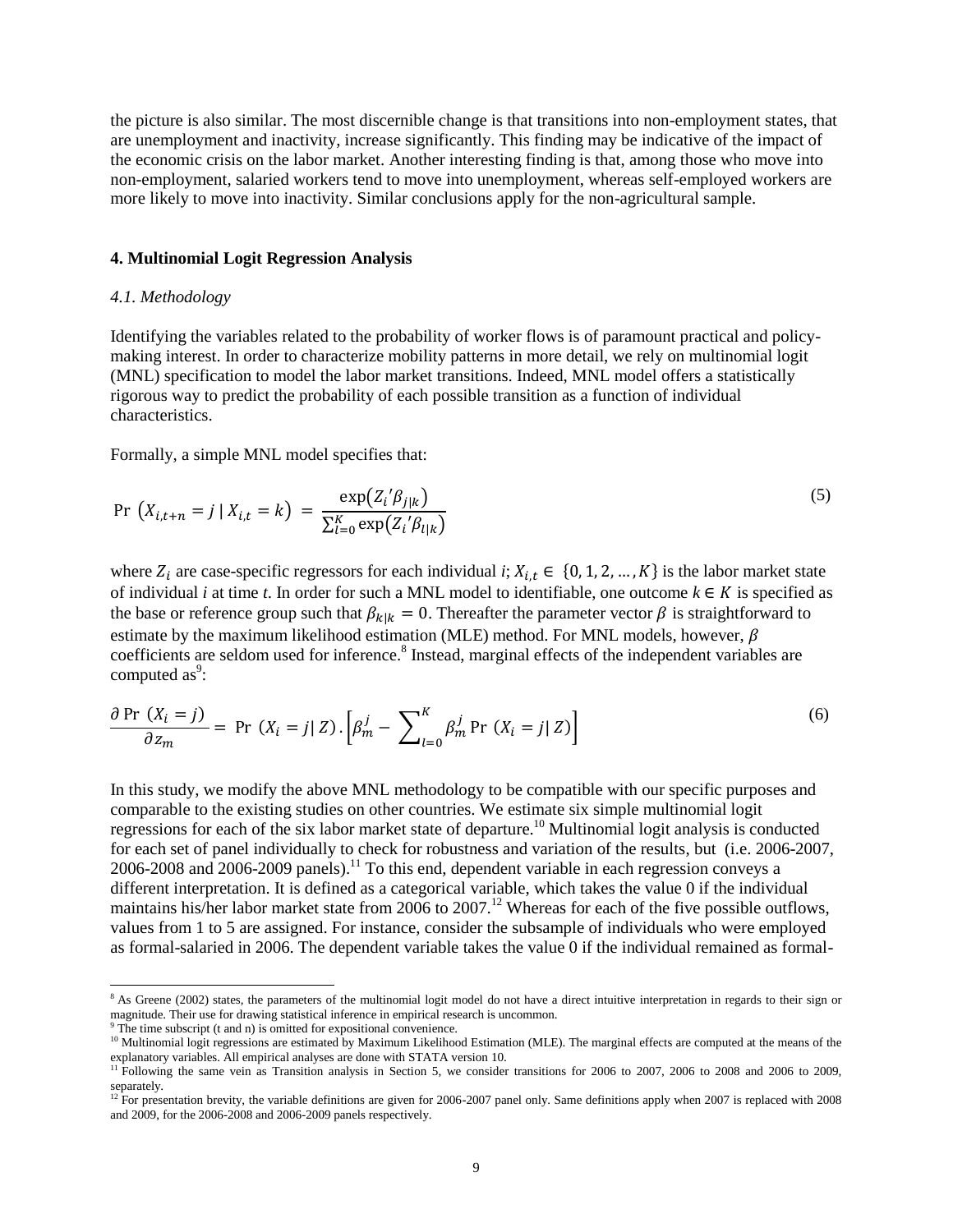salaried in 2007. If the individual changed state in 2007, the dependent variable assumes values from 1 to 5 for transitions into informal-salaried, formal self-employed, informal self-employed, unemployed and inactive states, respectively. The explanatory variables include demographic characteristics of the individual in 2006 (gender, age, education level, marital status) and employment characteristics of the individual (occupation, sector of economic activity, firm size, work tenure, work tenure squared). A comprehensive list of variable definitions is provided in Appendix (Table A.1.).

The marginal effects of the multinomial logit models for 2006-2007, 2006-2008 and 2006-2009 panels are reported through Tables 9, 10 and 11 respectively. The presentation adopts the standard multinomial logit regression interpretation within the following framework: Marginal effects depict "how the given explanatory variables influence the probability of leaving the initial state for a certain destination state relative to the probability of no outflow" (Bukowski and Lewandowski, 2005).

Note that the transition analysis has shown that the evidence does not change on a large scale if agricultural workers are excluded from the sample. The only notable differences in mobility patterns are observed for informal self-employed, since they are mostly found in agriculture sector. In the following analysis, we estimate MNL regressions for the total sample.<sup>13</sup>

## *4.2. Results*

 $\overline{a}$ 

## *4.2.1. Transitions from Formal-Salaried employment*

MNL results provide significant insight into the observed outflows from the formal-salaried state for the 2006-2007 transitions. For this particular case, coefficient estimates represent the impact of the explanatory variables on the probability of leaving formal-salaried state for a certain destination relative to the probability of remaining. The results are reported in Table 9. First thing to notice, gender plays a powerful role in explaining mobility out of the formal-salaried state. In particular, formal-salaried women are significantly less likely than men to become informal-salaried. Likewise, being female reduces the likelihood of transitions into formal self-employment, *ceteris paribus*. Considering the fact that only less than one percent of the women in the sample are formal self-employed (see Table 5), the highly significant negative coefficient comes by no surprise. On the contrary, the effect of this variable becomes significantly positive for probability of moving into inactivity. This result is well consistent with our earlier finding that almost 70 percent of sample women are inactive (see Table 5). The high level of inactivity among women seems to dominate their mobility patterns. Given the traditional division of gender roles and family responsibility of women in Turkey, women are significantly under-represented in formal employment. Apparently, if and/or once they become formal-salaried, they are more persistent in this state compared to men. Notwithstanding, estimation results indicate statistically significant differences among transition patterns of women of different age groups. Accordingly, formal-salaried women aged 15-24 are less likely than those aged 25-44 to move into informal-salaried and formal selfemployed states. It is also noteworthy to mention at this point that the prime working age in Turkey is between 25-44, which corresponds to the age when families are started and children are born. In this context, middle age women tend to have stronger incentives (i.e. household financial needs) for working and/or re-employment in case of a job loss. Along these lines, one can conclude that gender remains as a robust and powerful predictor of transitions out of formal-salaried state.

Regarding age, we find that formal-salaried workers aged 25-44 and/or 45-64 are significantly less likely to become informal-salaried, compared to the base category of workers aged 15-24. This finding may be the reflection of two facts. First, as mentioned by Huitfeldt (1998), young individuals have a higher probability of moving out of employment. Second, young and less experienced workers often experience

<sup>&</sup>lt;sup>13</sup> For presentational brevity purposes, we estimate MNL regressions only for the total sample but not the non-agricultural sample.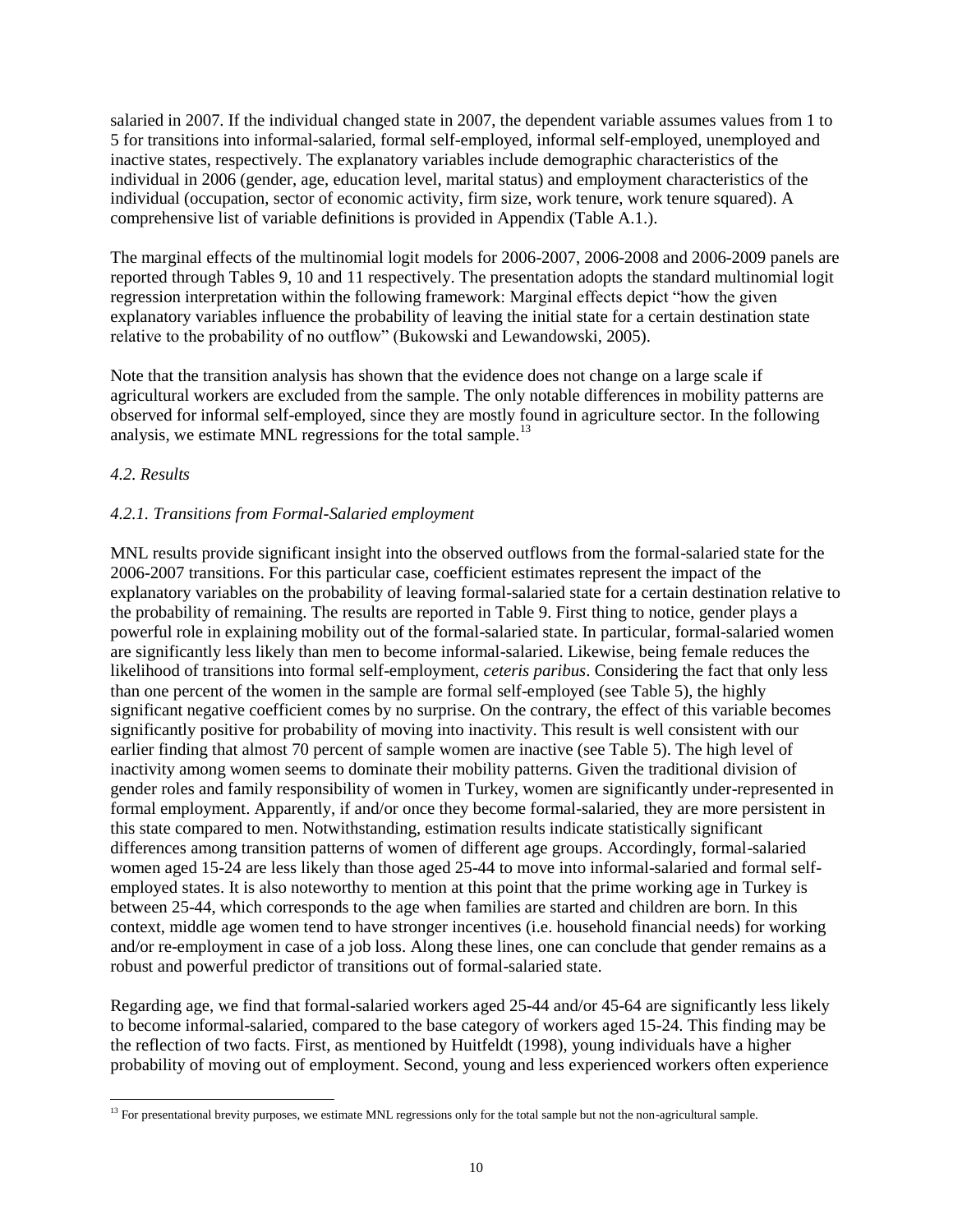entry barriers to formal-salaried employment. Given that only about seven percent of aged 15-24 is formal-salaried, it is no surprise that they are the least likely age group to maintain their state. Another noticeable finding is related to transitions into inactivity. Compared to workers who are formal-salaried in 2006 and belong to 15-24 age group, the probability of dropping out of labor force is lower for 25-44 age group, but higher for 45-64 age group. The interpretation can be twofold. First, young adults are often the first to be affected in case of a layoff. Yet, they are more flexible in remaining inactive compared to middle aged workers who often cannot afford to drop out of labor force. Second, early retirement schemes in Turkey is the most likely reason behind older individuals displaying a higher likelihood of transition into inactivity.<sup>14</sup>

Household demographic structure seems to play only negligible roles in explaining transitions of the formal-salaried workers. The marginal effect of marriage on outflows is only slightly significant for flows into formal self-employment and inactivity states. In particular, married formal-salaried are significantly more likely to become formal self-employed, but less likely to drop out of the labor force compared to the singles. This evidence points to the spouse effect on one's employment choice. As for female-marital status interaction, we find a strongly negative effect of being married and female on outflows into informal-salaried and/or formal self-employed states, and a positive effect on transitions into inactivity. Having/not having children has almost no statistically significant explanatory power for the mobility patterns of formal-salaried workers. Turning to the household size, estimation results indicate a significantly negative relationship only for transitions into formal self-employment and inactivity. That is, the larger the household size the lower the probability of leaving formal-salaried employment and becoming formal self-employed and/or inactive. Overall, these findings point to the traditional family influence on individual employment decisions due to increased family responsibility, increased dependence on safe employment and higher motivation for re-employment in case of a job loss. Turning to 2006-2008 transitions reported in Table 10, marital status becomes insignificant for all outflows, though coefficient signs remain same. The marginal effect of household size appears still significantly negative for outflows into formal self-employment, but becomes insignificant for explaining outflows into inactivity. Estimation results for 2006-2009 transitions in Table 11 also do not reveal a remarkable difference. The effect of being married on transitions into inactivity continues to be significantly negative, but that into formal self-employment now becomes positive albeit insignificant. We prefer not to treat the reverse in sign as meaningful, but only as a statistical outcome.

In line with the conventional wisdom, high school and university degree significantly reduce the probabilities of every movement out of formal-salaried. This pattern may be explained as purely result of formal-salaried jobs being intrinsically more stable as argued by Pages and Stampini (2009). However, there usually exist other underlying factors. First, as Maloney (1999) suggests, the opportunity cost of working informally is often lower for low-skilled individuals, especially for those who usually have only minimal earnings in the formal sector. Second, the risk of being subject to involuntary layoffs is usually lower for better-educated workers. Even in case of a job loss they are on average more likely than lesseducated workers to find another formal-salaried job. Moreover, as suggested by Gong et al. (2004) "These effects may, however, also be demand-side driven, reflecting different educational requirements in the two sectors, with the formal sector jobs typically requiring more (formal) education than the informal sector jobs". Taking the evidence on education altogether suggests that labor market transition

l

<sup>&</sup>lt;sup>14</sup> Until 1992, Turkish pension system stipulated a minimum retirement age threshold of 60 for males and 55 for females, and a minimum premium payment equivalent to 5000 days of work. Law No.3774, which was passed in February 1992, pledged a minimum period of social security system attachment for 25 years for males and 20 for females (World Bank, 2006). In 1999, the minimum age thresholds were reinstated at 60 for male and 58 for female, and minimum premium payment requirement was increased to 7000 days of work. With the latest reforms which came into force in October 2008, benefit entitlements and incentives for early retirement were reduced to a large extent. In particular, retirement age is increased from 60 and 58 for men and women, respectively, to 65 for both, and the number of mimimum contribution days are increased from 7000 to 7200 (OECD, 2009). However, these stipulations will be phased in gradually and become effective for age cohorts born after 1980.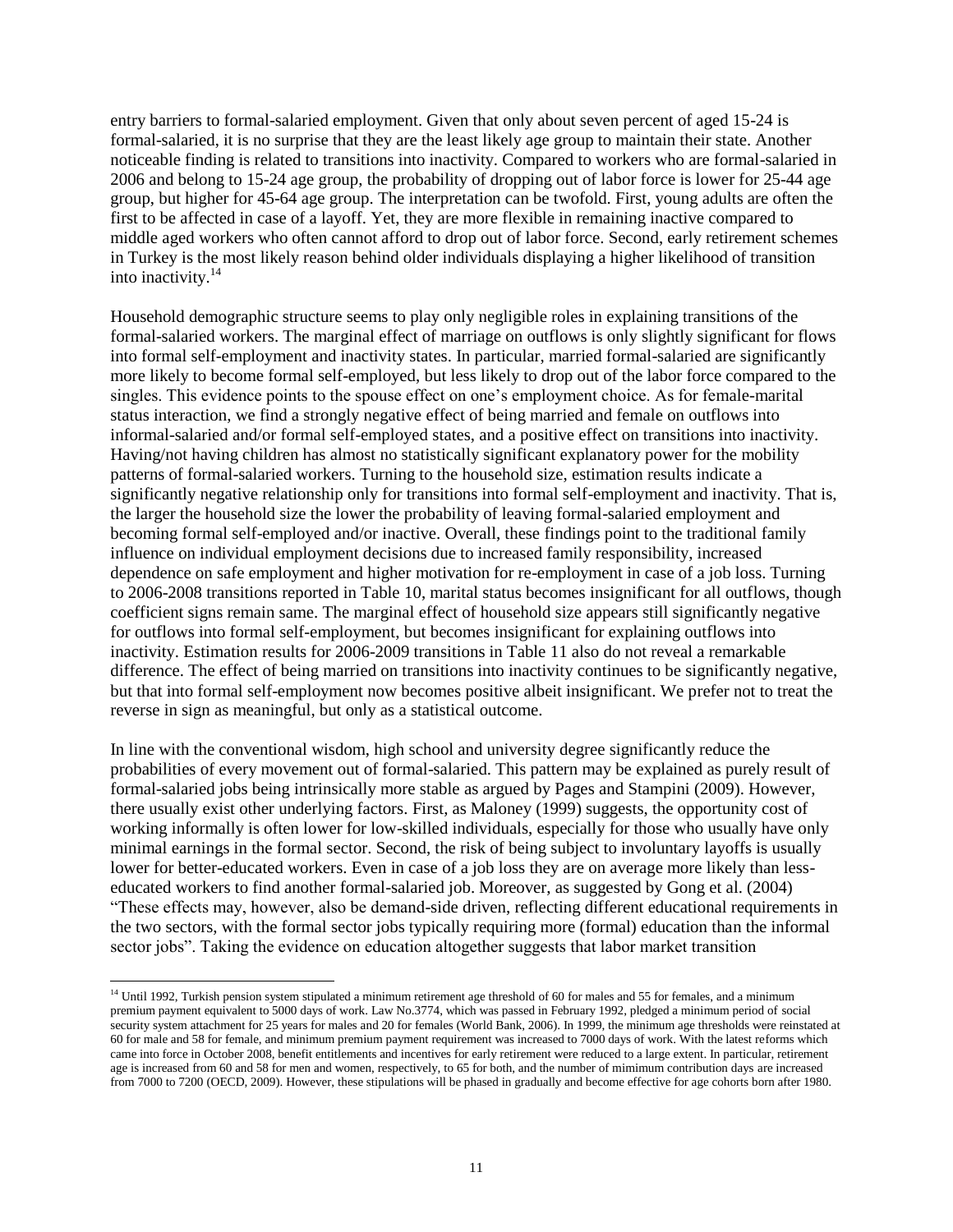probabilities are to a great extent determined by prior educational attainment. Considering the estimation results for the three and four year panels of 2006-2008 and 2006-2009, we find the explanatory power of education as increased. The coefficient of no education dummy becomes significant for transitions into informal self-employment and inactivity for 2006-2008 panel, and those into informal-salaried and unemployment for 2006-2009 panel. In other words, individuals with no education are more persistent in formal-salaried state compared to the primary school graduates. These results appear to contradict the basic premises of established theory. Given that only about one percent of formal-salaried have no education, the coefficients can be regarded as of doubtful validity. The coefficient of secondary school becomes significant for outflows into informal-salaried state if the time span of the panel is increased. This evidence is consistent with earlier arguments that as the level of education rises, one is more likely to remain in formal employment. Formal-salaried workers with secondary school degree are also found to be significantly less likely to become unemployed and/or inactive compared to primary school graduates, which again confirms the basic premises. The influence of higher education exhibits almost identical patterns for three and four year panels, thereby underlining its explanatory power.

The MNL results reveal that experience, measured by total years of employment, does not significantly explain any transition out of formal-salaried state, except for those into inactivity. Accordingly, probability of moving into inactivity relative to remaining in formal-salaried state significantly decreases with work experience. As well-established in literature, the higher the experience, the lower the effect of negative labor shocks on a worker. Therefore, it is often easier for more experienced workers to maintain labor market state and/or achieve a match between jobs and personal attributes in case of a job loss. Considering 2006-2008 and 2006-2009 transitions out of formal-salaried state, the signs of experience and experience squared though remain the same, cease to be statistically significant. The only exception is the negative coefficient of experience for transitions into unemployment, which becomes significant for 2006- 2008 panel. Overall, estimation results indicate that experience may not be a powerful explanatory variable, which can be interpreted in two ways: First, formal-salaried workers in Turkey are mostly employed in public sector and public jobs often offer life-time employment. If one ever becomes formalsalaried, which usually happens in the initial years of employment, he/she is quite unlikely to exchange it for another type of employment or be subject to layoff. In this regard, experience does not exert a determinate effect on their mobility patterns.

Sector of economic activity plays a fairly significant role in explaining movements out of formal-salaried employment. Compared to base category of industrial workers, services workers are significantly less likely to move into informal-salaried, unemployed and inactive states. In other words, industrial workers display a somewhat stronger persistence in formal-salaried employment relative to services sector workers. The result is coherent with the fact that about 70 percent of industrial workers are indeed formalsalaried. The coefficient of agriculture appears to be significantly negative for all flows out of formalsalaried state. However, considering the share of formal-salaried in agriculture is only less than one percent, we prefer not to make any conclusive statement on this coefficient. Construction is associated with a significantly lower probability of formal-salaried to formal self-employment transition relative to industry sector. Overall, a closer look at the sectoral breakdown of labor market transitions highlights the importance of sector's nature in affecting mobility tendencies, and evinces that some sectors are intrinsically more stable than others. Sector coefficients somewhat alter in terms of either size, magnitude or significance if one considers three and four year panels, namely 2006-2008 and 2006-2009. We will briefly discuss the differences which are found notable and indicative. First, coefficients of agriculture appear to switch signs and become positive for outflows into informal self-employment. Though not strongly significant, this effect seems more consistent with the existing theory and evidence. As reported in Table 5, over 80 percent of agricultural workers in our sample are informal self-employed. That being said, one would typically expect the likelihood of transitions from formal-salaried to informal selfemployment to be higher for the agricultural workers compared to the industrial workers. A similar result holds for the construction sector dummy, which exhibits a negative sign for 2006-2007 transition, but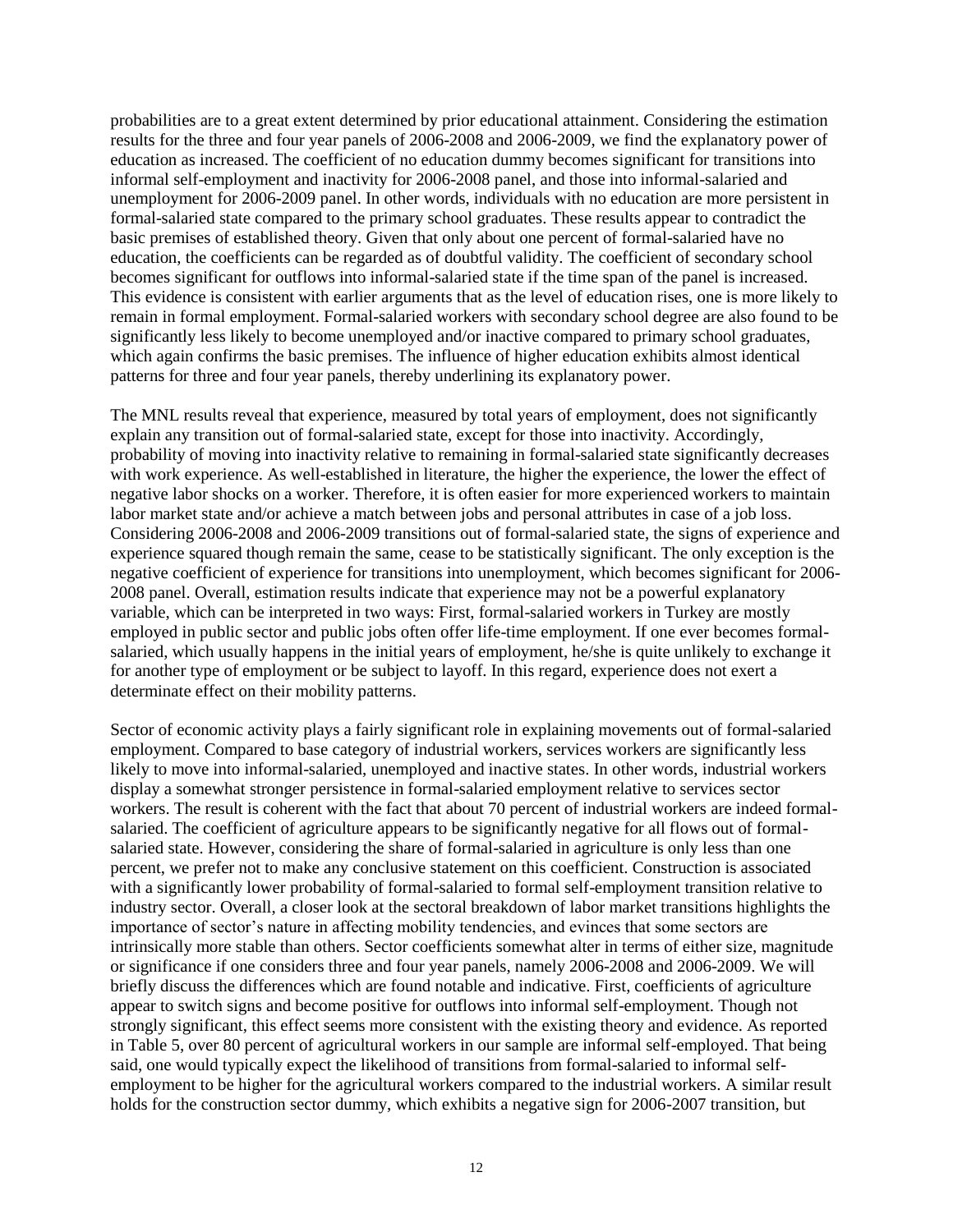becomes significantly positive for 2006-2008 and 2006-2009 outflows into informal-salaried state. Given that approximately 60-70 percent of construction workers are employed as informal-salaried, they are expected to display a higher probability to move into informal-salaried state compared to industry workers. The coefficient of services, though still negative, becomes insignificant for outflows into informal-salaried state when 2006-2008 and 2006-2009 transitions are considered. Given that over 50 percent of services workers and about 70 percent of industry workers are formal-salaried services variable is not expected to have a strong determining effect.

Firm size, confirming our priors, offers a powerful tool for understanding transitions out of formalsalaried state. In particular, workers in firms of size 50 or more are strongly less likely than those in firms of size less than 10 to leave formal-salaried employment and move into any other labor market state. Considering the fact that more than 90 percent of large firm employment is associated with formalsalaried state, this finding comes by no surprise. Whereas firm size 11-49 turns out as statistically significantly negative for only outflows into informal-salaried and formal self-employed groups. Results confirm the universally accepted stylized fact that informality declines sharply with increasing firm size. Taymaz (2009) attributes this fact to: "the probability of enforcements, and productivity differentials since small firms are, on average, less productive and thus have a stronger incentive to operate informally to reduce the cost of compliance". Firm size displays the similar effects when 2006-2008 and/or 2006-2009 transitions are considered, reflecting the fact that it is a pretty powerful predictor of formal-salaried workers' mobility.

# *4.2.2. Transitions from Informal-Salaried employment*

For transitions of informal-salaried individuals, the coefficients of the multinomial logit regression represent the marginal effect of a given explanatory variable on the probability of moving into any given labor market state relative to remaining in the informal-salaried state. First, there exists plentiful evidence for the impacts of gender on transition patterns of informal-salaried individuals. Women are significantly less likely than men to leave informal-salaried employment and move to either formal or informal selfemployment. This finding points to women being more settled in informal-salaried positions and less likely to moving into self-employment. Whereas, they display a significantly higher probability of dropping out of the labor force as compared to men. As Cook et al. (2009) report, women are often disproportionately pushed out of salaried (i.e. formal or informal) employment and are disadvantaged compared to men for new employment opportunities in the labor market given equal qualifications. Notwithstanding, the reproductive role of women and traditional gender division of labor in family structure in Turkey are often the most important underlying causes. Turning to estimation results for 2006- 2008 and 2006-2009 transitions, the effect of female dummy seems to remain robust. When combined with its high significance level, this finding suggests that gender is a powerful variable explaining mobility patterns of informal-salaried workers, particularly flows into self-employment and inactivity.

In the context of transitions out of informal-salaried state, age has almost no statistically significant explanatory power. The only remarkable age effect prevails for outflows into inactivity. Compared to the 15-24 age group, individuals aged 45-64 are more likely to perform a transition into inactivity rather than remain in informal-salaried state. Same results hold when one considers female-age interaction variables. Turkey's early and gender differentiated retirement policy and pension system are the primary reasons for such a pattern. Especially elderly women, either retired or laid off, find it comparatively harder to find new employment, hence become inactive. Turning to the 2006-2008 panel, one notices that informalsalaried workers aged 45-64 are significantly less likely to become formal-salaried. This finding is consistent with the fact that public sector jobs which account for a large share of formal-salaried employment are often acquired at young ages. Moreover, generous pension schemes cause an epidemic of early retirement, after which elder individuals often move into other types of employment or inactivity. Overall, age remains to be insignificant in explaining informal-salaried workers' transitions for the three and four year panel specifications as well. Any differences in estimation results are barely discernible.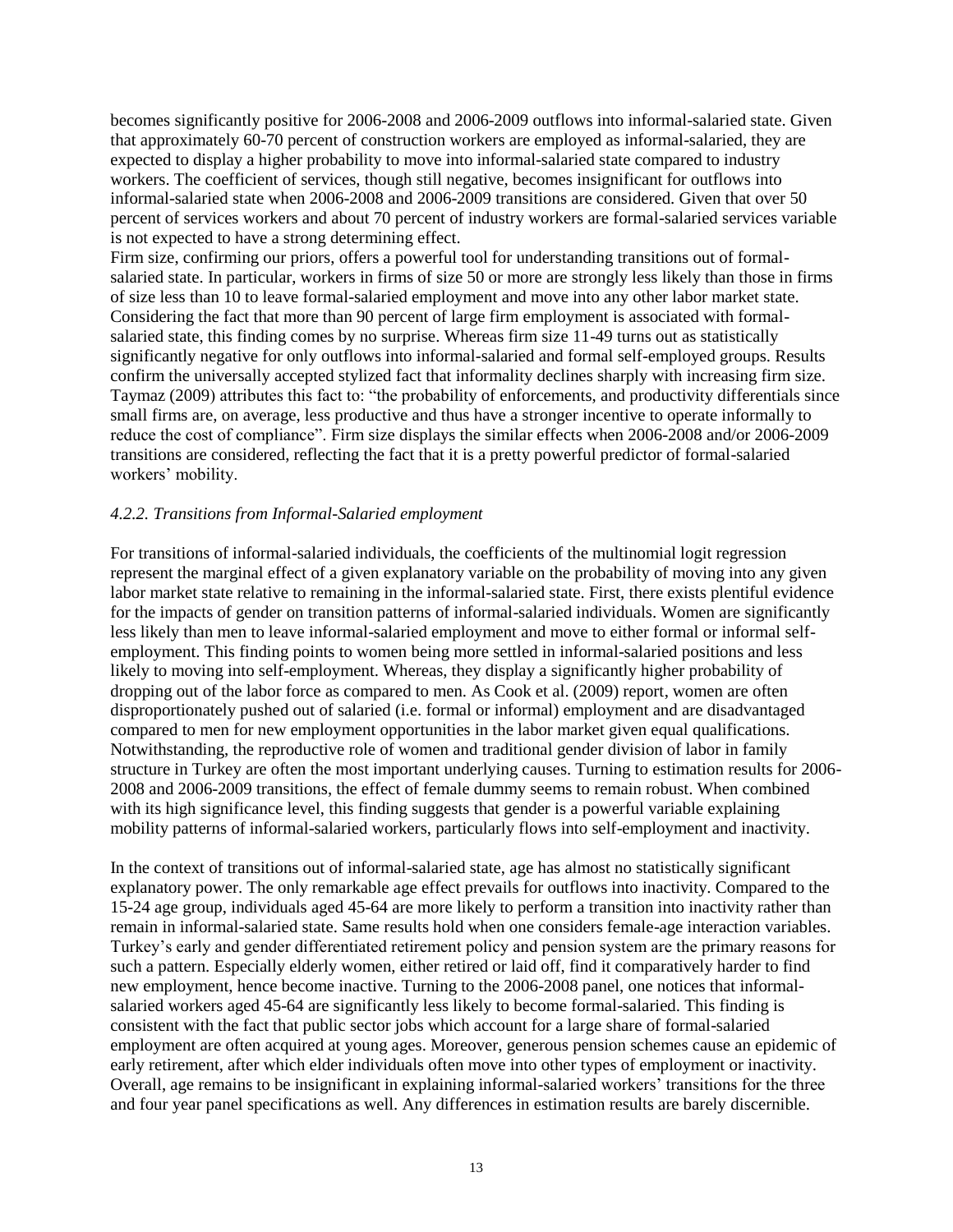It is interesting to note that marital status and children have no statistically significant relationship with any type of informal-salaried mobility. Household size, on the other hand, appears to somewhat explain transitions into informal self-employment, unemployment and inactivity. Considering the highly significant coefficient of *hsize* for all given outflows, one can readily assert that the probability of remaining in informal-salaried employment increases with the household size. Clearly, this result stems from increased responsibility and financial needs coming with increased household size. As for the 2006- 2008 and 2006-2009 multinomial logit results, we observe that similar findings apply.

Regarding the education level and in line with the conventional wisdom, university graduates are significantly more likely than primary school graduates to move into formal-salaried state rather than remain in informal-salaried employment. Moreover, likelihood of flows into formal self-employment is significantly lower for uneducated and/or university graduates relative to the reference group of primary school graduates. We also find evidence that secondary school graduates are less likely to become inactive relative to primary school graduates. While interpreting results, one should account for the fact that primary school graduates dominate all labor market states with the highest share, and comprise about half of the labor force. Nevertheless, evidence appears to be in line with the existing theory and conventional wisdom that formality increases with education. For 2006-2008 and 2006-2009 transitions, the most notable change can be observed for individuals without any education. First, uneducated informal-salaried workers become significantly less likely than primary school graduates to move into informal-salaried employment. Given that share of formal-salaried employment is only 2 percent for uneducated individuals compared to 13 percent for primary school graduates, the result confirms our expectations. Second, the sign of no education switches from positive to negative for outflows into unemployment and becomes significant for 2006-2009 estimation. This difference may be an impact of the economic crisis. Third, secondary school graduates become significantly more likely than primary school graduates to remain in informal-salaried employment when we increase time dimension of the panel. This result is nothing but typical given our basic premises.

Experience appears to be the most significant determinant of the outflows of informal-salaried workers. As experience increases, the likelihood of switching out of informal-salaried state to all other labor market states significantly falls. That is, higher the experience, higher the probability that an individual persists in informal-salaried state. This finding is consistent with the view pointed out by Galli and Kucera (2004) and several studies, that returns to experience are often higher in informal employment.<sup>15</sup> However, experience variable seems to lose almost all of its explanatory power for the three and four year panels, albeit displaying the same signs.

The multinomial logit coefficient estimates for sector of economic activity imply that workers in agriculture, services and construction sectors are significantly less likely to become formal-salaried than industrial workers. As Table 5 depicts, share of formal-salaried employment in industry sector is approximately 70 percent. The evidence taken together, point to the intrinsically formal nature of industry. If one leaves informal-salaried state for formal-salaried employment, he/she is more likely to be employed in industry sector. Similarly, informal-salaried workers in construction and services sectors display a lower probability of transition into formal self-employment, compared to industrial workers. Moreover, we find evidence that probability of transition into informal self-employment is significantly lower for construction workers, which can be attributed to the intrinsic salaried nature of construction sector. Lastly, informal-salaried workers in services sector are less apt to become inactive compared to workers in

l

<sup>&</sup>lt;sup>15</sup> See Funkhouser (1996) for El Salvador, Guatemala, Honduras, Nicaragua and Costa Rica; Funkhouser (1997) for El Salvador; and Marcouiller *et al.* (1997) for El Salvador, Mexico and Peru for examples. Related evidence is found in two other studies. Telles (1993) finds higher returns to experience for both male and female unprotected workers (self-employed and employees) than for self-employed protected by social security in Brazil; and Mohan (1986) finds higher returns to experience for male self-employed workers than for blue-collar and white-collar employees in Colombia" (Galli and Kucera, 2004).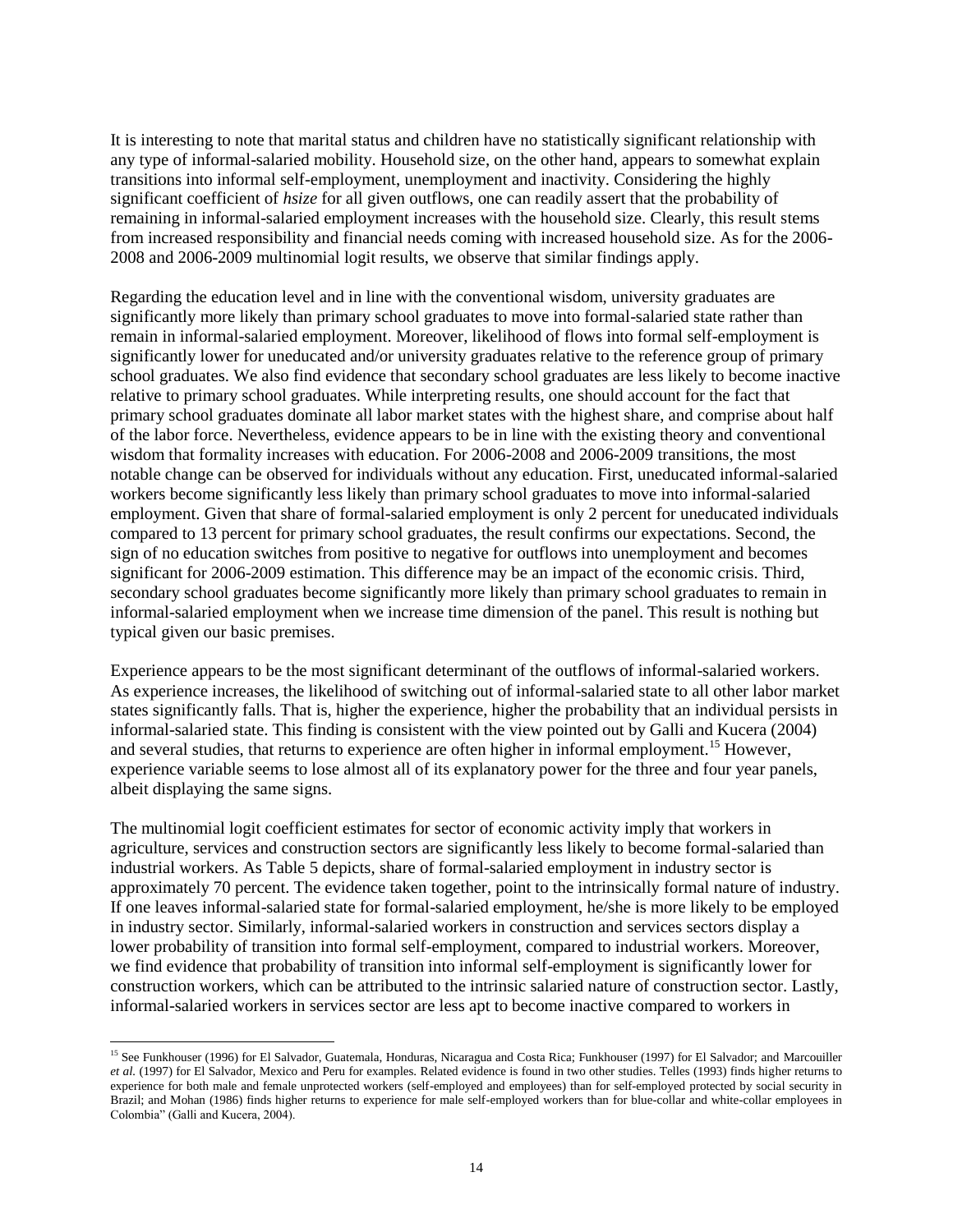industry sector. Comparing and contrasting three sets of panels, we do not detect a marked disparity. Moreover, in order to scrutinize underlying dynamics, we have run intersectoral transition analysis individually for 2006-2007, 2007-2008 and 2008-2009.<sup>16</sup> Except for construction workers who recorded the highest outflow rate overall from 2008 to 2009, transition probabilities are somewhat similar implying that Turkish labor market exhibits a fairly static structure in terms of intersectoral mobility.

In line with the conventional literature and also our previous findings, there is a clear firm size influence. As firm size increases the probability of informal-salaried moving to formal-salaried state rises. Similar results hold for the corresponding variables in the 2006-2008 and 2006-2009 transitions.

## *4.2.3. Transitions from Formal Self-Employment*

The discussion on the transitions of formal self-employed workers is deliberately kept brief, since their share in our sample is only minimal. We only present estimation results but refrain from making conclusive interpretations. Also, estimation results for 2006-2008 and 2006-2009 transitions are not discussed, since the number of observations becomes more than halved, thereby renders interpretations of estimation statistics muddled at best and erroneous at worst. Multinomial regression results mark a number of relationships between individual characteristics and probability of flows out of formal selfemployment. The most evident explanatory factor in transitions out of formal self-employed state appears to be gender. The female dummy, albeit being significant for all outflows, should be approached with caution. Since the female share of formal self-employment accounts for less than one percent of the sample, thus the marginal effects may be artificially high.

Regarding age, middle-aged individuals (those between 25 to 44) are less likely to switch to informalsalaried state compared to those in the reference age group of 15-24. Furthermore, 25-44 aged formal selfemployed workers are strongly less likely to become non-employed (unemployed and/or inactive) compared to the young. These findings represent a very lucid pattern of the Turkish labor market. As can also be observed in summary statistics in Table 5, formal self-employment in Turkey is mostly a middle age and male phenomena, which mostly corresponds to *voluntary or upper-tier* self-employment as put by Perry et al. (2007). On the other hand, informal self-employment, which comprises almost all unpaid family work, displays a rather equal distribution across age and gender groups. Following this line of thinking, it would not be wrong to conclude that informal self-employment in Turkey pertains to an *involuntary* or *lower-tier* self-employment type. For female-age interaction effect, we find that females aged 25-44 are significantly more likely than those aged 15-24 to perform a transition from formal into informal self-employment. On the other hand, women of age 45 to 64 display a higher probability of maintaining in formal self-employment rather than moving into formal- and/or informal-salaried employment, compared to women aged 15-24. This effect is reversed for transitions into inactivity.

With respect to education, we find that outflows into formal- and informal-salaried employment are significantly lower for the none educated workers compared to those with a primary school degree. The reverse is true for transitions into unemployment that is, non-educated are significantly more likely than primary school graduates to become unemployed. Secondary school graduates exhibit a 35 percent lower probability of transition out of formal self-employment into unemployment. University degree appears significantly negatively related with transitions into informal self-employment, unemployment and inactivity.

The likelihood of outflows into informal self-employment and unemployment are significantly lower for married who appear to be more persistent in formal self-employment compared to the singles. Though

 $\overline{a}$ <sup>16</sup> See Appendix Table A.2, A.3 and A.4 for 2006-2007, 2007-2008 and 2008-2009 intersectoral transitions, respectively.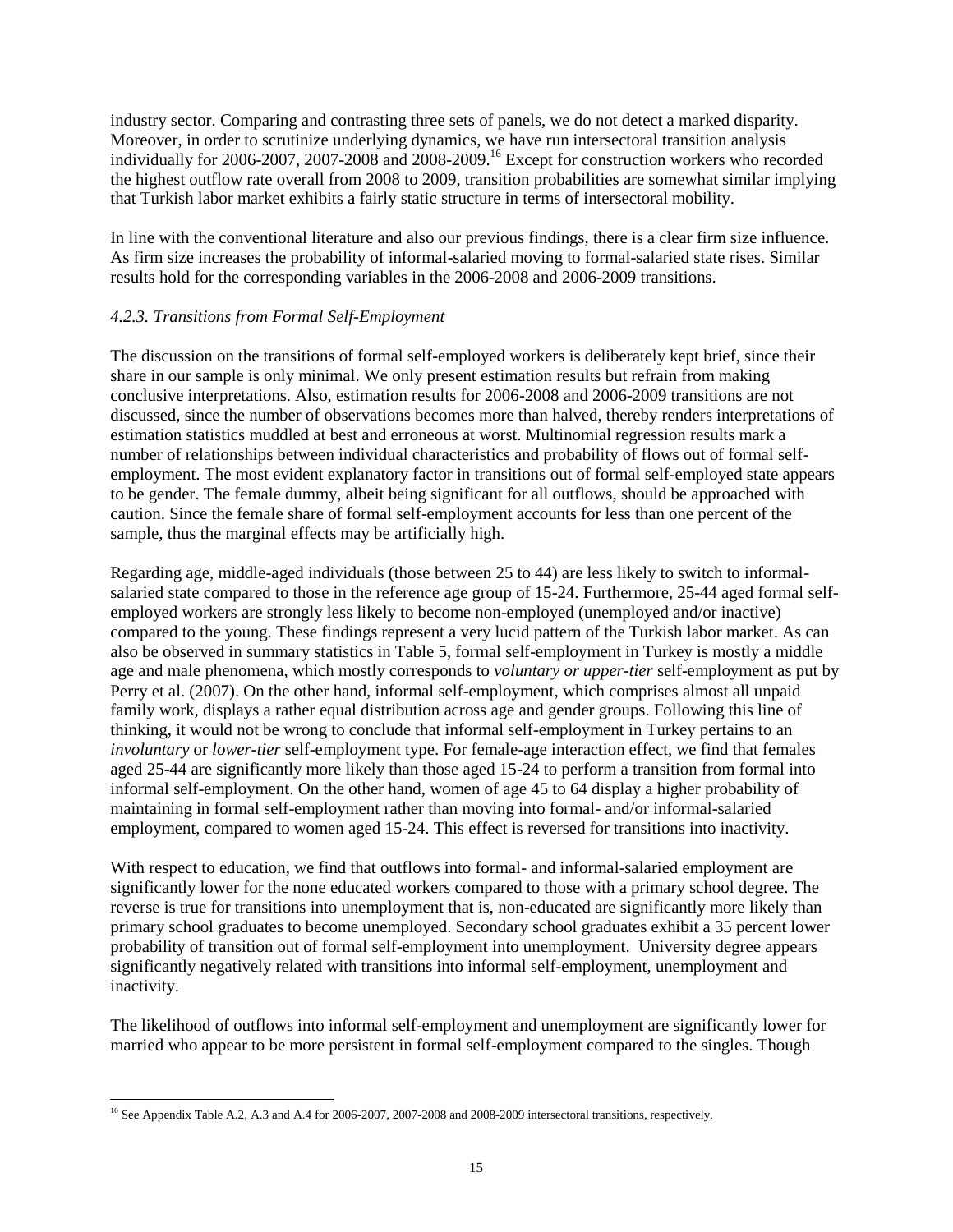household size does not exert a significant effect on any outflow, having children turns out significantly negative at 5 percent for transitions into unemployment.

Regarding the sectoral effects, we find that for construction workers, probabilities of transition into informal-salaried, informal self-employed and inactive states are significantly lower than the probability of remaining in formal self-employment. Considering the fact that construction workers are only about one percent formal self-employed, the estimation results should not be taken as conclusive. The odds of being unemployed are lower for services workers.

## *4.2.4. Transitions from Informal Self-Employment*

Informal self-employment accounts for the second largest state in the sample after inactives. The decomposition analysis depicts that majority of informal self-employed are female, low skill and work in agriculture sector. Combined with these findings illustrated in Table 5, multinomial logit evidence provides significant insight to the mobility dynamics of informal self-employed workers.

Female dummy is statistically significant for all the outflows from informal self-employment. Particularly, informal self-employed women exhibit a higher probability to move into inactivity, but a lower probability to move into all other states. Put differently, they are more persistent in informal self-employment. Considering the fact that shares of informal self-employment in male and female samples are almost identical, and that more than half of the female workers in our sample are employed as informal selfemployed, the results are of great importance. When we increase the time dimension of the panel and consider 2006-2008 and 2006-2009 flows, female dummy loses much of its explanatory power except for the case of transitions into inactivity. Particularly noticeable is the change of sign for transitions into unemployment, as informal self-employed women now exhibit a greater likelihood of becoming unemployed as opposed to their male counterparts. Though not found to be statistically significant, we consider a positive sign as more accurate. This finding may be interpreted as a reflection of the entry barriers faced by women. The robust effect of gender on transitions into inactivity is nothing but the manifestation of the magnitude of inactivity among women.

Age does not have a strong explanatory power in informal self-employment mobility patterns. We only find evidence that transitions from informal self-employment to inactivity is lower for 25-44 age group, but higher for 45-64 age group, compared to base group of 15-24. Additionally, probability of becoming unemployed compared to remaining in informal self-employment is lower for elder individuals. The findings are identical for 2006-2008 and 2006-2009 transitions as well.

Education has virtually no role in explaining mobility of informal self-employed workers for 2006-2007 transitions. The picture slightly changes if one considers three and four year transitions for 2006-2008 and 2006-2009. First, in conformity with the traditional theory, those informal self-employed with no education are found to be highly less likely than primary school graduates to become formal-salaried in 2006-2009 logit results. Moreover, university degree becomes highly significantly negative for moves into unemployment for both three and four year panels. Third, we find some evidence that if education level increases, likelihood of moving from informal self-employment to informal-salaried employment significantly falls. This result denotes that education, hence skill level of informal self-employed is on average lower than that of informal-salaried workers.

Experience is only significant for transitions out of informal self-employment into inactivity. More specifically, individuals with more work experience exhibit a lower likelihood of becoming inactive compared to remaining in informal self-employment. The effect is robust for all panel specifications.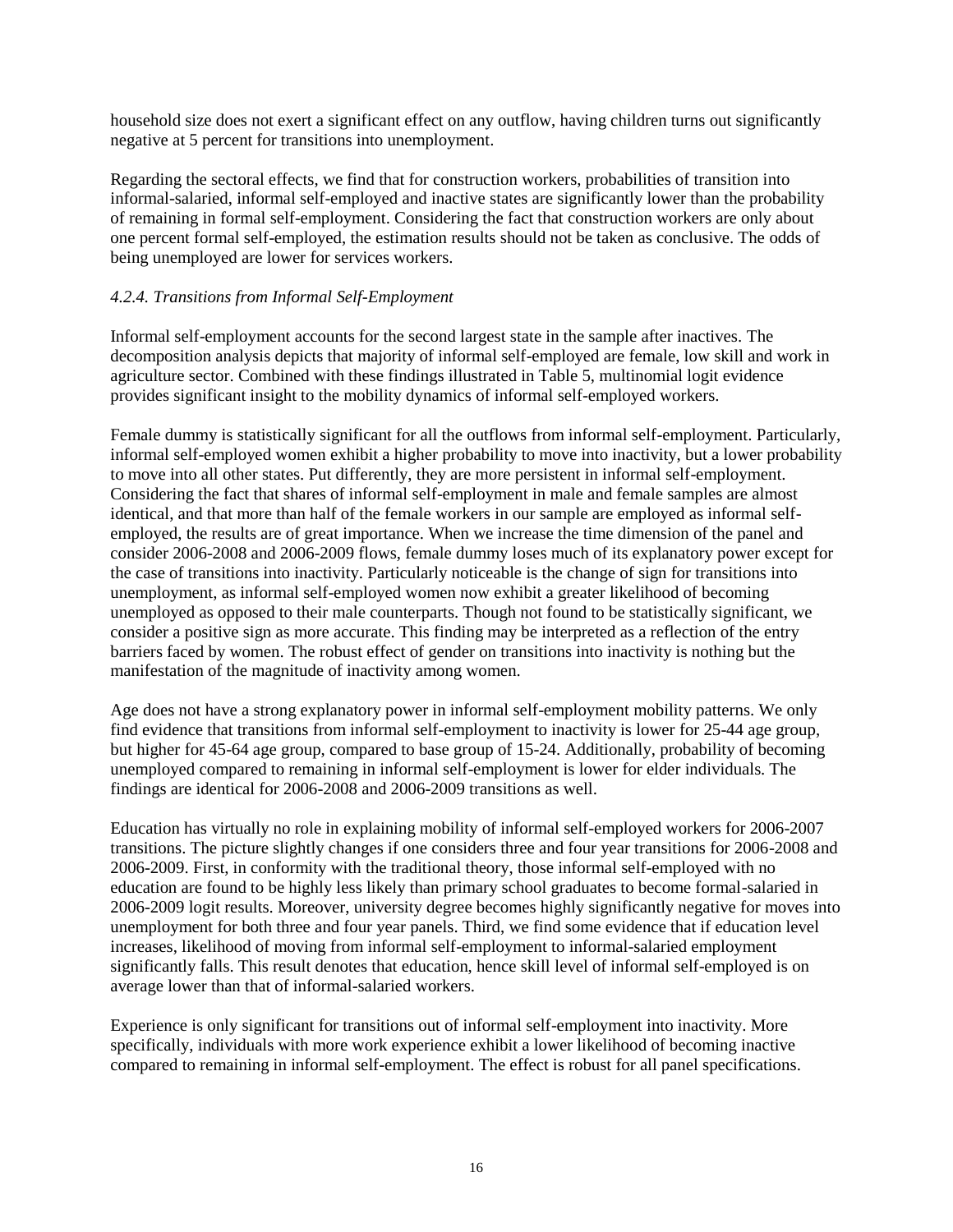In the analysis of transitions out of informal self-employment, we trace significant sectoral effects. First, informal self-employed agricultural workers exhibit significantly lower probabilities for all transitions out of informal self-employment compared to that of industry workers. This finding is most likely a statistical artifact resulting from 80 percent of informal self-employment prevailing in agriculture but only about 5 percent in industry. Another interpretation would be that informal self-employment is a far more unstable labor market state where entry and exit are easier. Similarly, services workers are found to be negatively associated with all outflows, thereby significantly more persistent in informal self-employment compared to industry workers. However, the statistical results should arguably be approached with some caution considering that share of informal self-employment in industry sector is only trivial. For 2006-2008 and 2006-2009 transitions, similar findings are reported except for construction workers now being significantly far less likely than industry workers to move into formal-salaried state.

## *4.2.5. Transitions from Unemployment*

In this section, we focus on the determinants of outflows from unemployment. Confirming our priors, we find that unemployed women are seemingly less likely than men to find employment, but more likely to become inactive. The effect of female dummy is negative (positive) and significant for outflows into formal and informal self-employments (inactivity). These results are in line with two salient genderspecific characteristics of the Turkish labor market: women are disadvantaged to get a job and/or less encouraged about wanting a job, thereby making fewer efforts to find work. With regards to three and four year transitions analysis, a noticeable finding is the significantly positive female coefficients for outflows into both formal and informal-salaried employments in 2006-2008 logit results. This result is most likely just a statistical error.

Age also appears to play an important role in explaining mobility of the unemployed individuals. Odds of transition out of unemployment into formal-salaried, informal-salaried and inactive states are significantly lower for middle-aged workers compared to the young. Similarly, the coefficients of 45-64 age dummy is significantly negative for outflows into formal-salaried, informal-salaried and formal self-employment states. This finding illustrates the higher persistence of the elderly in unemployment compared to the base age category of 15-24, who are somewhat more likely to find either salaried and/or self-employment jobs. More interesting are the coefficients of female-age interaction dummies. In particular, women of age 45- 64 exhibit a significantly lower probability of finding a formal-salaried and/or informal self-employment position (i.e. leaving unemployment state) in relation to women of age 15-24. On the contrary, they are significantly more likely to become formal self-employed rather than remain as unemployed. When combined, reported coefficients imply that the young somewhat find it easier to move from unemployment into employment, which may be explained by their eagerness to find a job or employers being more favorably disposed toward employing younger workers. Age loses much of its explanatory power in mobility of the unemployed when 2006-2008 and 2006-2009 transitions are considered. The only robust effect is the 45-64 aged unemployed being significantly less likely than those 15-24 aged in moving to formal-salaried employment, which confirms the characteristic of Turkish labor market that formalsalaried employment is mostly attained in early ages of working life.

Marital status and having children do not exhibit a significant influence on outflows from unemployment. Household size, though only weakly significant, is negatively related to finding formal and/or informal self-employment. Put differently, as household size increases one is less likely to prefer self-employment to unemployment. That is, if other members of the household are employed one has less incentives to find a job. Therefore, he/she can remain as unemployed for a longer time. Three and four year panels do not reveal any significant mobility pattern regarding household demographics. Combined with the fact that the one and only statistically significant household variable, *hsize*, is only merely significant, one may conclude that household demographics do not have a powerful influence in the mobility tendencies of the unemployed individuals.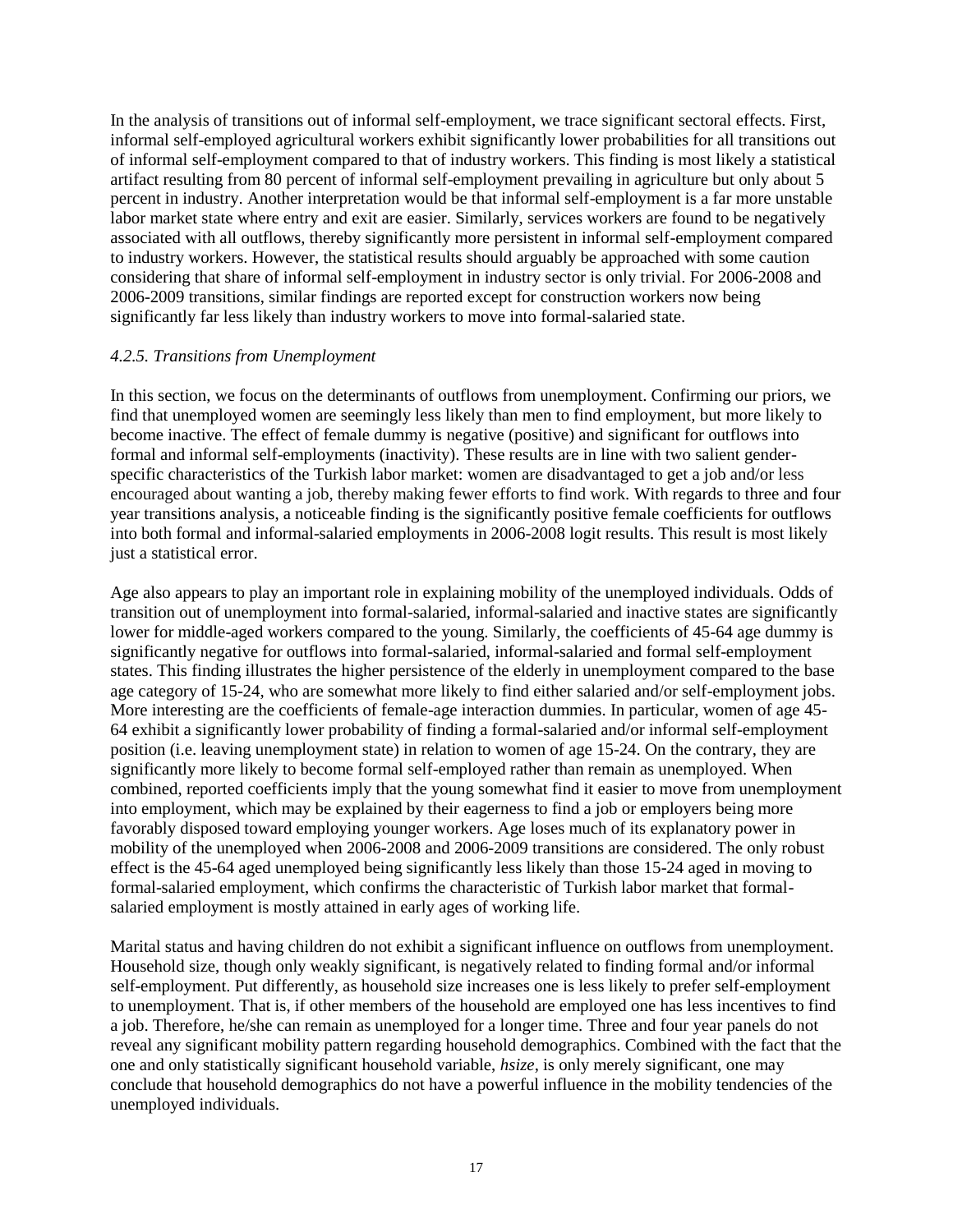With respect to education, we find that chances of finding a formal-salaried job out of unemployment state is significantly higher for high school and university graduates compared to the primary school graduates. The estimation results indicate that the coefficient of no education and secondary school dummies are statistically significant for transitions into formal self-employment. However, we prefer to view these coefficients with skepticism, since the share of formal self-employment is almost negligible for these two education groups. The estimation results for 2006-2008 and 2006-2009 transitions reveal more or less the same mobility patterns. Overall, the age effects confirm the conventional theory which presumes that the duration of unemployment is usually lower for individuals with higher levels of education. Experience appears to be negatively related to the probability of giving up on job searching and dropping out of the labor force, although the significance is weak. This finding may be interpreted in the way that more experienced workers are often more encouraged to find employment compared to those with less experience, or that having experience enables them to find a job more easily than those less experienced. Almost identical results are reported for 2006-2008 and 2006-2009 transitions.

#### *4.2.6. Transitions from Inactivity*

High levels of inactivity, which account for more than 45 percent of our sample, have been a longstanding incidence in Turkish labor markets. However, as decomposition analysis reveals labor force detachment phenomenon is predominantly a product of female inactivity. Multinomial evidence also confirms this fact, as women are found to display significantly lower probabilities for all outflows, or in other words higher persistence in inactivity. Simply put, women are voluntarily opting out of the labor force. The low level of female labor force participation rate can be explained by several structural determinants.<sup>17</sup> Moreover, gender effects on mobility of inactives are markedly robust for the 2006-2008 and 2006-2009 transitions.

We detect age to be a powerful determinant of transition probabilities pertaining to the inactives. In particular, middle aged and elderly individuals are significantly less likely to move out of inactivity than those in the reference age group 15-24. The age effects are robust for the 2006-2008 and 2006-2009 transitions. As reported by ILO (2010) there is a strong fall in the labor force participation among youth since "many more youth now have the choice to stay in education rather than enter the labor market". Whereas, labor force participation rates are higher for higher age bands of 25-44 and 45-64 years. Turning to female-age interaction effect, women at age 25-44 are significantly more likely to become informal self-employed rather than remain out of labor force. Second, women at age 45-64 are found to be positively associated with outflows into formal-salaried and informal self-employed states, but negatively associated with transitions into formal self-employment.

Marital status, although weakly significant, exhibits a positive relationship with movements out of inactivity into employment. The evidence is most likely the result of increased household financial burden and welfare responsibilities. Therefore, one is more motivated to leave inactivity and look for employment opportunities. The result is also confirmed by the significantly negative coefficient of household size for transitions into unemployed. Put differently, the larger the household size, the greater is the likelihood of entering the labor force and searching for work.

Regarding the influence of education on the probability of leaving inactivity, estimation results reveal a somewhat ambivalent picture. Overall, we find that as education level increases, the likelihood of leaving inactivity significantly falls. In particular, secondary school dummy is significant for transitions into both of salaried and self- informal employment. Inactives with high school degree are less likely than primary

 $\overline{a}$  $^{17}$  ILO (2010) lists key factors underlying low female labor force participation as religious, cultural and social norms, access to education; fertility; income level; institutions (legal framework, enterprises, labor unions, etc.); sectoral base of the economy (agricultural, industrial or servicebased).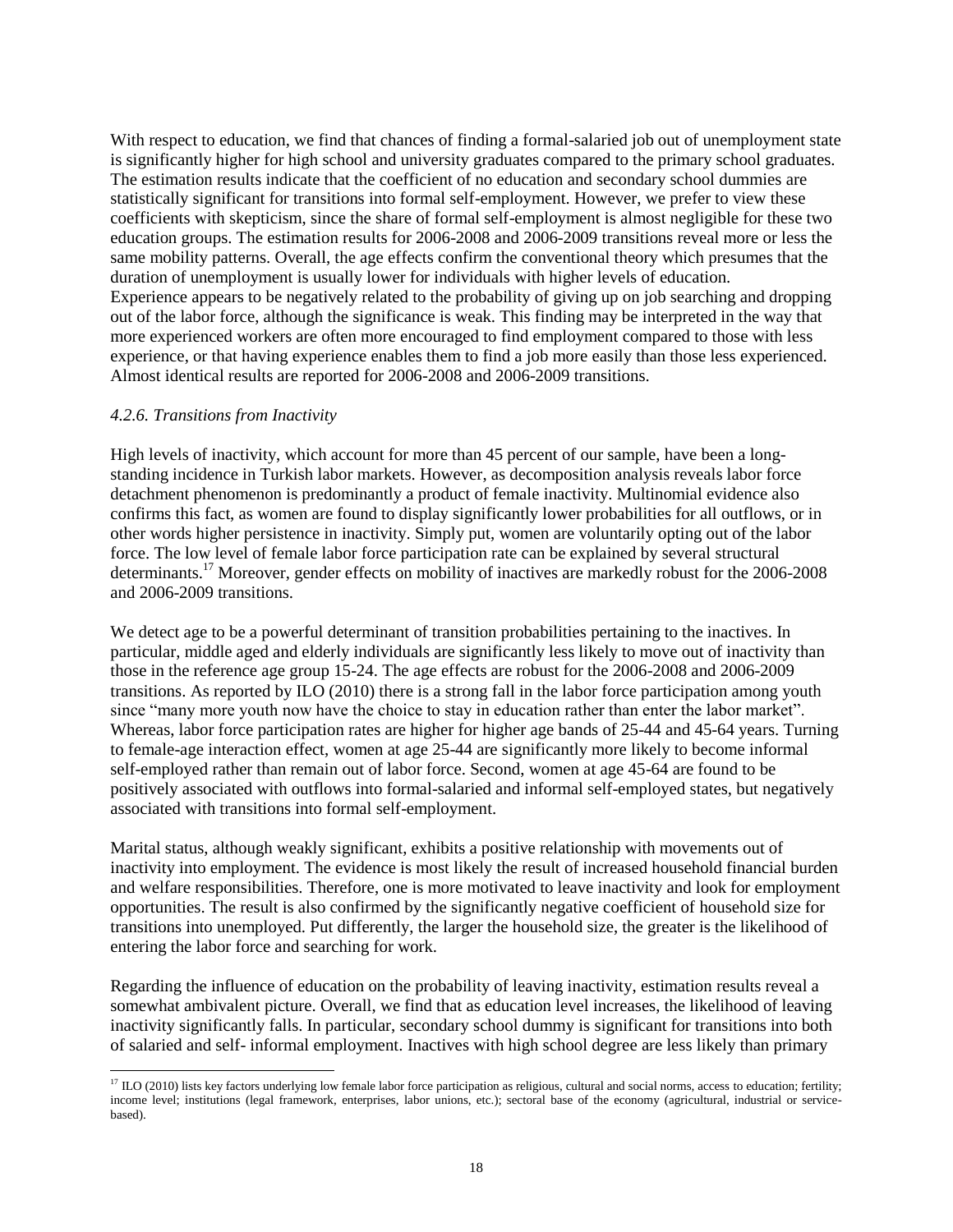school graduates to move into informal-salaried, formal self-employment and informal self-employment states. Almost similar results hold for individuals with a university degree.

# **5. Concluding remarks**

Research on informal employment in Turkey has been confined only to aggregate and static statistics due to data limitations. Recently, TurkStat has introduced a nationally representative and rich panel data set from the Income and Living Conditions Survey (SILC) which enables more thorough analysis of labor market dynamics. In this paper, we examine the mobility in the Turkish labor market with a specific emphasis on informality using the SILC panel data for the period between 2006 and 2009. In particular, we explore to what extent the Turkish evidence confirms the conventional labor market segmentation theory and characterize the labor mobility patterns and their underlying dynamics. In this regard, we first compute the Markov transition probabilities of individuals moving across the labor market states of formal-salaried, informal-salaried, formal self-employed, informal self-employed, unemployed and inactive. The transition analysis is conducted separately for both total and non-agricultural samples, considering the fact that agriculture sector, being almost 90 percent informal in Turkey, may conceal some important facts. The most evident aspect of the Turkish labor market during the given period is that inactives clearly dominate the labor force. Combined with female labor force being almost 70 percent inactive, labor market dynamics are driven considerably by these two main factors.

The transition probabilities display most of the characteristics peculiar to the Turkish labor market. Having computed the P-matrix of raw transition probabilities separately for 2006-2007, 2006-2008 and 2006-2009, we identify that the transition probabilities are fairly similar. The most discernible pattern is that most individuals remain in their initial state, except for the unemployed, implying a pretty static labor market structure. Formal-salaried individuals are found as the most reluctant to leave their state, confirming the traditional theory which sees formal employment as the ultimate desirable labor market state. Informal-salaried workers, on the other hand, demonstrate a higher level of mobility than those formal-salaried. The probability of transition from informal-salaried state to formal-salaried state is about 5 times of the probability of reverse transition, hence conforms to the traditional theory asserting one-way flows from informality to formality. Regarding the mobility patterns of informal self-employed individuals, outflows are fairly limited which may imply that the state is more like a *lower-tier* selfemployment. However, exclusion of agriculture changes the picture to a remarkable extent. In particular, the transition probabilities of flows into all other states double, except for that into the inactive state. The unemployed appear as the most mobile among all labor market groups and display a heterogeneous transition pattern. A noteworthy finding is that probability of transition from unemployment to informal employment is almost twice of that to formal employment when 2006-2007 panel is considered. This result also depicts that formal employment opportunities are limited and have higher entry barriers. Inactives, who constitute the largest share of the labor force, exhibit almost negligible outflows indicating the rigid nature of the state. The result can be explained by discouraged worker effects and women deliberately opting out of the labor market.

Next, we conducted multinomial logit regressions individually for each set of panel to identify the impact of individual characteristics underlying worker transitions. The multinomial logit analysis is of considerable importance for designing policy to address labor informality and reduce its negative externalities. Gender evinces to be the most significant determinant of labor flows. The findings clearly support the view that female are significantly disadvantaged in terms of labor market mobility. Particularly evident is that they are mostly found either in informal self-employment or inactive states, and display relatively lower probabilities of transition into other types of employment. This fact can be explained by several intrinsic factors including the traditional division of gender roles and family responsibility in the household, their reproductive role, negative discrimination against women in hires and layoffs and their lower average level of education. Following these lines, policy makers should first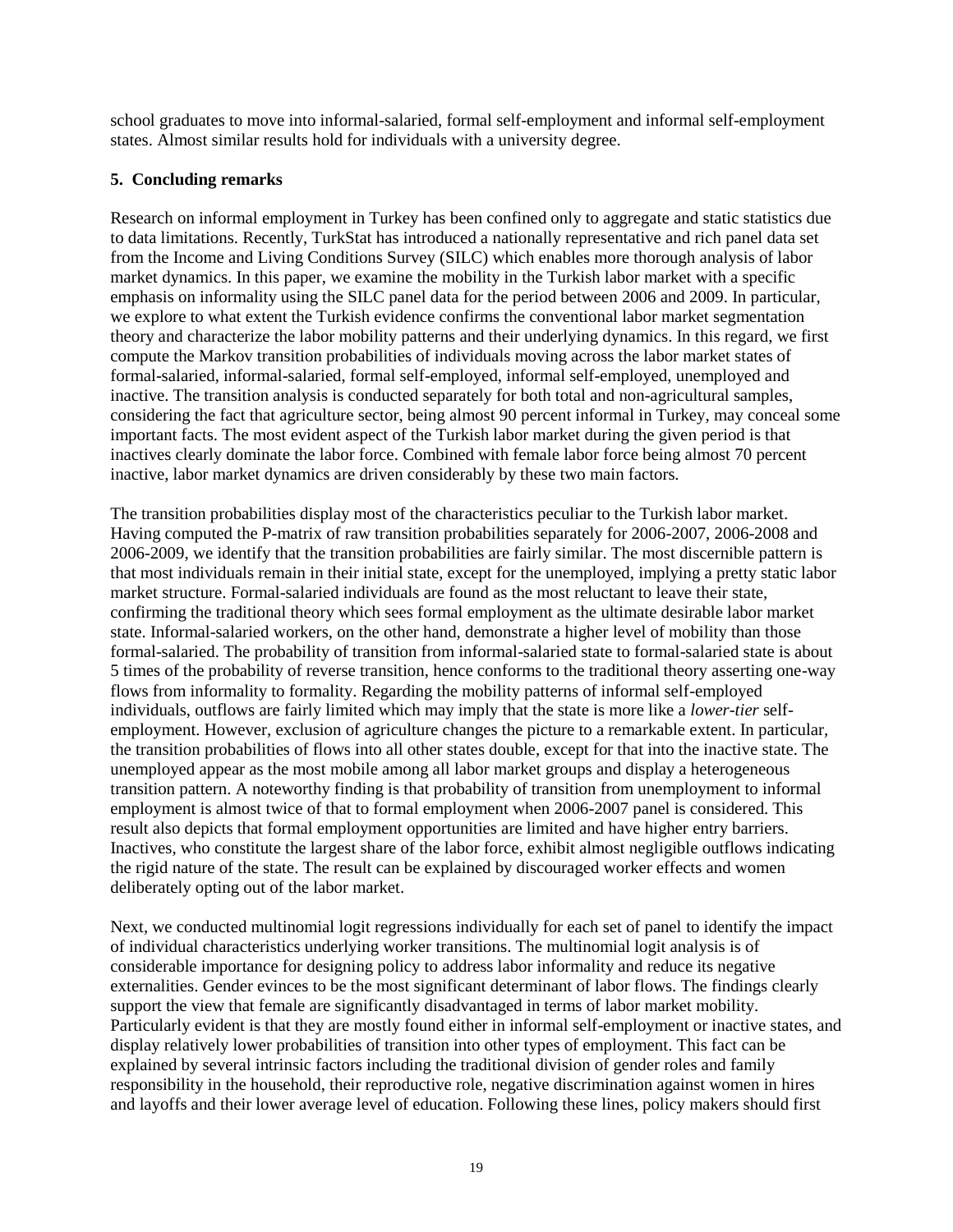address the female labor force in order to reduce informality. Increasing their participation rate through positive discrimination tools and policies might alter the informality patterns drastically. Furthermore, investing in education, which turns out to be strongly negatively related to informality, may increase women's chances of finding formal employment.

The intrinsic demographics associated with individual and household characteristics also display noticeable relationships with labor market transitions. Regarding age, we find that the young often experience entry barriers to formal employment, confirming the traditional theory. Generous pension schemes resulting in an epidemic of early retirement, is also another significant determinant of mobility patterns in Turkey. In particular, elderly display higher probabilities of transitions into inactivity, but lower probabilities of transitions out of inactivity. Moreover, they are found to be more persistent in unemployment as compared to the young, who are somewhat more likely to find either salaried and/or self-employment jobs. Household size proves to display two notable effects on labor market transitions. First, we find that the probability of remaining in informal-salaried employment increases with the household size, which stems from increased responsibility and financial needs coming with increased household size. Whereas, as household size increases the probability of moving from unemployment to both types of self-employment falls.

Another key factor explaining labor market transition patterns is education. In line with the conventional wisdom, having a high school and university degree appears to strongly reduce the probability of transition into informal employment. The level of entry barriers and risk of being subject to involuntary layoffs are usually lower for better-educated workers. Also, they display a higher probability of moving into formal employment compared to the less-educated individuals. Evidently, policy makers should aim at increasing the level of education, hence skills of the overall labor force in order to alleviate labor informality problem.

Sector of economic activity appears to play a fairly significant role in explaining most of the transitions in the labor market. Notably, we find that industrial workers are more likely to remain as formal-salaried, agricultural workers are less likely to move out of informal self-employment and construction workers display higher probability of becoming informal-salaried. The results, overall, signify the intrinsic nature of the given sector as an important determinant of the labor market flows.

To conclude, this study provides a comprehensive and detailed diagnosis of the Turkish labor market. The market is observed to display a rather static structure throughout the period considered. This indicates that a well recognition of underlying dynamics may help policy makers to produce various effective tools for addressing informality.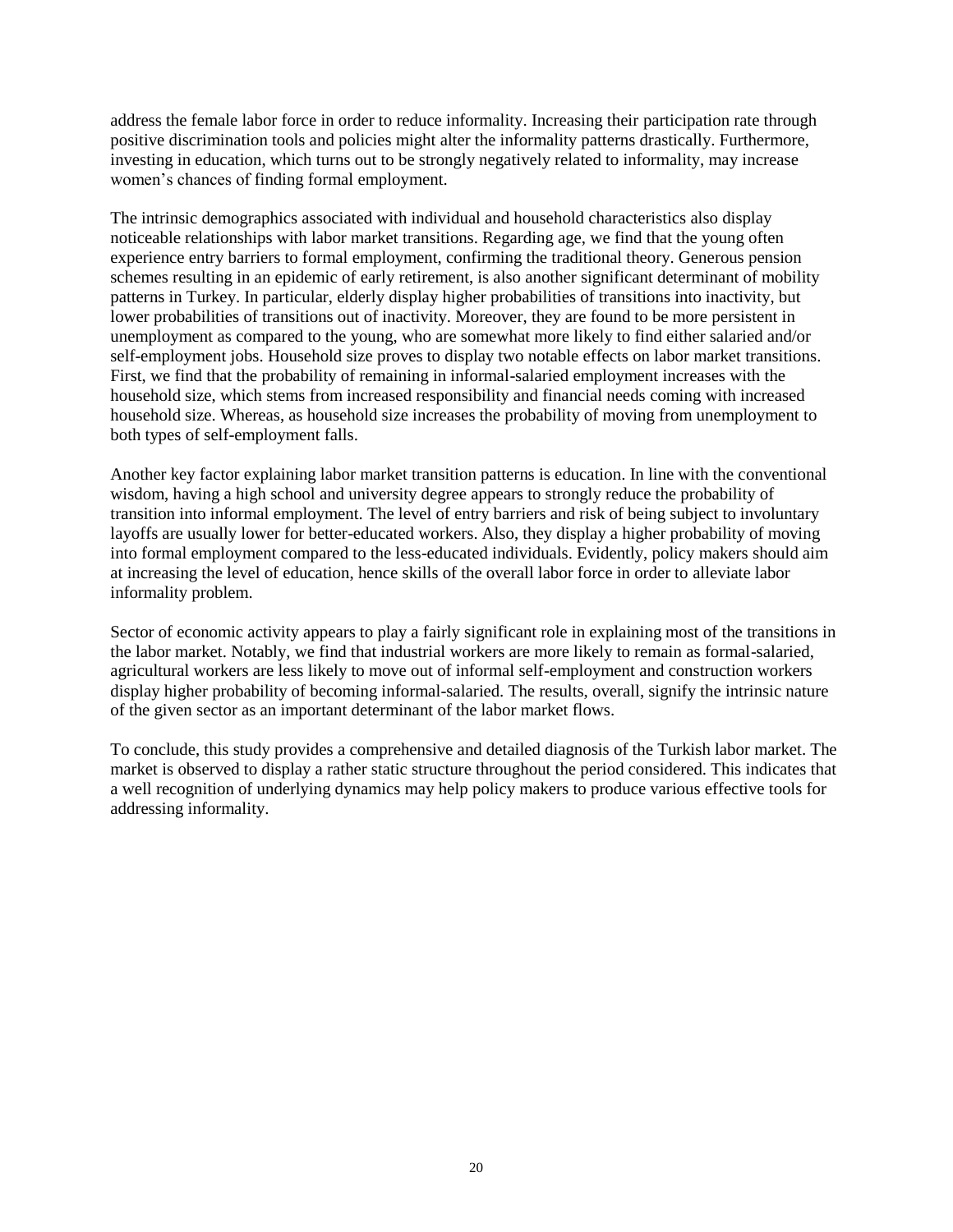|                              | 2006   |      | 2007   |      | 2008   |      | 2009   |      |
|------------------------------|--------|------|--------|------|--------|------|--------|------|
|                              | N      | %    | N      | %    | N      | %    | N      | %    |
| Formal Salaried (FS)         | 4,198  | 15.9 | 4,661  | 17.6 | 5,506  | 20.1 | 5,500  | 19.2 |
| Informal Salaried (IS)       | 2,695  | 10.2 | 2,633  | 9.9  | 2,456  | 8.9  | 2,526  | 8.8  |
| Formal Self-Employed (FSE)   | 805    | 3.1  | 944    | 3.6  | 1,089  | 3.9  | 981    | 3.4  |
| Informal Self-Employed (ISE) | 4,651  | 17.6 | 4,627  | 17.5 | 4,320  | 15.8 | 4,769  | 16.7 |
| Unemployed (U)               | 1,433  | 5.4  | 1,268  | 4.8  | 1,477  | 5.4  | 1,917  | 6.8  |
| I nactive (N)                | 12,567 | 47.7 | 12,342 | 46.6 | 12,533 | 45.8 | 12,886 | 45.1 |
|                              |        |      |        |      |        |      |        |      |
| Total                        | 26.349 | 100  | 26.475 | 100  | 27,381 | 100  | 28,579 | 100  |

## **Table 1: Distribution of sample labor market states**

*Source:* Authors' own calculations based on SILC 2006-2009.

*Notes:* See Appendix Table A.1 for variable definitions.

|                                   | 2006   |      | 2007   |      | 2008   |      | 2009   |      |
|-----------------------------------|--------|------|--------|------|--------|------|--------|------|
|                                   | N      | %    | N      | %    | N      | %    | N      | %    |
| <b>Formal Salaried (FS)</b>       | 3,332  | 27.2 | 3,661  | 29.5 | 4,307  | 33.3 | 4,234  | 31.1 |
| Informal Salaried (IS)            | 2,054  | 16.8 | 2,045  | 16.5 | 1,886  | 14.6 | 1,984  | 14.6 |
| <b>Formal Self-Employed (FSE)</b> | 748    | 6.1  | 835    | 6.7  | 994    | 7.7  | 896    | 6.6  |
| Informal Self-Employed (ISE)      | 2,217  | 18.1 | 2,133  | 17.2 | 1,973  | 15.3 | 2,275  | 16.7 |
| Unemployed (U)                    | 1,093  | 8.9  | 991    | 8    | 1,080  | 8.4  | 1,358  | 9.9  |
| l Inactive (N)                    | 2.789  | 22.8 | 2.728  | 22   | 2,689  | 20.8 | 2.890  | 21.2 |
|                                   |        |      |        |      |        |      |        |      |
| Total                             | 12,233 | 100  | 12,393 | 100  | 12,929 | 100  | 13,637 | 100  |

# **Table 2: Distribution of sample labor market states (Male only)**

*Source:* Authors' own calculations based on SILC 2006-2009.

*Notes:* See Appendix Table A.1 for variable definitions.

## **Table 3: Distribution of sample labor market states (Female only)**

|                              | 2006   |      |     | 2007   |      | 2008   |      |        | 2009 |
|------------------------------|--------|------|-----|--------|------|--------|------|--------|------|
|                              | N      | %    | N   |        | %    | N      | %    | N      | %    |
| <b>Formal Salaried (FS)</b>  | 866    | 6.1  |     | 1.000  | 7.1  | 1,199  | 8.3  | 1,266  | 8.5  |
| Informal Salaried (IS)       | 641    | 4.5  |     | 588    | 4.2  | 570    | 3.9  | 542    | 3.6  |
| Formal Self-Employed (FSE)   | 57     | 0.4  |     | 109    | 0.8  | 95     | 0.7  | 85     | 0.6  |
| Informal Self-Employed (ISE) | 2,434  | 17.2 |     | 2,494  | 17.7 | 2,347  | 16.2 | 2.494  | 16.7 |
| Unemployed (U)               | 340    | 2.4  | 277 |        | 1.9  | 397    | 2.8  | 559    | 3.7  |
| l Inactive (N)               | 9.778  | 69.3 |     | 9.614  | 68.3 | 9.844  | 68.1 | 9,996  | 66.9 |
|                              |        |      |     |        |      |        |      |        |      |
| <b>Total</b>                 | 14,116 | 100  |     | 14,082 | 100  | 14.452 | 100  | 14,942 | 100  |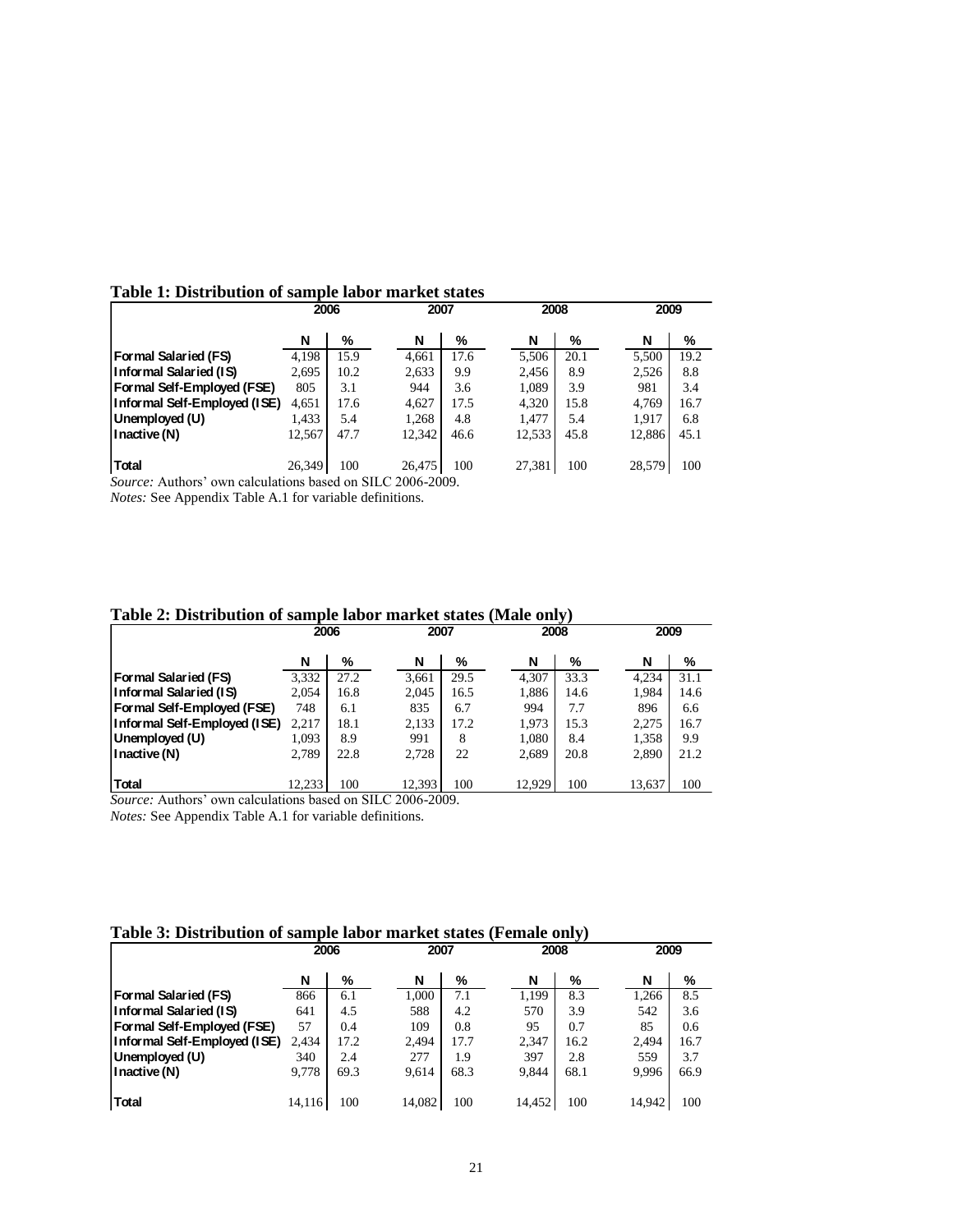*Source:* Authors' own calculations based on SILC 2006-2009. *Notes:* See Appendix Table A.1 for variable definitions.

**Table 4: Composition of Informality in Total Sample and Non-Agricultural Sample (2006 and 2009 only)**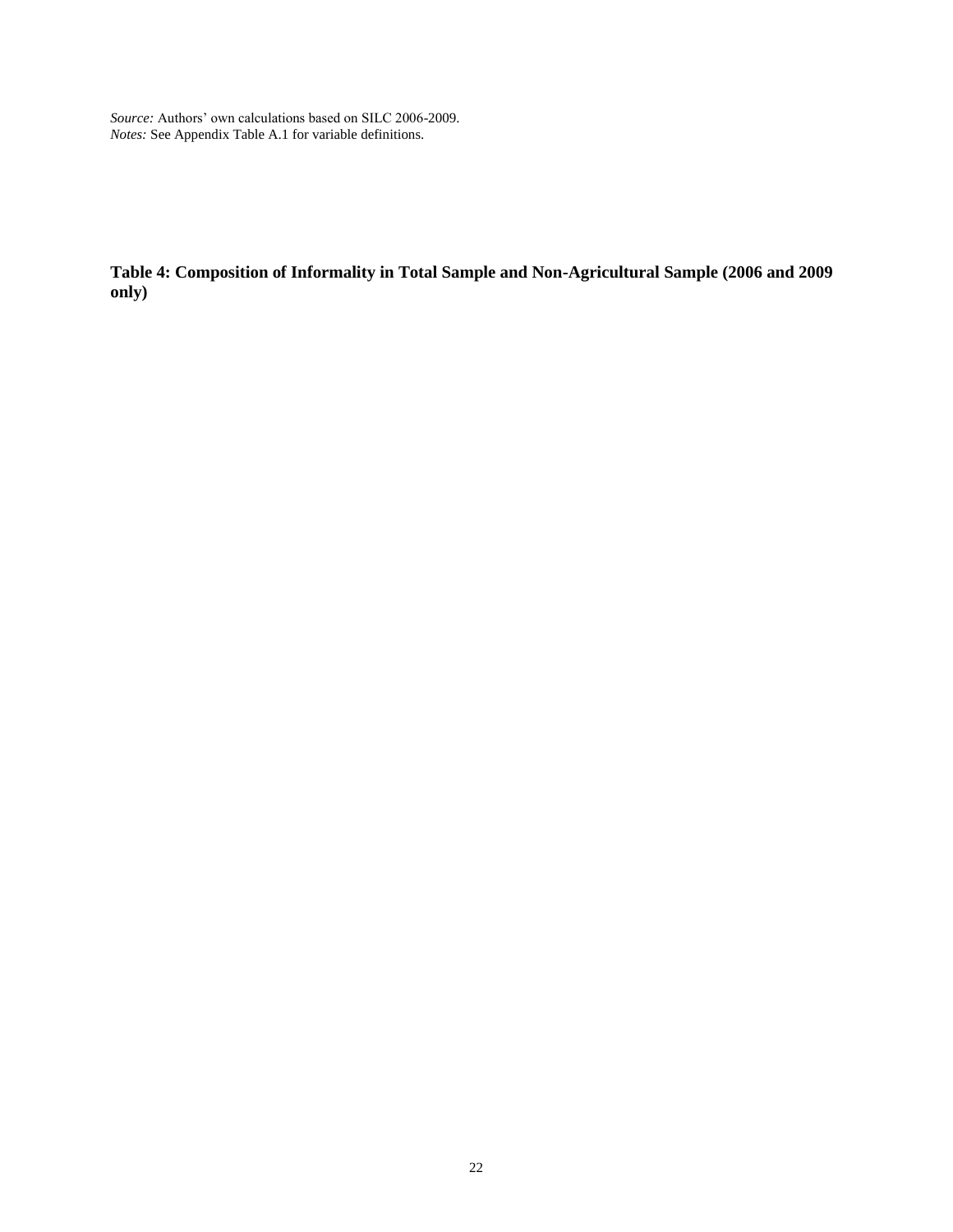|                |                                  |              |                 | <b>ALL SAMPLE</b> |                 |              | NON-AGRICULTURAL SAMPLE |              |                 |
|----------------|----------------------------------|--------------|-----------------|-------------------|-----------------|--------------|-------------------------|--------------|-----------------|
|                |                                  |              | 2006            |                   | 2009            |              | 2006                    |              | 2009            |
|                |                                  |              | Formal Informal |                   | Formal Informal |              | Formal Informal         |              | Formal Informal |
|                |                                  | %            | %               | ℅                 | %               | ℅            | %                       | %            | %               |
| Gender         |                                  |              |                 |                   |                 |              |                         |              |                 |
|                | Male<br>Female                   | 49.6<br>23.5 | 50.4<br>76.5    | 55.5              | 44.6            | 59.7         | 40.3                    | 65.6         | 34.4            |
| Age            |                                  |              |                 | 31.2              | 68.8            | 57.5         | 42.5                    | 66.6         | 33.4            |
|                | 15-24                            | 28.3         | 71.7            | 35.2              | 64.8            | 41.5         | 58.5                    | 51.7         | 48.3            |
|                | 25-44                            | 52.1         | 47.9            | 59.6              | 40.4            | 67.8         | 32.2                    | 73.7         | 26.3            |
|                | 45-64                            | 28.7         | 71.3            | 31.9              | 68.1            | 49.8         | 50.2                    | 53.3         | 46.8            |
|                | Education                        |              |                 |                   |                 |              |                         |              |                 |
|                | None                             | 6.4          | 93.7            | 7.8               | 92.2            | 20.7         | 79.4                    | 22.2         | 77.9            |
|                | Primary                          | 32.6         | 67.5            | 36.6              | 63.4            | 48.2         | 51.8                    | 53.0         | 47.0            |
|                | Secondary                        | 40.3         | 59.7            | 43.1              | 56.9            | 51.7         | 48.3                    | 56.1         | 43.9            |
|                | High                             | 66.6         | 33.5            | 71.6              | 28.4            | 72.5         | 27.5                    | 77.5         | 22.5            |
|                | <b>University</b>                | 85.2         | 14.8            | 91.3              | 8.7             | 86.2         | 13.8                    | 92.7         | 7.3             |
| <b>Marital</b> |                                  |              |                 |                   |                 |              |                         |              |                 |
|                | Married                          | 43.3         | 56.8            | 49.2              | 50.8            | 62.9         | 37.1                    | 67.6         | 32.4            |
|                | Single<br>Occupation             | 36.1         | 63.9            | 43.8              | 56.2            | 49.7         | 50.3                    | 60.1         | 39.9            |
|                | Legislators                      | 62.2         | 37.8            | 68.3              | 31.8            | 62.3         | 37.7                    | 68.3         | 31.7            |
|                | Professionals                    | 89.6         | 10.4            | 93.9              | 6.1             | 89.6         | 10.5                    | 93.9         | 6.1             |
|                | <b>Technicians</b>               | 81.3         | 18.7            | 86.9              | 13.1            | 81.4         | 18.6                    | 86.9         | 13.2            |
|                | <b>Clerks</b>                    | 81.6         | 18.5            | 86.1              | 13.9            | 81.6         | 18.4                    | 86.1         | 13.9            |
|                | Service Workers                  | 49.4         | 50.6            | 55.0              | 45.0            | 49.4         | 50.6                    | 55.0         | 45.0            |
|                | <b>Skilled Agricult.</b>         | 9.7          | 90.3            | 10.6              | 89.4            | 64.9         | 35.1                    | 56.0         | 44.0            |
|                | Craftsmen                        | 41.7         | 58.3            | 50.7              | 49.3            | 41.7         | 58.3                    | 50.6         | 49.4            |
|                | <b>Plant Operators</b>           | 62.0         | 38.0            | 68.2              | 31.8            | 62.1         | 37.9                    | 68.4         | 31.7            |
|                | Elementary Opr.                  | 37.2         | 62.8            | 40.1              | 59.9            | 48.3         | 51.7                    | 52.4         | 47.6            |
| Sector         |                                  |              |                 |                   |                 |              |                         |              |                 |
|                | Agriculture                      | 9.0          | 91.0            | 10.0              | 90.0            |              |                         |              |                 |
|                | <b>Mining</b>                    | 81.1         | 18.9            | 67.6              | 32.4            | 81.1         | 18.9                    | 67.6         | 32.4            |
|                | <b>Manufacturing</b>             | 64.1         | 35.9            | 71.9              | 28.1            | 64.1         | 35.9                    | 71.9         | 28.1            |
|                | <b>Utilities</b><br>Construction | 96.9         | 3.1             | 96.3              | 3.7             | 96.9         | 3.1                     | 96.3         | 3.7<br>61.0     |
|                | Trade                            | 26.2<br>50.5 | 73.8<br>49.6    | 39.0<br>60.1      | 61.0<br>39.9    | 26.2<br>50.5 | 73.8<br>49.6            | 39.0<br>60.1 | 39.9            |
|                | Hotels& Rest.                    | 46.7         | 53.3            | 49.5              | 50.5            | 46.7         | 53.3                    | 49.5         | 50.5            |
|                | Transportation                   | 48.6         | 51.4            | 54.8              | 45.3            | 48.6         | 51.4                    | 54.8         | 45.3            |
|                | <b>Finances</b>                  | 87.6         | 12.4            | 90.1              | 9.9             | 87.6         | 12.4                    | 90.1         | 9.9             |
|                | <b>Business Services</b>         | 71.3         | 28.8            | 80.7              | 19.3            | 71.3         | 28.8                    | 80.9         | 19.1            |
|                | Public Admin.                    | 93.6         | 6.4             | 90.2              | 9.8             | 93.6         | 6.4                     | 90.2         | 9.8             |
|                | Education                        | 92.1         | 7.9             | 94.2              | 5.9             | 92.1         | 7.9                     | 94.2         | 5.9             |
|                | Health                           | 91.4         | 8.6             | 93.7              | 6.3             | 91.4         | 8.6                     | 93.7         | 6.3             |
|                | <b>Others</b>                    | 33.4         | 66.6            | 35.8              | 64.2            | 33.4         | 66.6                    | 35.8         | 64.2            |
|                | Employment                       |              |                 |                   |                 |              |                         |              |                 |
| <b>Status</b>  | Regular employees                |              |                 |                   |                 |              |                         |              |                 |
|                | Casual employees                 | 73.5<br>5.9  | 26.5<br>94.1    | 80.7<br>9.5       | 19.3<br>90.5    | 74.1<br>7.7  | 25.9<br>92.3            | 81.3<br>11.7 | 18.7<br>88.3    |
|                | <b>Employers</b>                 | 59.4         | 40.6            | 71.0              | 29.0            | 64.3         | 35.7                    | 76.1         | 23.9            |
|                | Own-account workers              | 24.2         | 75.8            | 28.8              | 71.2            | 37.8         | 62.2                    | 39.6         | 60.4            |
|                | Unpaid family workers            | 4.3          | 95.7            | 4.2               | 95.8            | 16.0         | 84.0                    | 17.3         | 82.7            |
|                | <b>Firm Size</b>                 |              |                 |                   |                 |              |                         |              |                 |
|                | 10 or less                       | 22.9         | 77.1            | 27.9              | 72.1            | 37.2         | 62.8                    | 44.3         | 55.7            |
|                | $11 - 49$                        | 68.9         | 31.1            | 76.2              | 23.8            | 73.0         | 27.0                    | 80.0         | 20.0            |
|                | 50 or more                       | 91.9         | 8.1             | 95.2              | 4.9             | 92.0         | 8.0                     | 95.3         | 4.7             |
|                | Household                        |              |                 |                   |                 |              |                         |              |                 |
| Type           |                                  |              |                 |                   |                 |              |                         |              |                 |
|                | Single                           | 56.9         | 43.1            | 65.4              | 34.6            | 69.6         | 30.4                    | 76.4         | 23.6            |
|                | No Children                      | 39.3         | 60.7            | 48.5              | 51.5            | 58.2         | 41.8                    | 68.4         | 31.6            |
|                | With Children                    | 42.0         | 58.0            | 47.5              | 52.5            | 59.5         | 40.6                    | 64.7         | 35.3            |
| Location       | Rural                            |              |                 |                   | 74.5            |              |                         | 55.4         |                 |
|                | Urban                            | 23.5<br>58.8 | 76.6<br>41.2    | 25.5<br>65.7      | 34.4            | 52.8<br>61.6 | 47.2<br>38.4            | 68.9         | 44.6<br>31.2    |
|                |                                  |              |                 |                   |                 |              |                         |              |                 |

*Source*: Authors' own calculations based on SILC 2006-2009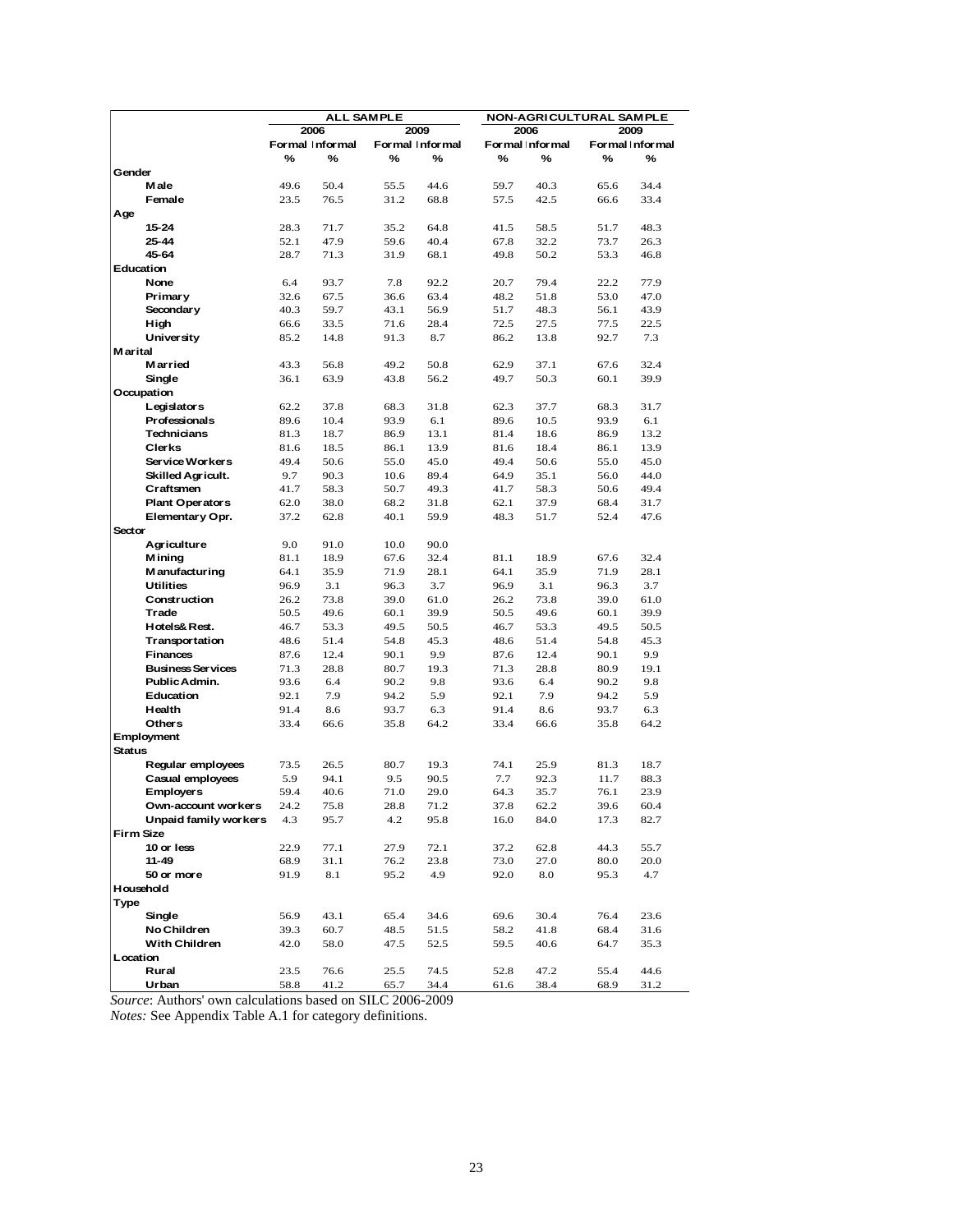# **Table 5: Summary Statistics of the Variables by Labor Market State**

|                  | <b>Table 5: Summary Statistics of the Variables by Labor Market State</b> |      |                 |                |                   |                |               |      |           |              |          |                |               |           |           |                |               |                  |               |      |      |              |              |                 |      |
|------------------|---------------------------------------------------------------------------|------|-----------------|----------------|-------------------|----------------|---------------|------|-----------|--------------|----------|----------------|---------------|-----------|-----------|----------------|---------------|------------------|---------------|------|------|--------------|--------------|-----------------|------|
|                  |                                                                           |      |                 |                | 2006              |                |               |      |           |              | 2007     |                |               |           |           | 2008           |               |                  |               |      |      |              | 2009         |                 |      |
|                  |                                                                           | FS   | 1S              |                | <b>FSE ISE</b>    | U              | N             | FS   | 1S        |              | FSE ISE  | υ              | N             | <b>FS</b> | <b>IS</b> |                | FSE ISE       | U                | N             | FS   | IS   | FSE ISE      |              | U               | N    |
| Gender           |                                                                           |      |                 |                |                   |                |               |      |           |              |          |                |               |           |           |                |               |                  |               |      |      |              |              |                 |      |
|                  | Male                                                                      |      | 27.2 16.8       |                | 6.1 18.1 8.9      |                | 22.8          | 29.5 | 16.5      | 6.7          | 17.2     | 8              | 22            | 33.3      | 14.6      | 7.7            | 15.3 8.4 20.8 |                  |               | 31.1 | 14.6 | 6.6          | 16.7         | 10              | 21.2 |
|                  | Female                                                                    | 6.1  | 4.5             |                | 0.4 17.2 2.4 69.3 |                |               | 7.1  | 4.2       | 0.8          | 17.7     | $\overline{c}$ | 68.3          | 8.3       | 3.9       | 0.7            | 16.2 2.8 68.1 |                  |               | 8.5  | 3.6  | 0.6          | 16.7         | 3.7             | 66.9 |
| Age              |                                                                           |      |                 |                |                   |                |               |      |           |              |          |                |               |           |           |                |               |                  |               |      |      |              |              |                 |      |
|                  | $15 - 24$                                                                 | 9.0  | 12              | 0.6            | 12.4              | 9.1            | 56.9          | 11.3 | 11.4      | -1           | 12.0     | 8              | 56.3          | 13.5      | 10.1      | 0.9            |               |                  | 11.0 8.8 55.8 | 11.5 | 10.5 | 0.5          | 11.9         | 10.3            | 55.2 |
|                  | 25-44                                                                     |      | 25.2 11.4       | 4.3            | 17.1 5.4          |                | 36.7          | 27.6 | 10.7      | 4.6          |          |                | 17.1 4.6 35.4 | 30.7      | 9.6       | 5.2            | 14.7 5.3 34.6 |                  |               | 30   | 9.3  | 4.8          | 15.2         | 6.8             | 33.9 |
|                  | 45-64                                                                     | 8.2  | 6.9             |                | 3.5 23.3 2.2 55.9 |                |               | 8.4  | 7.5       | 4.3          | 23       |                | 2.2 54.6      | 9.5       | 7.1       | 4.9            | 21.7 2.6 54.2 |                  |               | 9.4  | 6.7  | 3.8          | 23.1         | 3.6             | 53.4 |
| <b>Marital</b>   |                                                                           |      |                 |                |                   |                |               |      |           |              |          |                |               |           |           |                |               |                  |               |      |      |              |              |                 |      |
|                  | Married                                                                   | 17.6 | 9.6             | 4.0            | 20.1 3.4          |                | 45.4          | 18.6 | 9.5       | 4.6          | 19.9     | 2.9            | 44.5          | 21.1      | 8.6       | 5.1            | 17.6 3.6 43.9 |                  |               | 20.6 | 8.3  | 4.4          | 18.7         | 4.7             | 43.3 |
| Children         | Single                                                                    |      | 12.4 11.6       | 1.0            |                   |                | 12.4 9.8 52.7 |      | 15.5 10.8 | 1.3          |          |                | 12.3 8.8 51.3 | 17.6      | 9.8       | 1.1            |               |                  | 11.3 9.8 50.3 | 15.9 | 10.1 | 1.1          |              | 11.8 11.7       | 49.5 |
|                  | With                                                                      | 15.9 | 10.6            | 3.1            | 17                | 5.4            | 48            |      | 17.1 10.4 | 3.5          |          |                | 16.9 4.8 47.3 | 19.4      | 9.5       | 4.1            |               |                  | 15.4 5.4 46.3 | 18.6 | 9.3  | 3.6          | 16.3         | 6.6             | 52   |
|                  | No                                                                        | 16   | 9               | 3              | 19.7              | 5.6            | 46.8          | 19.1 | 8.6       | 3.7          |          |                | 19.2 4.8 44.6 | 22.3      | 7.5       | 3.7            |               |                  | 16.9 5.4 44.2 | 21.1 | 7.5  | 3.0          | 17.7         | $7\phantom{.0}$ | 51   |
| Education        |                                                                           |      |                 |                |                   |                |               |      |           |              |          |                |               |           |           |                |               |                  |               |      |      |              |              |                 |      |
|                  | None                                                                      | 1.4  | 7.1             | 0.7            |                   |                | 25.2 3.5 62.1 | 1.5  | 6.9       | 1.3          | 25       | 2.9            | 62.4          | 2.0       | 7.7       | 1.2            | 24.0 3.2      |                  | 62            | 1.8  | 7.3  | 0.9          | 24.8         | 3.5             | 61.8 |
|                  | Primary                                                                   | 11.6 | 12.6            | 4.4            | $22.3$ 4.2        |                | 44.8          |      | 12.7 12.3 | 5.0          | 22.6     |                | 3.7 43.6      | 14.8      | 11        | 6              |               |                  | 20.4 4.3 43.5 | 13.1 | 10.6 | 5.2          | 22.3         | 5.5             | 43.4 |
|                  | Secondary                                                                 |      | 13.4 11.7       | 2.6            | 12.9              | 6.4            | 52.9          | 15.6 | 11.7      | 2.8          | 12.9     | 6              | 51.1          | 17.5      | -11       | 2.9            | 11.8          |                  | 7.3 49.6      | 15.0 | 11.0 | 2.3          | 12.6         | 8.1             | 51   |
|                  | High                                                                      | 28.2 | 8.4             | 3.2            | 7.6               | 8.7            | 43.9          | 30.2 | 8.3       | 3.9          | 7.6      | 7.4            | 42.7          | 32.8      | 6.6       | $\overline{4}$ | 6.9           |                  | 7.8 41.9      | 32.4 | 7.4  | 4.0          | 7.5          | 10.0            | 38.8 |
|                  | <b>University</b>                                                         | 60.4 | 6               | 2.6            | 3.6               |                | 7.9 19.5      | 63.1 | 4.5       | 2.4          | 3.6      | 6.4            | 20            | 66.8      | 3         | 2.4            | 2.5           |                  | 6.6 18.7      | 64.5 | 2.8  | 2.4          | 3.1          | 9.2             | 18   |
| Sector           |                                                                           |      |                 |                |                   |                |               |      |           |              |          |                |               |           |           |                |               |                  |               |      |      |              |              |                 |      |
|                  | Agriculture                                                               | 0.6  | 8.1             | 8.0            | 83.2              | $\Omega$       | $\mathbf{0}$  | 0.7  | 8.2       | 9.2          | 81.8     | $\Omega$       | $\mathbf{0}$  | 1.7       | 8.5       | 10.4           | 79.5          | $\mathbf 0$      | $\mathbf{0}$  | 1.3  | 8.4  | 8.6          | 81.6         | 0.1             | 0.2  |
|                  | Industry                                                                  | 63   | 27.0            | 2.4            | 7.6               | $\theta$       | $\mathbf{0}$  | 67.8 | 23.1      | 3.3          | 5.8      | $\theta$       | $\mathbf{0}$  |           | 71.3 19.5 | 3.7            | 5.6           | $\mathbf{0}$     | $\mathbf{0}$  | 68.8 | 20.1 | 3.3          | 7.4          | 0.1             | 0.3  |
|                  | <b>Construction</b>                                                       |      | 23.7 68.8       | 1.5            | 6.1               | $\mathbf{0}$   | $\mathbf 0$   | 28.0 | 64.5      | $\mathbf{2}$ | 5.4      | $\mathbf{0}$   | $\bf{0}$      | 35.9      | 56        | 2.6            | 5.6           | $\mathbf 0$      | $\bf{0}$      | 34.9 | 53   | 2.9          | 7.7          | 1.2             | 0.4  |
|                  | Ser vices                                                                 |      | 53.5 25.0       | 7.7            | 13.8              | $\Omega$       | $\mathbf{0}$  |      | 55.5 23.1 | 8.3          | 13.1     | $\Omega$       | $\Omega$      |           | 59.3 19.3 | 9.2            | 12.3          | $\mathbf{0}$     | $\mathbf{0}$  | 58.2 | 20.1 | 7.9          | 13.3         | 0.1             | 0.3  |
| Location         |                                                                           |      |                 |                |                   |                |               |      |           |              |          |                |               |           |           |                |               |                  |               |      |      |              |              |                 |      |
|                  | Rural                                                                     | 8.8  | 9.1             | 4.6            |                   |                | 36.2 4.0 37.4 | 9.9  | 9.3       | 5.5          |          |                | 36.1 3.6 35.6 | 11.6      | 8.8       | 6.2            | 33.6 4.2 35.5 |                  |               | 9.7  | 8.6  | 5.2          | 36.3         | 4.3             | 35.9 |
|                  | Urban                                                                     | 20.7 | 11              | $\mathfrak{2}$ | 5.2               | 6.4            | 54.6          | 22.8 | 10.4      | 2.3          | 5        | 5.6            | 54            | 25.5      | 9.1       | 2.6            | 4.6           |                  | 6.1 52.2      | 24.7 | 9.0  | 2.4          | 5.5          | 8.1             | 50.3 |
| <b>Firm Size</b> |                                                                           |      |                 |                |                   |                |               |      |           |              |          |                |               |           |           |                |               |                  |               |      |      |              |              |                 |      |
|                  | 10 or less                                                                |      | 10.6 24.0       | 9.7            | 55.7              | $\Omega$       | $\mathbf{0}$  | 12.4 |           | 22.3 11.1    | 54.3     | $\Omega$       | $\mathbf{0}$  | 15.7      | 20.9      | 12.8           | 50.6          | $\mathbf 0$      | $\mathbf{0}$  | 14.5 | 20.9 | 11           | 53.2         | 0.2             | 0.2  |
|                  | $11 - 49$                                                                 | 69   | 29.7            | 0.1            | 1.2               | $\mathbf{O}$   | $\mathbf 0$   | 69.7 | 29.4      | 0.2          | 0.8      | $\overline{0}$ | $\mathbf{0}$  | 76.1      | 23.2      | $\mathbf{0}$   | 0.7           | $\boldsymbol{0}$ | $\mathbf{0}$  | 75.9 | 22.5 | 0.1          | 1.1          | $\mathbf 0$     | 0.5  |
|                  | 50 or more                                                                | 91.9 | 8               | $\mathbf{O}$   | 0.1               | $\mathbf{0}$   | $\mathbf{0}$  | 92.8 | 7.2       | $\mathbf{0}$ | $\theta$ | $\overline{0}$ | $\mathbf{0}$  | 94.2 5.8  |           | $\mathbf{O}$   | $\mathbf{0}$  | $\mathbf{0}$     | $\mathbf{0}$  | 94.8 | 4.8  | $\mathbf{0}$ | $\mathbf{0}$ | 0.1             | 0.3  |
| Occupation       |                                                                           |      |                 |                |                   |                |               |      |           |              |          |                |               |           |           |                |               |                  |               |      |      |              |              |                 |      |
|                  | Legislators                                                               | 30.6 | 8.5             | 30             | 30.9              | $\Omega$       | $\mathbf{0}$  | 32.5 | 10.4      | 28.9         | 28.2     | $\Omega$       | $\mathbf{0}$  | 34.6      | 7.9       | 30.8           | 26.8          | $\theta$         | $\mathbf{0}$  | 35.9 | 6.8  | 29.2         | 28           | $\mathbf{0}$    | 0.1  |
|                  | Professionals                                                             | 87.8 | $7\phantom{.0}$ | 2.7            | 2.6               | $\overline{0}$ | $\mathbf{0}$  | 89.4 | 5.8       | 2.5          | 2.3      | $\overline{0}$ | $\mathbf{0}$  | 92.2      | 3.4       | 2.8            | 1.6           | $\mathbf 0$      | $\mathbf{0}$  | 91.2 | 3.8  | 2.6          | 2.0          | $\mathbf 0$     | 0.3  |
|                  | <b>Technicians</b>                                                        |      | 79.5 13.6       | 2.1            | 4.8               | $\Omega$       | $\mathbf{0}$  | 81.6 | 10.6      | 3.2          | 4.7      | $\Omega$       | $\mathbf{0}$  | 82.5      | 9.2       | 3.2            | 5.1           | $\theta$         | $\mathbf{0}$  | 83.7 | 7.1  | 3.3          | 5.5          | 0.1             | 0.4  |
|                  | <b>Clerks</b>                                                             |      | 81.4 16.2       | 0.2            | 2.2               | $\Omega$       | $\mathbf{0}$  | 83.3 | 13.1      | 1.6          | 2.1      | $\theta$       | $\Omega$      | 88.1      | 9.6       | 0.7            | 1.6           | $\,0\,$          | $\mathbf{0}$  | 84.7 | 12.3 | 0.9          | 1.6          | $\mathbf{0}$    | 0.6  |
|                  | <b>Service Workers 46.7 37.1</b>                                          |      |                 | 3.1            | 13.2              | $\Omega$       | $\mathbf{0}$  | 47   | 35.2      | 4.3          | 13.6     | $\theta$       | $\mathbf{0}$  | 51.9      | 29.6      | 6.3            | 12.2          | $\theta$         | $\mathbf{0}$  | 49.9 | 34.4 | 4.4          | 10.9         | 0.1             | 0.3  |
|                  | Skill. Agricultu.                                                         | 0.6  | 0.5             | 8.7            | 90.1              | $\overline{0}$ | $\mathbf{0}$  | 0.5  | 0.9       | 10           | 88.6     | $\theta$       | $\mathbf{0}$  | 0.5       | 0.4       | 11.4           | 87.6          | $\mathbf 0$      | $\mathbf{0}$  | 0.8  | 1.0  | 9.6          | 88.4         | 0.0             | 0.2  |
|                  | Craftsmen                                                                 | 35.3 | 46.9            | 5.2            | 12.7              | $\Omega$       | $\Omega$      | 40.4 | 43.1      | 6.0          | 10.5     | $\Omega$       | $\Omega$      | 47.7      | 35.1      | 6.6            | 10.7          | $\theta$         | $\Omega$      | 43.3 | 34.8 | 6.3          | 14.8         | 0.5             | 0.3  |
|                  | <b>Plant Operators 56</b>                                                 |      | 27.8            | 6              | 10.2              | $\Omega$       | $\Omega$      | 61.8 | 22.6      | 6.6          | 9        | $\Omega$       | $\Omega$      | 63.9      | 19.3      | 8.8            | 8.1           | $\theta$         | $\Omega$      | 59.8 | 20.9 | 7.8          | 11.2         | 0.1             | 0.2  |
|                  | Elementary Opr. 36.4 53.4                                                 |      |                 | 0.7            | 9.5               | $\Omega$       | $\Omega$      |      | 40.5 51.6 | 0.9          | 7.1      | $\Omega$       | $\Omega$      |           | 41.6 49.8 | 1.1            | 7.5           | $\mathbf{0}$     | $\Omega$      | 38.9 | 42.6 | 1.0          | 16.5         | 0.6             | 0.4  |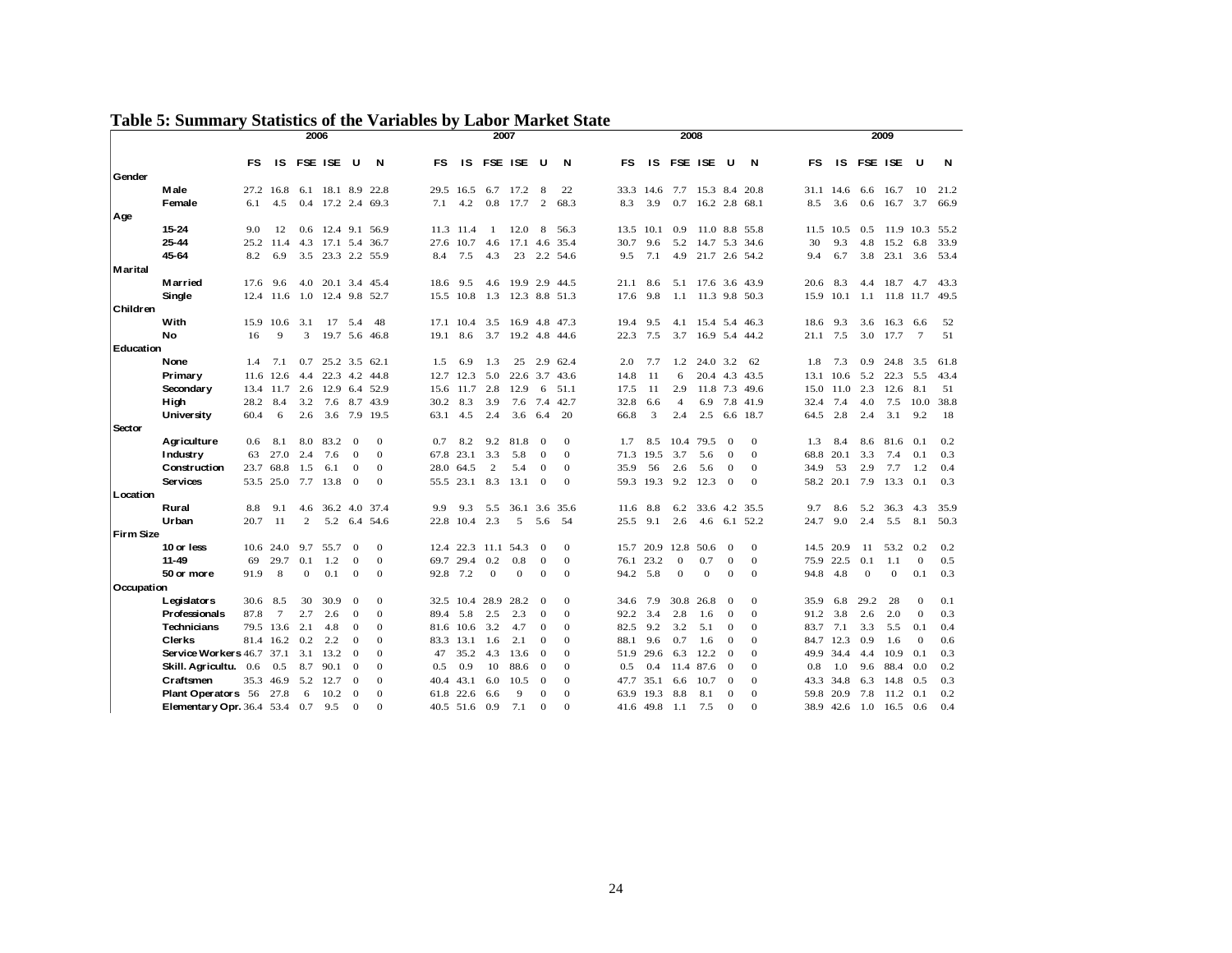## **Table 6: Transition Probabilities (Pij) 2006-2007 (%)**

| able 6: Transition Probabilities ( $P_{ii}$ ) 2006-2007 (%)<br><b>TOTAL SAMPLE</b><br><b>NON-AGRICULTURAL SAMPLE</b> |      |      |                |            |      |      |                |      |      |                |            |      |      |
|----------------------------------------------------------------------------------------------------------------------|------|------|----------------|------------|------|------|----------------|------|------|----------------|------------|------|------|
|                                                                                                                      |      |      | <b>LMS2007</b> |            |      |      |                |      |      | <b>LMS2007</b> |            |      |      |
| <b>LMS2006</b>                                                                                                       | FS   | IS   | <b>FSE</b>     | <b>ISE</b> | U    | N    | <b>LMS2006</b> | FS   | ١S   | <b>FSE</b>     | <b>ISE</b> | U    | N    |
| <b>FS</b>                                                                                                            | 89.3 | 2.8  | 0.4            | 0.9        | 2.7  | 4.1  | <b>FS</b>      | 89.8 | 2.7  | 0.4            | 0.4        | 2.7  | 4.1  |
| IS                                                                                                                   | 12.9 | 57.7 | 0.8            | 7.0        | 9.4  | 12.2 | IS             | 15.0 | 59.7 | 0.9            | 3.9        | 9.4  | 11.2 |
| <b>FSE</b>                                                                                                           | 3.3  | 2.6  | 78.8           | 12.0       | 0.9  | 2.4  | <b>FSE</b>     | 4.3  | 2.1  | 81.9           | 7.5        | 1.1  | 3.2  |
| <b>ISE</b>                                                                                                           | 1.3  | 4.0  | 4.5            | 77.3       | 2.0  | 10.9 | <b>ISE</b>     | 2.9  | 8.7  | 9.4            | 62.0       | 5.3  | 11.6 |
| U                                                                                                                    | 15.2 | 26.4 | 0.7            | 6.0        | 27.9 | 23.8 | U              | 16.3 | 23.7 | 0.8            | 3.2        | 30.3 | 25.8 |
| <b>OLF</b>                                                                                                           | 1.7  | 3.3  | 0.2            | 5.4        | 2.7  | 86.7 | <b>OLF</b>     | 1.8  | 2.7  | 0.2            | 1.1        | 2.9  | 91.4 |
| P.j (Total)                                                                                                          | 17.5 | 10.0 | 3.5            | 18.2       | 4.6  | 46.3 | P.j (Total)    | 21.7 | 10.3 | 2.3            | 4.0        | 5.3  | 56.3 |

*Source:* Authors' own calculations based on SILC 2006-2007 (Panel observations only).

*Notes*: <sup>1</sup>P.j is the relative size of a state at the end of a period. <sup>2</sup>FS: Formal-salaried IS: Informal-Salaried FSE: Formal Selfemployed ISE: Informal Self-employed U: Unemployed N: Inactive

| Table 7: Transition Probabilities $(P_{ii})$ 2006-2008 $(\%)$ |  |  |
|---------------------------------------------------------------|--|--|
|---------------------------------------------------------------|--|--|

|                |      |      |                     |            |      |      | Table 7: Transition Probabilities (P <sub>ii</sub> ) 2006-2008 (%) |                                |      |                |            |      |      |
|----------------|------|------|---------------------|------------|------|------|--------------------------------------------------------------------|--------------------------------|------|----------------|------------|------|------|
|                |      |      | <b>TOTAL SAMPLE</b> |            |      |      |                                                                    | <b>NON-AGRICULTURAL SAMPLE</b> |      |                |            |      |      |
|                |      |      | <b>LMS2008</b>      |            |      |      |                                                                    |                                |      | <b>LMS2008</b> |            |      |      |
| <b>LMS2006</b> | FS   | IS   | <b>FSE</b>          | <b>ISE</b> | U    | N    | <b>LMS2006</b>                                                     | FS                             | IS   | <b>FSE</b>     | <b>ISE</b> | U    | N    |
| <b>FS</b>      | 85.0 | 3.7  | 0.8                 | 1.3        | 3.8  | 5.4  | <b>FS</b>                                                          | 78.7                           | 4.5  | 0.7            | 2.6        | 6.5  | 7.1  |
| IS             | 24.1 | 41.6 | 1.6                 | 7.8        | 9.4  | 15.7 | IS                                                                 | 20.5                           | 38.0 | 1.8            | 12.4       | 11.3 | 15.9 |
| <b>FSE</b>     | 8.2  | 1.2  | 73.0                | 12.5       | 0.9  | 4.3  | <b>FSE</b>                                                         | 6.4                            | 3.2  | 60.5           | 20.4       | 1.9  | 7.6  |
| <b>ISE</b>     | 3.0  | 5.7  | 6.9                 | 65.9       | 1.8  | 16.8 | <b>ISE</b>                                                         | 2.7                            | 6.2  | 6.3            | 64.6       | 1.8  | 18.5 |
| U              | 21.4 | 23.0 | 1.9                 | 9.2        | 23.3 | 21.2 | U                                                                  | 17.3                           | 16.5 | 3.5            | 10.0       | 27.3 | 25.4 |
| <b>OLF</b>     | 2.8  | 3.8  | 0.3                 | 7.0        | 3.0  | 83.1 | <b>OLF</b>                                                         | 3.6                            | 3.5  | 0.2            | 7.7        | 3.2  | 81.7 |
| P.j (Total)    | 19.7 | 8.8  | 3.9                 | 16.8       | 4.5  | 46.3 | P.j (Total)                                                        | 18.8                           | 8.4  | 3.5            | 17.5       | 5.6  | 46.3 |

*Source*: Authors' own calculations based on SILC 2006-2008 (Panel observations only).

*Notes*: <sup>1</sup>P.j is the relative size of a state at the end of a period. <sup>2</sup>FS: Formal-salaried IS: Informal-Salaried FSE: Formal Selfemployed ISE: Informal Self-employed U: Unemployed N: Inactive

## **Table 8: Transition Probabilities (Pij) 2006-2009 (%)**

| Table 8: Transition Probabilities ( $P_{ii}$ ) 2006-2009 (%)<br><b>TOTAL SAMPLE</b><br><b>NON-AGRICULTURAL SAMPLE</b> |      |      |                |            |      |      |                |      |      |                |      |      |      |  |
|-----------------------------------------------------------------------------------------------------------------------|------|------|----------------|------------|------|------|----------------|------|------|----------------|------|------|------|--|
|                                                                                                                       |      |      | <b>LMS2009</b> |            |      |      |                |      |      | <b>LMS2009</b> |      |      |      |  |
| <b>LMS2006</b>                                                                                                        | FS   | IS   | <b>FSE</b>     | <b>ISE</b> | U    | N    | <b>LMS2006</b> | FS   | ١S   | <b>FSE</b>     | 1SE  | U    | N    |  |
| <b>FS</b>                                                                                                             | 78.7 | 4.5  | 0.7            | 2.6        | 6.5  | 7.1  | FS             | 79.6 | 4.4  | 0.7            | 1.5  | 6.6  | 7.3  |  |
| IS                                                                                                                    | 20.5 | 38.0 | 1.8            | 12.4       | 11.3 | 15.9 | IS             | 23.9 | 38.8 | 1.1            | 8.3  | 12.9 | 14.9 |  |
| <b>FSE</b>                                                                                                            | 6.4  | 3.2  | 60.5           | 20.4       | 1.9  | 7.6  | <b>FSE</b>     | 8.8  | 4.4  | 59.3           | 15.4 | 1.1  | 11.0 |  |
| <b>ISE</b>                                                                                                            | 2.7  | 6.2  | 6.3            | 64.6       | 1.8  | 18.5 | <b>ISE</b>     | 5.5  | 9.9  | 12.7           | 45.9 | 5.5  | 20.4 |  |
| U                                                                                                                     | 17.3 | 16.5 | 3.5            | 10.0       | 27.3 | 25.4 | U              | 17.9 | 16.3 | 3.3            | 5.4  | 29.6 | 27.5 |  |
| <b>OLF</b>                                                                                                            | 3.6  | 3.5  | 0.2            | 7.7        | 3.2  | 81.7 | <b>OLF</b>     | 3.9  | 3.2  | 0.2            | 2.0  | 3.4  | 87.3 |  |
| P.j (Total)                                                                                                           | 18.8 | 8.4  | 3.5            | 17.5       | 5.6  | 46.3 | P.j (Total)    | 22.8 | 8.4  | 2.4            | 5.0  | 6.7  | 54.7 |  |

*Source:* Authors' own calculations based on SILC 2006-2008 (Panel observations only).

*Notes:* <sup>1</sup>P.j is the relative size of a state at the end of a period. <sup>2</sup>FS: Formal-salaried IS: Informal-Salaried FSE: Formal Selfemployed ISE: Informal Self-employed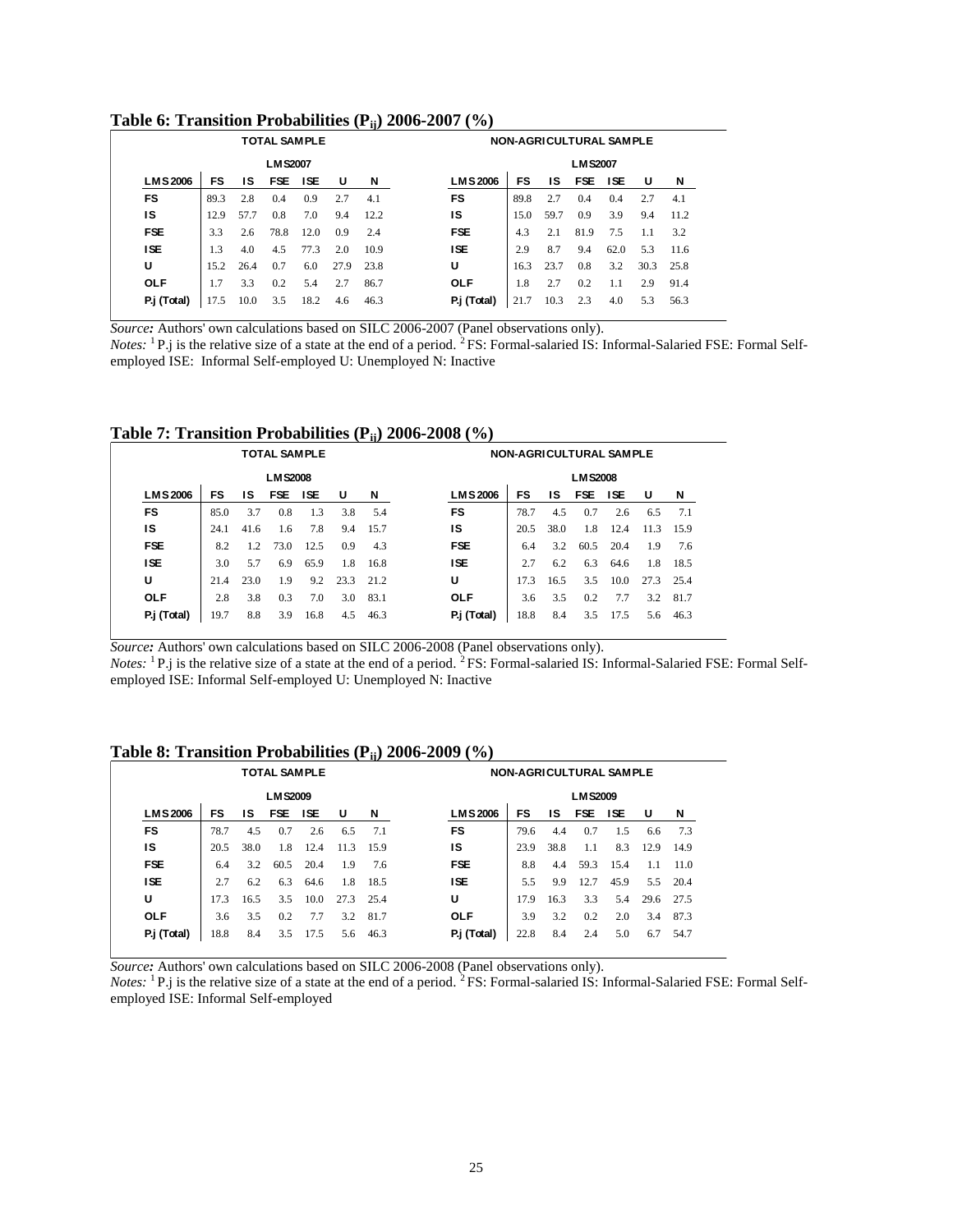| Table 9: Multinomial Logit estimation results (2006 to 2007 Transitions) |             |                                           |             |              |                |              |               |                                             |                |              |                |
|--------------------------------------------------------------------------|-------------|-------------------------------------------|-------------|--------------|----------------|--------------|---------------|---------------------------------------------|----------------|--------------|----------------|
|                                                                          |             | MNL 1: Transitions out of Formal-Salaried |             |              |                |              |               | MNL 2: Transitions out of Informal-Salaried |                |              |                |
|                                                                          |             | <b>FStolS FStoFSE FStolSE</b>             |             | <b>FStoU</b> | <b>FStoOLF</b> |              | <b>IStoFS</b> | <b>IStoFSE</b>                              | <b>IStoISE</b> | <b>IStoU</b> | <b>IStoOLF</b> |
| female                                                                   | $-1.662*$   | $-31.78***$                               | $-1.290$    | $-0.152$     | $0.703*$       | female       | $-0.330$      | $-33.18***$                                 | $-1.696*$      | $-0.702$     | $1.446***$     |
| age25to44                                                                | $-2.501***$ | $-4.169**$                                | $-0.225$    | $-0.545$     | $-1.478***$    | age25to44    | $-0.0167$     | $-0.192$                                    | 0.310          | 0.293        | $-0.300$       |
| age45to64                                                                | $-1.389*$   | $-3.013$                                  | 0.437       | 0.601        | $1.415*$       | age45to64    | $-0.389$      | $-2.006$                                    | 0.275          | 0.887        | $1.497**$      |
| married                                                                  | $-0.115$    | $1.650*$                                  | $-1.292$    | $-0.686$     | $-0.750*$      | married      | 0.0487        | 0.574                                       | $-0.600$       | $-0.461$     | $-0.550$       |
| child                                                                    | 0.381       | 0.317                                     | $-0.0506$   | 0.0972       | 0.0195         | child        | $-0.309$      | $-0.437$                                    | $-0.0900$      | $-0.125$     | $-0.183$       |
| hsize                                                                    | $-0.120$    | $-1.393**$                                | $-0.330$    | $-0.165$     | $-0.215**$     | hsize        | $-0.0403$     | $-0.226$                                    | $-0.274***$    | $-0.182**$   | $-0.181***$    |
| nosch                                                                    | 0.567       | $-31.74***$                               | 1.372       | $-0.747$     | $-0.591$       | nosch        | $-0.664$      | $-33.02***$                                 | 0.520          | $0.661**$    | 0.165          |
| secondar ysch                                                            | $-0.290$    | $-0.936$                                  | $-0.234$    | $-0.592$     | 0.000163       | secondarysc  | $-0.165$      | $-1.454$                                    | $-0.554$       | $-0.471$     | $-0.934***$    |
| highsch                                                                  | $-1.397***$ | 0.944                                     | $-1.639**$  | $-0.790**$   | $-0.695**$     | highsch      | 0.331         | 0.245                                       | $-0.463$       | $-0.128$     | $-0.517$       |
| universityup                                                             | $-1.872***$ | $-32.21***$                               | $-2.210*$   | $-2.081***$  | $-1.130***$    | universityur | $0.717*$      | $-32.78***$                                 | $-0.343$       | $-0.331$     | $-0.604$       |
| exper                                                                    | $-0.0369$   | 0.0937                                    | $-0.110$    | $-0.0938$    | $-0.131***$    | exper        | $-0.0967**$   | $-0.239**$                                  | $-0.0673*$     | $-0.121***$  | $-0.143***$    |
| expersq                                                                  | 0.00193     | $-0.00158$                                | 0.00164     | 0.00115      | $0.00333***$   | expersa      | 0.00152       | $0.00670**$                                 | $0.00174*$     | 0.00198*     | $0.00322***$   |
| femX25to44                                                               | 3.882***    | $1.901*$                                  | 0.523       | 0.122        | 0.302          | femX25to44   | 0.234         | $-0.0992$                                   | 0.00989        | $-0.00445$   | $-0.0899$      |
| femX45to64                                                               | $3.091*$    | 1.149                                     | $-32.97***$ | $-0.445$     | $-1.236$       | femX45to64   | $-0.201$      | 1.912                                       | 0.595          | $-0.585$     | $-1.318*$      |
| femXmar                                                                  | $-2.381**$  | $-2.463*$                                 | 0.547       | 0.264        | $1.291*$       | femXmar      | $-0.624$      | $-0.700$                                    | 1.164          | $-0.170$     | 0.816          |
| agriculture                                                              | 0.550       | $-33.35***$                               | $-34.70***$ | $-35.47***$  | $-35.97***$    | agriculture  | $-1.705***$   | $-1.702$                                    | 0.384          | 0.168        | $-0.00923$     |
| construction                                                             | $-0.0677$   | $-33.11***$                               | $-0.143$    | 0.215        | $-0.830$       | construction | $-0.588*$     | $-2.027**$                                  | $-0.642*$      | 0.0763       | $-0.517$       |
| services                                                                 | $-0.612*$   | 0.0731                                    | $-0.383$    | $-0.572*$    | $-0.497*$      | services     | $-0.403*$     | $-1.258**$                                  | $-0.339$       | $-0.225$     | $-0.497**$     |
| fsize11to49                                                              | $-0.901**$  | $-33.41***$                               | $-0.156$    | $-0.288$     | $-0.428$       | fsize11to49  | $0.677***$    | $-0.599$                                    | $-0.933**$     | $0.501*$     | 0.0600         |
| fsize50plus                                                              | $-1.148***$ | $-3.479**$                                | $-1.625*$   | $-0.899**$   | $-0.601*$      | fsize50plus  | $1.093***$    | $-0.377$                                    | $-0.325$       | 0.507        | 0.380          |
| N                                                                        | 2830        | 2830                                      | 2830        | 2830         | 2830           | N            | 1784          | 1784                                        | 1784           | 1784         | 1784           |

# **Table 9: Multinomial Logit estimation results (2006 to 2007 Transitions)**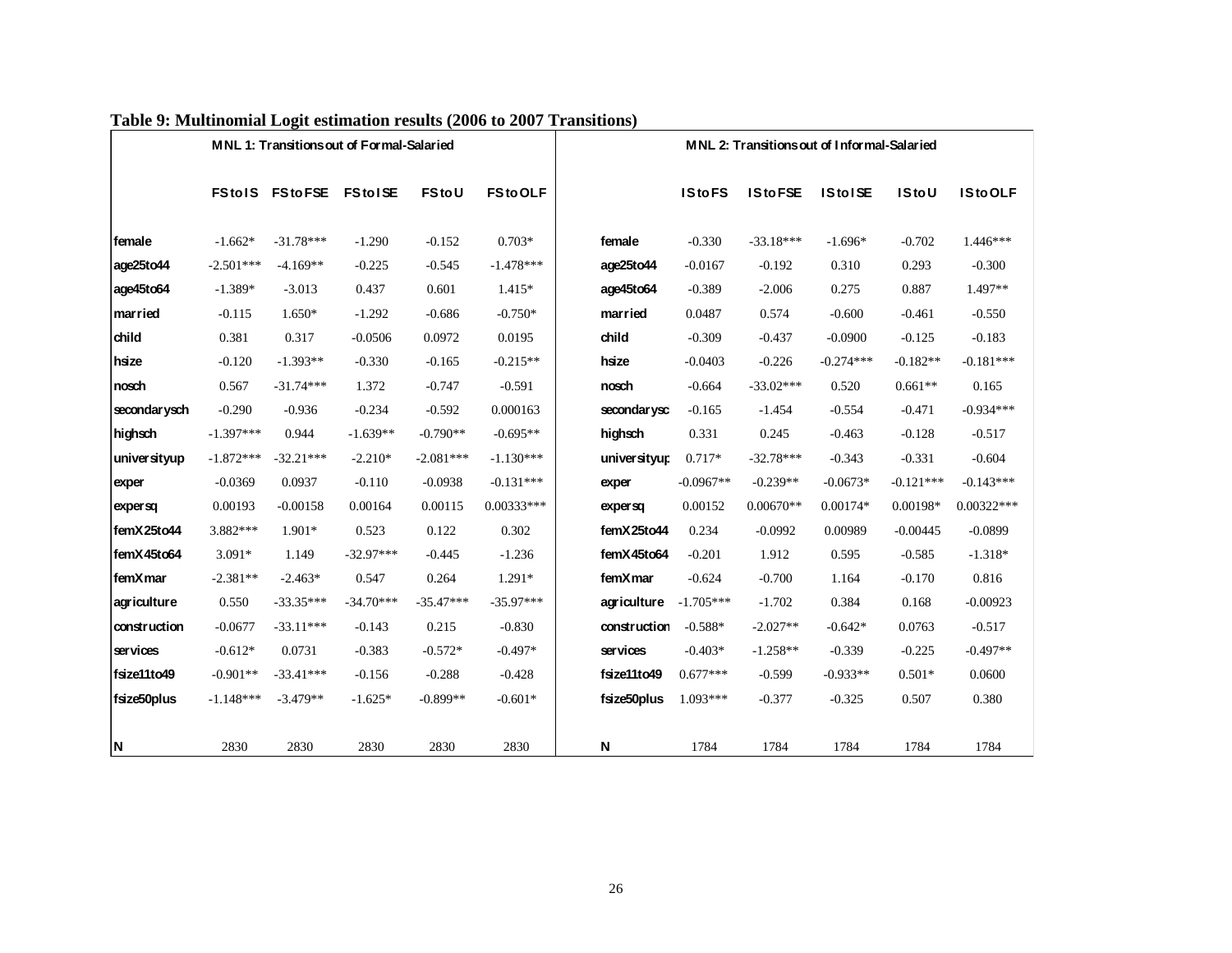|               |             |             |                                                |             |                   | Table 9: Multinomial Logit estimation results (2006 to 2007 Transitions) (continued) |                  |             |                                                  |             |                   |
|---------------|-------------|-------------|------------------------------------------------|-------------|-------------------|--------------------------------------------------------------------------------------|------------------|-------------|--------------------------------------------------|-------------|-------------------|
|               |             |             | MNL 3: Transitions out of Formal-Self Employed |             |                   |                                                                                      |                  |             | MNL 4: Transitions out of Informal-Self Employed |             |                   |
|               |             |             | FSE to FS FSE to IS FSE to ISE FSE to U        |             | <b>FSE to OLF</b> |                                                                                      | <b>ISE to FS</b> |             | ISE to IS ISE to FSE ISE to U                    |             | <b>ISE to OLF</b> |
| female        | $-41.89***$ | $-42.40***$ | $-21.27***$                                    | $-36.30***$ | $-38.01***$       | female                                                                               | $-2.016*$        | $-1.331**$  | $-1.123*$                                        | $-1.255*$   | $0.990***$        |
| age25to44     | $-0.0966$   | $-1.191*$   | $-0.800$                                       | $-3.152***$ | $-21.51***$       | age25to44                                                                            | $-0.109$         | $-0.475$    | 0.320                                            | $-0.873$    | $-1.252**$        |
| age45to64     | $-0.647$    | $-1.987$    | $-0.465$                                       | 2.237       | 3.586*            | age45to64                                                                            | $-0.636$         | $-0.560$    | $-0.192$                                         | $-2.760**$  | $0.905*$          |
| married       | $-0.539$    | $-0.838$    | $-1.147*$                                      | $-1.242*$   | $-1.754$          | married                                                                              | $-0.822$         | 0.395       | 0.355                                            | $-0.297$    | $-0.148$          |
| child         | $-0.648$    | 0.130       | 0.380                                          | $2.139*$    | $-0.0635$         | child                                                                                | $-0.373$         | $-0.296$    | $-0.738***$                                      | $-0.0848$   | 0.0295            |
| hsize         | 0.0565      | $-0.450$    | $-0.150$                                       | $-0.411$    | $-0.164$          | hsize                                                                                | $-0.104$         | 0.111       | 0.0180                                           | $-0.0994$   | $-0.0393$         |
| nosch         | $-36.35***$ | $-37.21***$ | $-1.003$                                       | 2.848**     | $-0.459$          | nosch                                                                                | $-0.774$         | 0.0963      | $-0.101$                                         | 0.471       | 0.232             |
| secondar ysch | 0.380       | 0.990       | 0.201                                          | $-35.63***$ | 0.120             | secondar ysch                                                                        | $-0.0959$        | $-0.221$    | $-0.186$                                         | $-0.283$    | $-0.281$          |
| highsch       | 0.229       | $-0.221$    | $-0.213$                                       | 1.207       | 0.622             | highsch                                                                              | 0.399            | $-0.402$    | 0.233                                            | $-0.395$    | 0.0392            |
| universityup  | $-0.809$    | 0.282       | $-39.12***$                                    | $-38.68***$ | $-38.92***$       | universityup                                                                         | 0.180            | $-1.869$    | $-0.224$                                         | 0.0551      | 0.258             |
| exper         | $-0.0900$   | $-0.0410$   | $-0.0109$                                      | 0.147       | $-0.268*$         | exper                                                                                | $-0.000698$      | 0.000781    | $-0.0150$                                        | 0.0759      | $-0.106***$       |
| expersq       | $-0.000305$ | 0.000952    | 0.000714                                       | $-0.00821*$ | $0.00559*$        | expersq                                                                              | $-0.000936$      | $-0.00108$  | 0.000184                                         | $-0.00171$  | $0.00179***$      |
| femX25to44    | 21.82       | 23.68       | 22.70***                                       | 2.399       | 40.90             | femX25to44                                                                           | $-0.618$         | 0.510       | $-0.724$                                         | 0.159       | $1.303*$          |
| femX45to64    | $-9.548***$ | $-11.47***$ | 23.79                                          | 1.983       | 20.48***          | femX45to64                                                                           | $-30.58***$      | 0.274       | 0.177                                            | 1.858       | $-0.275$          |
| femXmar       | 18.76       | 20.03       | $-0.769$                                       | $-1.310$    | 20.31             | femXmar                                                                              | $-0.0163$        | $-0.545$    | $-0.162$                                         | $-1.513$    | $-0.252$          |
| agriculture   | $-0.710$    | 0.292       | 0.0611                                         | $-3.119***$ | $-2.470**$        | agriculture                                                                          | $-1.767***$      | $-2.231***$ | $-2.177***$                                      | $-2.243***$ | $-1.623***$       |
| construction  | 2.548       | $-37.47***$ | $-36.89***$                                    | 2.038       | $-36.71***$       | construction                                                                         | $-1.906$         | $-0.611$    | $-2.211**$                                       | $-1.510$    | $-0.807$          |
| ser vices     | $-1.144$    | $-0.442$    | $-0.551$                                       | $-4.342*$   | $-0.657$          | services                                                                             | $-1.224*$        | $-1.525***$ | $-1.528***$                                      | $-1.197**$  | $-1.216***$       |
|               |             |             |                                                |             |                   | fsize11to49                                                                          | $-31.92***$      | $2.114*$    | 1.075                                            | $-32.33***$ | 0.304             |
|               |             |             |                                                |             |                   | fsize50plus                                                                          | 29.22            | 27.14***    | $-8.462***$                                      | $-7.615***$ | $-8.843***$       |
| N,            | 542         | 542         | 542                                            | 542         | 542               | N                                                                                    | 3253             | 3253        | 3253                                             | 3253        | 3253              |

# **Table 9: Multinomial Logit estimation results (2006 to 2007 Transitions) (continued)**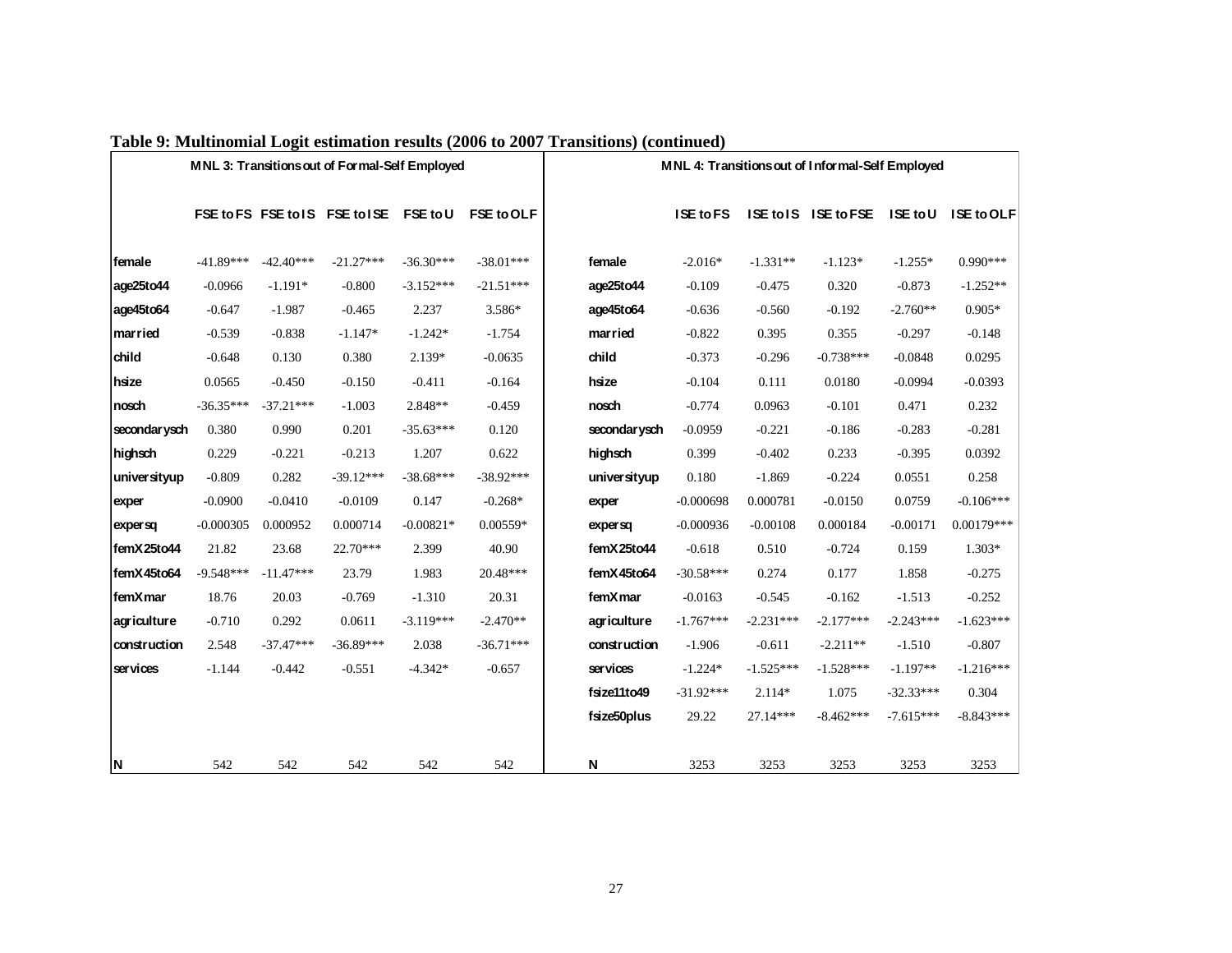|               |                |                               | MNL 5: Transitions out of Unemployed |             |            |               |             |             | <b>MNL 6: Transitions out of Inactive</b>          |             |            |
|---------------|----------------|-------------------------------|--------------------------------------|-------------|------------|---------------|-------------|-------------|----------------------------------------------------|-------------|------------|
|               | <b>U</b> to FS | U <sub>tol</sub> <sub>S</sub> | U to FSE                             | U to ISE    | U to OLF   |               |             |             | OLF to FS OLF to IS OLF to FSE OLF to ISE OLF to U |             |            |
| <b>female</b> | $-0.04$        | $-0.04$                       | $-32.79***$                          | $-40.42***$ | $1.436**$  | female        | $-1.442**$  | $-1.238***$ | $-43.02***$                                        | $-1.871***$ | $-1.529**$ |
| age25to44     | $-0.973*$      | $-1.117**$                    | 0.57                                 | $-0.24$     | $-1.421**$ | age25to44     | $-3.873**$  | $-1.662*$   | $-2.126*$                                          | $-3.462***$ | $-0.63$    |
| age45to64     | $-1.631*$      | $-1.902**$                    | $-32.09***$                          | 0.14        | 0.16       | age45to64     | $-5.175***$ | $-2.499***$ | $-3.254*$                                          | $-3.732***$ | $-2.356**$ |
| married       | 0.64           | 0.53                          | $-0.15$                              | $-0.71$     | 0.34       | married       | 3.038*      | 0.06        | 2.929**                                            | 0.38        | $-0.11$    |
| child         | $-0.33$        | 0.35                          | $-0.37$                              | 0.18        | 0.19       | child         | 0.07        | 0.43        | $-1.808**$                                         | 0.18        | $-0.30$    |
| hsize         | 0.03           | 0.04                          | $-0.940*$                            | $-0.259*$   | $-0.04$    | hsize         | $-0.18$     | $-0.13$     | $-0.11$                                            | $-0.11$     | $-0.290*$  |
| nosch         | $-0.79$        | 0.06                          | $-32.99***$                          | $-0.36$     | 0.13       | nosch         | $-1.65$     | 0.03        | 0.40                                               | 0.32        | 0.38       |
| secondar ysch | 0.09           | $-0.20$                       | $-33.83***$                          | $-1.08$     | $-0.33$    | secondar ysch | $-0.87$     | $-0.815**$  | $-0.27$                                            | $-0.730*$   | 0.06       |
| highsch       | $0.700*$       | $-0.19$                       | 0.29                                 | $-0.07$     | 0.50       | highsch       | 0.35        | $-0.789**$  | $-32.16***$                                        | $-0.962**$  | $-0.11$    |
| universityup  | 1.409**        | $-0.81$                       | 1.08                                 | $-0.03$     | 0.28       | universityup  | 0.65        | $-0.33$     | $-32.51***$                                        | $-2.554*$   | 0.01       |
| exper         | 0.05           | 0.05                          | $-0.04$                              | 0.02        | $-0.103*$  | exper         | $-0.07$     | 0.02        | $-0.21$                                            | $0.0806**$  | $-0.01$    |
| expersq       | 0.00           | 0.00                          | 0.00                                 | 0.00        | $0.00269*$ | expersq       | 0.00        | 0.00        | 0.00                                               | $-0.00122*$ | 0.00       |
| femX25to44    | 0.29           | 0.13                          | $-0.90$                              | 19.61       | 0.80       | femX25to44    | 2.81        | 1.05        | 22.61                                              | $2.722**$   | 0.78       |
| femX45to64    | $-35.63***$    | 1.17                          | 34.07***                             | $-17.13***$ | $-0.18$    | femX45to64    | 3.585*      | 0.49        | $-7.961***$                                        | $2.216**$   | 0.20       |
| femXmar       | $-0.14$        | 0.00                          | $-0.47$                              | 21.98       | 0.92       | femXmar       | $-3.859**$  | $-1.302*$   | 16.39                                              | $-0.81$     | $-0.98$    |
|               |                |                               |                                      |             |            |               |             |             |                                                    |             |            |
| ΙN            | 661            | 661                           | 661                                  | 661         | 661        | N             | 2498        | 2498        | 2498                                               | 2498        | 2498       |

## **Table 9: Multinomial Logit estimation results (2006 to 2007 Transitions) (continued)**

*Source:* Authors' own calculations based on SILC 2006-2007 (Panel observations only).

Notes: <sup>1</sup> For variable definitions, see Appendix Table A.1<sup>2</sup> FS: Formal-salaried IS: Informal-Salaried FSE: Formal Self-employed ISE: Informal Self-employed <sup>3</sup> The results are the marginal effects for the MNL model <sup>4</sup> Dependent variable Base category: MNL 1: Remaining in FS, For MNL 2:Remaining in IS, For MNL 3: Remaining in FSE, For MNL 4:Remaining if IS, MNL 5: Remaining in U, MNL 6: Remaining in N<sup>5</sup> Independent variable Base category: Male, Age 15-24, single, does not have a child, primary school graduate, industry sector, firm size 1-10.

*Legend:* \* for p<.05, \*\* for p<.01, and \*\*\* for p<.001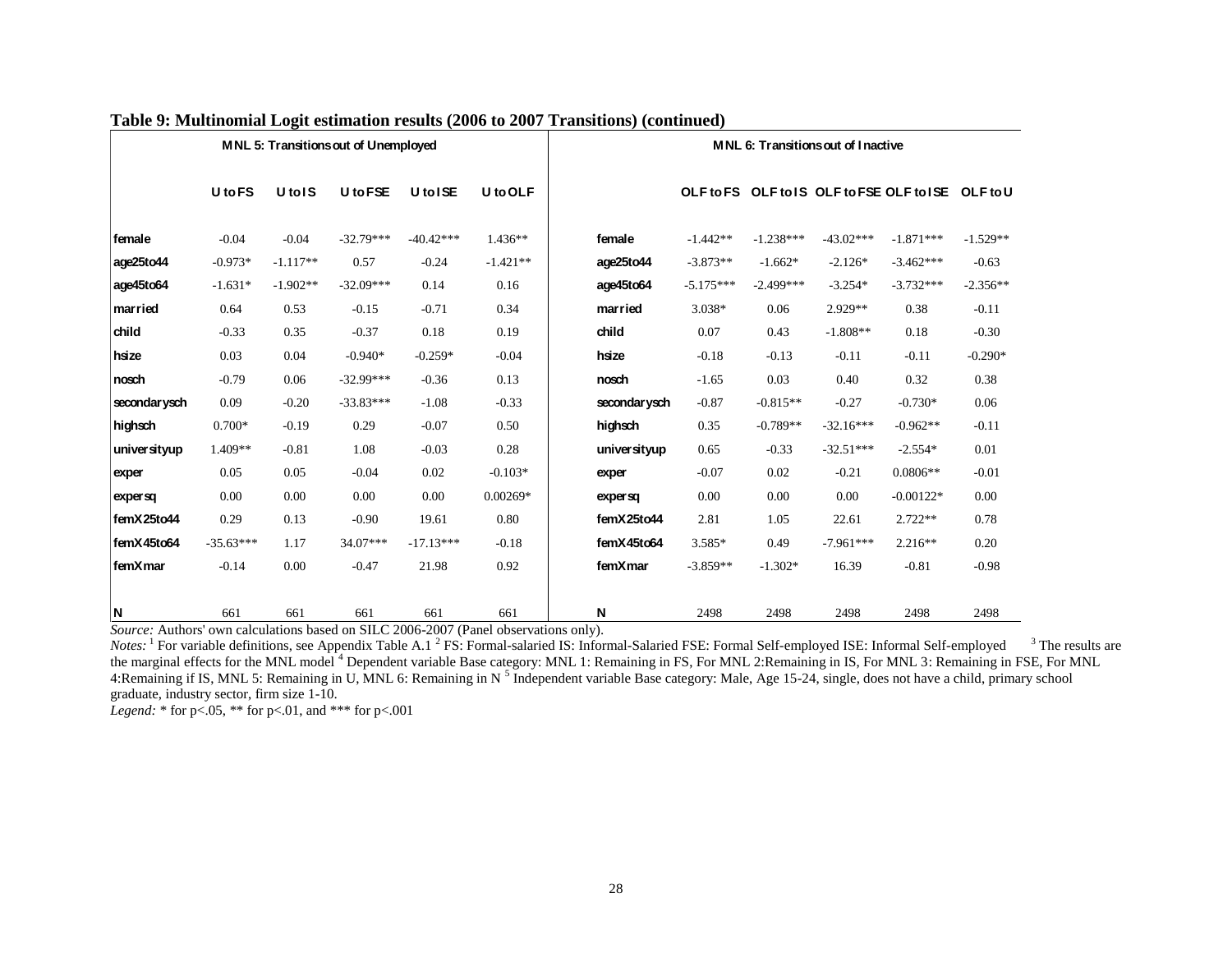|              |               |                | MNL 1: Transitions out of Formal-Salaried |             |                |              |               |                  | MNL 2: Transitions out of Informal-Salaried |              |                |
|--------------|---------------|----------------|-------------------------------------------|-------------|----------------|--------------|---------------|------------------|---------------------------------------------|--------------|----------------|
|              | <b>FStolS</b> | <b>FStoFSE</b> | <b>FStolSE</b>                            | FStoU       | <b>FStoOLF</b> |              | <b>IStoFS</b> | <b>IS to FSE</b> | <b>IStolSE</b>                              | <b>IStoU</b> | <b>IStoOLF</b> |
| female       | $-1.264$      | $-36.89***$    | $-21.59***$                               | $-0.0403$   | 0.562          | female       | $-0.633$      | $-40.79***$      | $-22.52***$                                 | $-0.380$     | $0.969*$       |
| age25to44    | $-1.669***$   | $-1.797*$      | $-0.899$                                  | $-0.260$    | $-1.518***$    | age25to44    | 0.0417        | $-1.373$         | 0.707                                       | $-0.00180$   | $-1.260*$      |
| age45to64    | $-0.700$      | $-0.650$       | 1.617                                     | 1.194       | 1.156*         | age45to64    | $-1.063*$     | $-2.502$         | 0.367                                       | $-0.250$     | 0.908          |
| married      | $-0.621$      | 0.0845         | $-1.078$                                  | $-0.676$    | $-0.341$       | married      | $-0.213$      | 0.410            | $-0.707$                                    | $-0.969*$    | $-0.875$       |
| child        | 0.148         | 0.377          | $-0.198$                                  | $-0.104$    | $-0.294$       | child        | $-0.112$      | $-0.210$         | 0.0107                                      | $-0.179$     | $-0.340$       |
| hsize        | $-0.0486$     | $-0.572*$      | $-0.293$                                  | 0.0259      | $-0.141$       | hsize        | 0.0988        | $-0.265$         | $-0.229*$                                   | $-0.0778$    | $-0.0566$      |
| nosch        | $-0.801$      | $-35.81***$    | $-37.72***$                               | $-0.997$    | $-38.83***$    | nosth        | $-1.232**$    | $-41.14***$      | $-0.101$                                    | $-0.0291$    | $-0.217$       |
| secondarysch | $-0.726*$     | $-1.058$       | $-0.414$                                  | $-1.175**$  | $-0.485$       | secondarysch | $-0.193$      | $-1.894$         | $-0.884*$                                   | $-0.238$     | $-0.756*$      |
| highsch      | $-1.187**$    | $-0.559$       | $-0.618$                                  | $-0.813**$  | $-0.972***$    | highsch      | 0.438         | 0.423            | $-0.755$                                    | $-0.235$     | 0.00369        |
| universityup | $-1.834***$   | $-36.99***$    | $-2.363*$                                 | $-1.516***$ | $-0.987**$     | universityup | $0.982*$      | $-40.30***$      | $-41.58***$                                 | $-0.249$     | $-0.301$       |
| exper        | $-0.0413$     | 0.125          | $-0.00856$                                | $-0.113*$   | $-0.0665$      | exper        | $-0.0000801$  | $-0.125$         | $-0.0271$                                   | $-0.0514$    | $-0.0416$      |
| expersq      | $0.00248*$    | $-0.00725$     | $-0.00116$                                | 0.00149     | 0.00202        | expersq      | $-0.000720$   | $0.00473*$       | 0.000863                                    | 0.00135      | 0.00139        |
| femX25to44   | 1.852         | 0.857          | 22.32                                     | $-0.370$    | 0.613          | femX25to44   | 0.0332        | 0.812            | 20.39***                                    | $-0.479$     | 0.579          |
| femX45to64   | 1.759         | 1.540          | $-15.99***$                               | $-36.74***$ | $-0.485$       | femX45to64   | 0.908         | 1.241            | 20.00                                       | $-1.230$     | $-0.825$       |
| femXmar      | $-1.529$      | $-0.610$       | 0.226                                     | $-1.208$    | 0.805          | femXmar      | $-0.516$      | $-0.567$         | 1.719                                       | 0.809        | $1.457*$       |
| agriculture  | 0.169         | $-36.63***$    | 1.508                                     | $-37.50***$ | $-0.391$       | agriculture  | $-0.811*$     | $-0.434$         | 0.0203                                      | 0.135        | $-0.0101$      |
| construction | $1.014*$      | $-35.99***$    | 0.651                                     | 0.563       | $-0.196$       | construction | $-0.721**$    | $-1.546$         | $-1.118**$                                  | 0.247        | $-0.846*$      |
| ser vices    | $-0.403$      | $-0.277$       | $-0.783$                                  | $-0.734**$  | $-0.555*$      | services     | $-0.105$      | $-0.206$         | $-0.308$                                    | 0.0906       | $-0.303$       |
| fsize11to49  | $-0.837**$    | $-1.407*$      | $-1.341*$                                 | $-0.402$    | $-0.588*$      | fsize11to49  | $0.617**$     | $-0.473$         | $-0.212$                                    | $-0.135$     | 0.0901         |
| fsize50plus  | $-1.280***$   | $-2.588***$    | $-1.129*$                                 | $-0.623*$   | $-0.552*$      | fsize50plus  | 0.423         | $-0.432$         | $-1.876$                                    | 0.284        | 0.277          |
| ∥Ν           | 1845          | 1845           | 1845                                      | 1845        | 1845           | N            | 1097          | 1097             | 1097                                        | 1097         | 1097           |

# **Table 10: Multinomial Logit estimation results (2006 to 2008 Transitions)**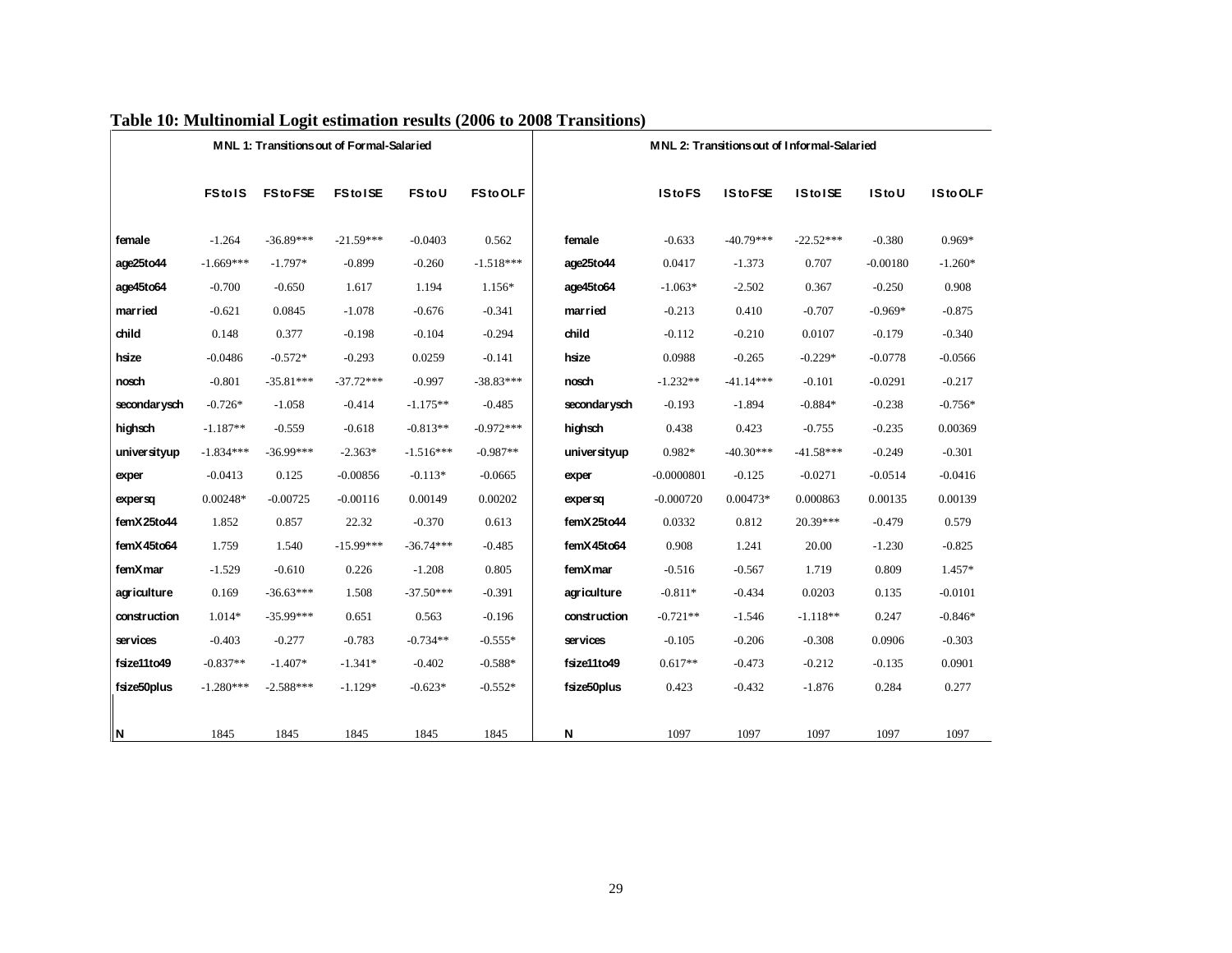|               |             |                     | MNL 3: Transitions out of Formal-Self Employed |             |             | MNL 4: Transitions out of Informal-Self Employed |              |             |                   |             |             |
|---------------|-------------|---------------------|------------------------------------------------|-------------|-------------|--------------------------------------------------|--------------|-------------|-------------------|-------------|-------------|
|               |             | FSE to FS FSE to IS | FSE to ISE FSE to U                            |             | FSE to OLF  |                                                  | ISE to FS    | ISE to IS   | <b>ISE to FSE</b> | ISE to U    | ISE to OLF  |
| female        | 0.0102      | 27.16               | $3.407**$                                      | $-11.65**$  | 26.19***    | female                                           | $-1.461$     | $-0.784$    | $-1.014$          | 0.241       | $1.516***$  |
| age25to44     | $-0.685$    | $-3.614***$         | $-0.497$                                       | $-4.103**$  | $-0.0297$   | age25to44                                        | 0.0147       | $-0.755$    | 0.471             | 0.979       | $-1.18$     |
| age45to64     | $-0.0946$   | $-2.719$            | 0.821                                          | $-3.170**$  | 5.773*      | age45to64                                        | $-0.999$     | $-0.896$    | $-0.254$          | 0.578       | 1.415*      |
| married       | $-0.248$    | $-2.097*$           | $-0.351$                                       | 0.589       | $-0.357$    | married                                          | 0.331        | $0.966*$    | 0.192             | $-0.543$    | $-0.66$     |
| child         | 0.460       | $-1.995*$           | $-0.388$                                       | $-0.151$    | $-0.411$    | child                                            | $-0.477$     | $-0.391$    | $-0.524*$         | 0.131       | 0.128       |
| hsize         | $-0.235$    | $-1.327***$         | $-0.0668$                                      | $-1.081$    | $-0.0482$   | hsize                                            | $-0.0608$    | $0.163**$   | 0.0965            | $-0.074$    | 0.0309      |
| nosch         | $-35.69***$ | $-34.95***$         | 0.204                                          | 2.892       | 0.982       | nosth                                            | $-0.245$     | $-0.101$    | $-0.32$           | $-0.484$    | $-0.00912$  |
| secondar ysch | 0.0886      | $-36.23***$         | $-0.253$                                       | 1.136       | 0.826       | secondarysch                                     | 0.308        | $-0.279$    | $-0.44$           | 0.376       | $-0.199$    |
| highsch       | 0.0414      | $-38.01***$         | $-0.403$                                       | $-34.40***$ | 0.873       | highsch                                          | 1.086**      | $-1.267**$  | 0.169             | $-1.004$    | $-0.527$    |
| universityup  | 0.774       | 1.380               | $-0.432$                                       | $-33.81***$ | $-38.75***$ | universityup                                     | 0.974        | $-0.606$    | 0.513             | $-31.93***$ | 0.0243      |
| exper         | $-0.0569$   | $0.758***$          | $-0.0557$                                      | 0.134       | $-0.441**$  | exper                                            | $-0.0172$    | $-0.0215$   | 0.013             | $-0.124*$   | $-0.0718**$ |
| expersq       | $-0.000334$ | $-0.0194***$        | 0.000798                                       | $-0.00111$  | $0.00785**$ | expersq                                          | $-0.0000594$ | $-0.000838$ | $-0.000484$       | 0.00198     | $0.00131**$ |
| femX25to44    | $-28.78$    | $-30.13***$         | $-57.14$                                       | $-49.65***$ | $-40.39***$ | femX25to44                                       | 0.179        | 0.295       | $-0.515$          | $-0.771$    | 1.209       |
| femX45to64    | $-41.54***$ | $-47.79***$         | $-32.69***$                                    | $-30.42***$ | $-17.09$    | femX45to64                                       | $-28.74***$  | 0.101       | $-0.235$          | 0.457       | $-0.959$    |
| femXmar       | 28.35       | 10.79               | 54.41                                          | 30.44***    | $16.49**$   | femXmar                                          | $-2.345$     | $-1.237$    | $-0.578$          | $-1.561$    | 0.143       |
| agriculture   | 0.224       | $-1.551$            | $-0.0644$                                      | $-2.481$    | $-2.705*$   | agriculture                                      | $-1.850***$  | $-1.548***$ | $-1.915***$       | $-2.545***$ | $-1.863***$ |
| construction  | 0.903       | $-32.77***$         | $-37.09***$                                    | $-35.76***$ | $-39.14***$ | construction                                     | $-33.61***$  | 0.078       | $-0.758$          | $-0.484$    | $-1.316$    |
| ser vices     | $-0.363$    | $-0.952$            | $-0.765$                                       | $-0.980$    | $-1.219$    | ser vices                                        | $-1.261*$    | $-0.975*$   | $-1.583***$       | $-1.054$    | $-1.444***$ |
|               |             |                     |                                                |             |             | fsize11to49                                      | $-30.98***$  | $2.469**$   | $-31.85***$       | $-30.23***$ | 0.369       |
|               |             |                     |                                                |             |             |                                                  |              |             |                   |             |             |
| ΙN.           | 329         | 329                 | 329                                            | 329         | 329         | N                                                | 1959         | 1959        | 1959              | 1959        | 1959        |

#### **Table 10: Multinomial Logit estimation results (2006 to 2008 Transitions) (continued)**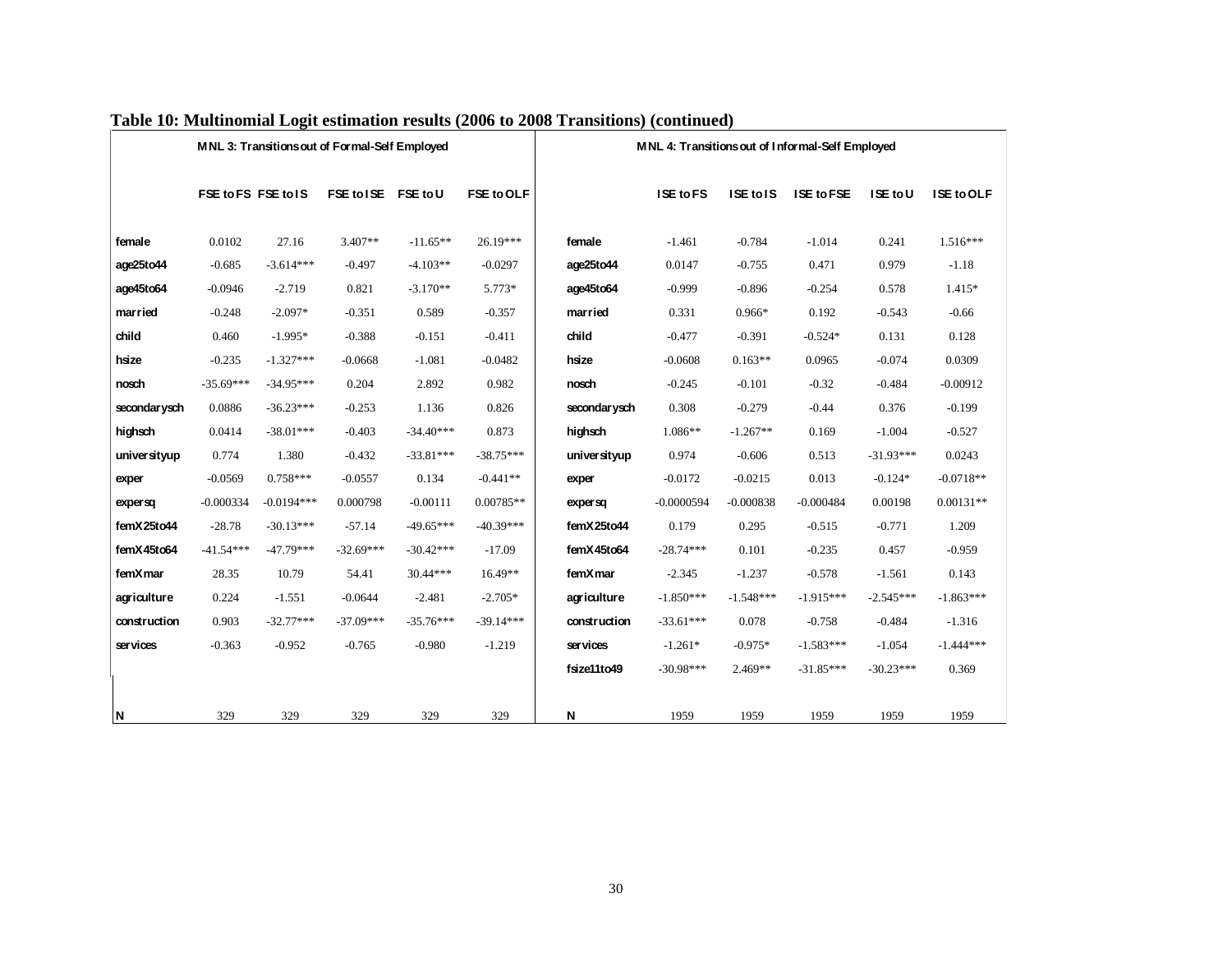|              |             |                               | MNL 5: Transitions out of Unemployed |             |             | <b>MNL 6: Transitions out of Inactive</b> |                  |             |                                 |             |             |
|--------------|-------------|-------------------------------|--------------------------------------|-------------|-------------|-------------------------------------------|------------------|-------------|---------------------------------|-------------|-------------|
|              | U to FS     | U <sub>tol</sub> <sub>S</sub> | U to FSE                             | U to ISE    | U to OLF    |                                           | <b>OLF</b> to FS |             | OLF to IS OLF to FSE OLF to ISE |             | OLF to U    |
| female       | 23.72***    | $23.03***$                    | $-10.57***$                          | $-15.72$    | 25.56***    | female                                    | $-1.729**$       | $-1.554***$ | $-34.26***$                     | $-1.808***$ | $-1.725**$  |
| age25to44    | $-0.821$    | $-0.248$                      | 1.374                                | 0.0436      | $-0.668$    | age25to44                                 | $-1.805$         | $-1.997**$  | $-0.833$                        | $-4.151***$ | $-2.155$    |
| age45to64    | $-36.75***$ | $-1.191$                      | 0.866                                | $-0.388$    | 1.024       | age45to64                                 | $-4.334***$      | $-2.654***$ | $-2.963$                        | $-4.630***$ | $-3.783***$ |
| married      | 0.39        | 0.228                         | 0.553                                | $-0.365$    | 0.465       | married                                   | 0.29             | 0.819       | $4.095**$                       | 2.080*      | 0.516       |
| child        | $-1.017*$   | $-0.0756$                     | $-0.8$                               | $-0.0405$   | $-0.702$    | child                                     | 0.125            | $0.614*$    | $-0.86$                         | 0.255       | 0.369       |
| hsize        | 0.148       | 0.043                         | $-0.298$                             | $-0.23$     | $-0.0434$   | hsize                                     | 0.0538           | $-0.15$     | $-0.355$                        | $-0.186*$   | $-0.285$    |
| nosch        | $-1.44$     | $-0.247$                      | 0.11                                 | $-0.178$    | 0.319       | nosch                                     | $-0.94$          | 0.22        | $-0.246$                        | 0.103       | 0.0362      |
| secondarysch | 0.272       | $-0.353$                      | 0.168                                | $-0.702$    | $-0.174$    | secondar ysch                             | $-0.86$          | $-0.0283$   | 0.525                           | $-0.0705$   | $-0.208$    |
| highsch      | $1.026*$    | $-0.0639$                     | 0.159                                | $-0.436$    | 0.554       | highsch                                   | 0.516            | $-0.713*$   | $-33.20***$                     | $-0.678*$   | $-0.11$     |
| universityup | $2.171**$   | 0.061                         | 0.409                                | 0.656       | 1.284       | universityup                              | $1.305*$         | $-0.0523$   | $-33.19***$                     | $-1.565*$   | $-0.807$    |
| exper        | 0.0442      | 0.0334                        | $-0.326**$                           | $-0.0226$   | $-0.144*$   | exper                                     | $-0.0762$        | $-0.00827$  | $-0.353*$                       | 0.0546      | 0.117       |
| expersq      | $-0.00071$  | $-0.000793$                   | 0.00684*                             | 0.00191     | $0.00411*$  | expersq                                   | 0.00146          | 0.000204    | $0.00646*$                      | $-0.000754$ | $-0.00368*$ |
| femX25to44   | $-22.91$    | $-23.41***$                   | $-23.74***$                          | $-4.491***$ | $-23.48***$ | femX25to44                                | 0.63             | $2.225**$   | 1.126                           | $3.724***$  | 2.332       |
| femX45to64   | $-1.679$    | $-0.19$                       | $-2.309$                             | $-19.19***$ | $-3.386*$   | femX45to64                                | 1.888            | 1.4         | 2.711                           | 3.748***    | 0.771       |
| femX mar     | 0.0646      | 0.993                         | 0.596                                | $22.03***$  | 0.787       | femX mar                                  | $-1.154$         | $-2.120**$  | $-5.048***$                     | $-2.294*$   | $-2.695*$   |
|              |             |                               |                                      |             |             |                                           |                  |             |                                 |             |             |
| ١N           | 414         | 414                           | 414                                  | 414         | 414         | N                                         | 1598             | 1598        | 1598                            | 1598        | 1598        |

## **Table 10: Multinomial Logit estimation results (2006 to 2008 Transitions) (continued)**

*Source:* Author's own calculations based on SILC 2006-2008 (Panel observations only).

Notes: <sup>1</sup> For variable definitions, see Appendix Table A.1. <sup>2</sup> FS: Formal-salaried IS: Informal-Salaried FSE: Formal Self-employed ISE: Informal Self-employed <sup>3</sup> The results are the marginal effects for the MNL model<sup>4</sup> Dependent variable Base category: MNL 1: Remaining in FS, For MNL 2:Remaining in IS, For MNL 3: Remaining in FSE, For MNL 4:Remaining if IS, MNL 5: Remaining in U, MNL 6: Remaining in N<sup>5</sup> Independent variable Base category: Male, Age 15-24, single, does not have a child, primary school graduate, industry sector, firm size 1-10.

*Legend:* \* for p<.05, \*\* for p<.01, and \*\*\* for p<.001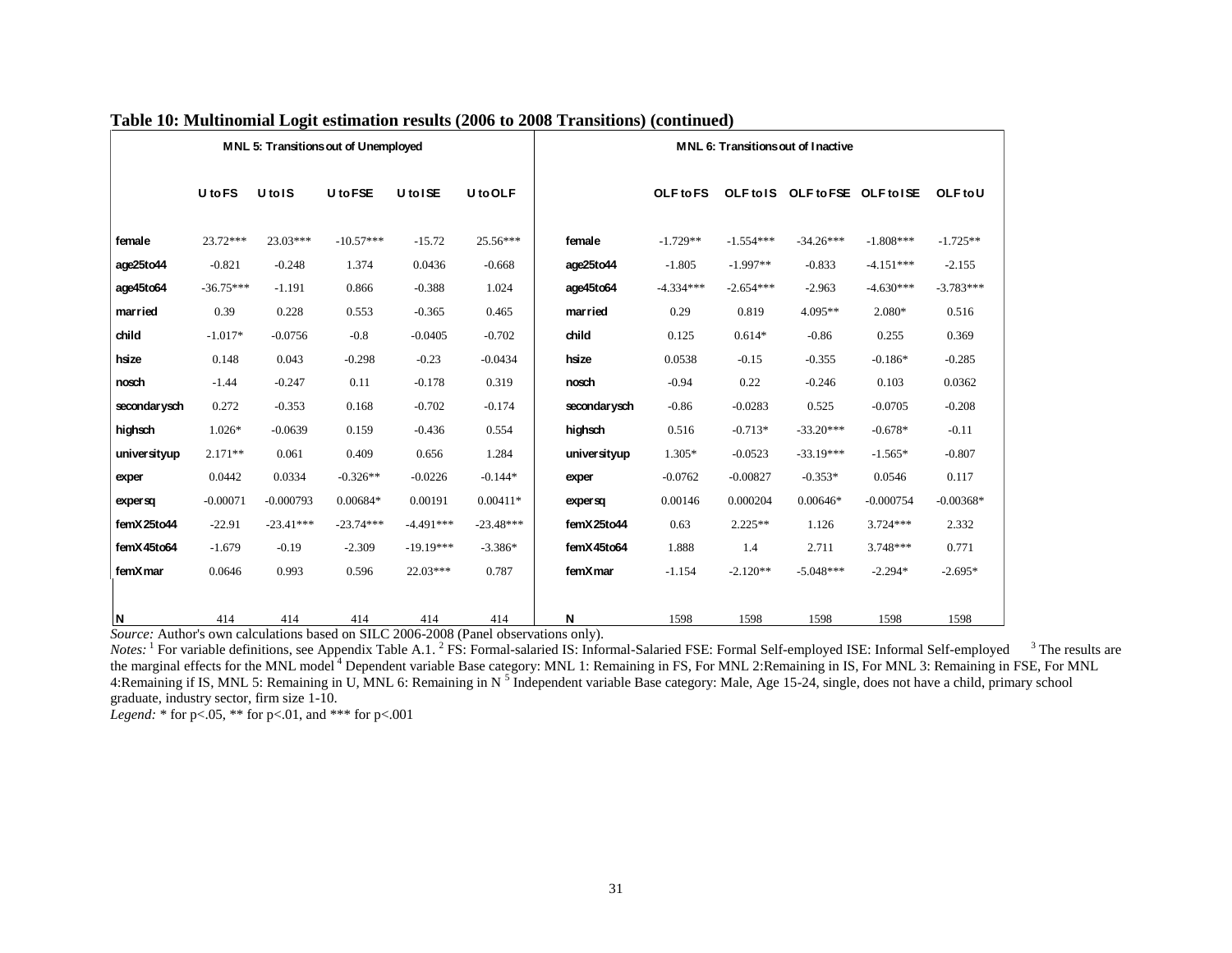|              |               |                  | MNL 1: Transitions out of Formal-Salaried |             |                |              |               | MNL 2: Transitions out of Informal-Salaried |                |              |            |
|--------------|---------------|------------------|-------------------------------------------|-------------|----------------|--------------|---------------|---------------------------------------------|----------------|--------------|------------|
|              |               |                  |                                           |             |                |              |               |                                             |                |              |            |
|              | <b>FStolS</b> | <b>FS</b> to FSE | <b>FStoISE</b>                            | FStoU       | <b>FStoOLF</b> |              | <b>IStoFS</b> | <b>IStoFSE</b>                              | <b>IStoISE</b> | <b>IStoU</b> | IStoOLF    |
| female       | $-38.73***$   | $-38.79***$      | $-23.01***$                               | $-0.820$    | 1.069*         | female       | $-0.553$      | $-39.59***$                                 | 0.473          | 0.537        | $2.197**$  |
| age25to44    | $-1.825**$    | $-3.128*$        | $-0.948$                                  | $-0.665$    | $-1.274*$      | age25to44    | $-0.337$      | $-3.254***$                                 | 0.672          | $-0.0472$    | $-0.705$   |
| age45to64    | $-0.815$      | $-36.23***$      | 1.119                                     | $-0.685$    | 1.283          | age45to64    | $-1.577$      | $-25.13***$                                 | $-0.112$       | 1.083        | 0.0567     |
| married      | $-0.314$      | $-1.089$         | $-1.363*$                                 | $-0.863$    | $-1.596**$     | married      | $-0.455$      | 1.500                                       | $-0.676$       | $-0.954$     | $-0.237$   |
| child        | 0.954         | 1.112            | 0.649                                     | $-0.383$    | $-0.162$       | child        | 0.0926        | $-1.714**$                                  | 0.262          | $-0.421$     | $-0.541$   |
| hsize        | $-0.212$      | $-0.871$         | $-0.138$                                  | $-0.0328$   | 0.0226         | hsize        | 0.0880        | $-0.259$                                    | 0.0291         | $-0.0990$    | $-0.0355$  |
| nosch        | $-42.23***$   | $-36.59***$      | $-0.691$                                  | $-41.21***$ | $-1.654$       | nosch        | $-2.925**$    | $-42.81***$                                 | $-0.537$       | $-1.364*$    | $-0.201$   |
| secondarysch | $-0.981*$     | $-1.355$         | $-1.655*$                                 | $-0.00280$  | $-1.054*$      | secondarysch | $-0.0477$     | 0.0553                                      | $-1.535**$     | $-0.802$     | $-0.832$   |
| highsch      | $-1.014*$     | $-0.773$         | $-0.987$                                  | $-0.609$    | $-1.867***$    | highsch      | 0.518         | 0.492                                       | $-2.648*$      | 0.221        | $-0.659$   |
| universityup | $-1.939*$     | $-38.83***$      | $-2.711*$                                 | $-0.757$    | $-1.169*$      | universityup | 1.013         | $-40.81***$                                 | $-1.108$       | $-1.871$     | $-0.401$   |
| exper        | $-0.0472$     | 0.517            | $-0.0299$                                 | $-0.0210$   | 0.0382         | exper        | $-0.0148$     | 0.135                                       | $-0.0928$      | 0.0664       | $-0.0532$  |
| expersq      | 0.00249       | $-0.0222$        | $-0.000821$                               | 0.00114     | $-0.000168$    | expersq      | $-0.000747$   | $-0.00298$                                  | $0.00294*$     | $-0.00264$   | $0.00255*$ |
| femX25to44   | 18.92         | 18.97            | 22.50                                     | $-0.662$    | $-0.973$       | femX25to44   | 0.220         | $-19.79***$                                 | $-0.843$       | 0.187        | $-0.268$   |
| femX45to64   | $-20.56***$   | 14.85***         | $-16.39***$                               | $-40.24***$ | $-2.536*$      | femX45to64   | 0.321         | 43.81                                       | $-0.784$       | $-2.117$     | $-1.080$   |
| femXmar      | 20.20         | 21.13            | $-37.96***$                               | 0.922       | 2.424*         | femXmar      | 0.177         | 19.39                                       | 0.895          | 0.967        | 1.029      |
| agriculture  | $-39.99***$   | $-37.77***$      | 1.449                                     | 1.535       | $-41.43***$    | agriculture  | $-2.026*$     | $-0.180$                                    | $-0.350$       | $-1.473*$    | $-0.385$   |
| construction | $1.572**$     | $-36.57***$      | 0.640                                     | 0.388       | 0.790          | construction | 0.0958        | $-0.305$                                    | $-0.899$       | 0.108        | $-0.997$   |
| ser vices    | $-0.193$      | $-0.237$         | $-0.0721$                                 | $-0.535$    | $-1.078**$     | ser vices    | 0.173         | $-0.339$                                    | $-0.132$       | $-0.439$     | $-0.429$   |
| fsize11to49  | $-0.718$      | $-2.153$         | $-0.0618$                                 | 0.107       | $-0.925*$      | fsize11to49  | $0.791*$      | $-0.993$                                    | $-0.616$       | 0.123        | $-0.626$   |
| fsize50plus  | $-1.687***$   | $-39.23***$      | $-1.181*$                                 | $-0.431$    | $-0.173$       | fsize50plus  | 1.150*        | 0.710                                       | $-43.24***$    | 1.082        | $-0.658$   |
|              |               |                  |                                           |             |                |              |               |                                             |                |              |            |
| N.           | 891           | 891              | 891                                       | 891         | 891            | N            | 547           | 547                                         | 547            | 547          | 547        |

# **Table 11: Multinomial Logit estimation results (2006 to 2009 Transitions)**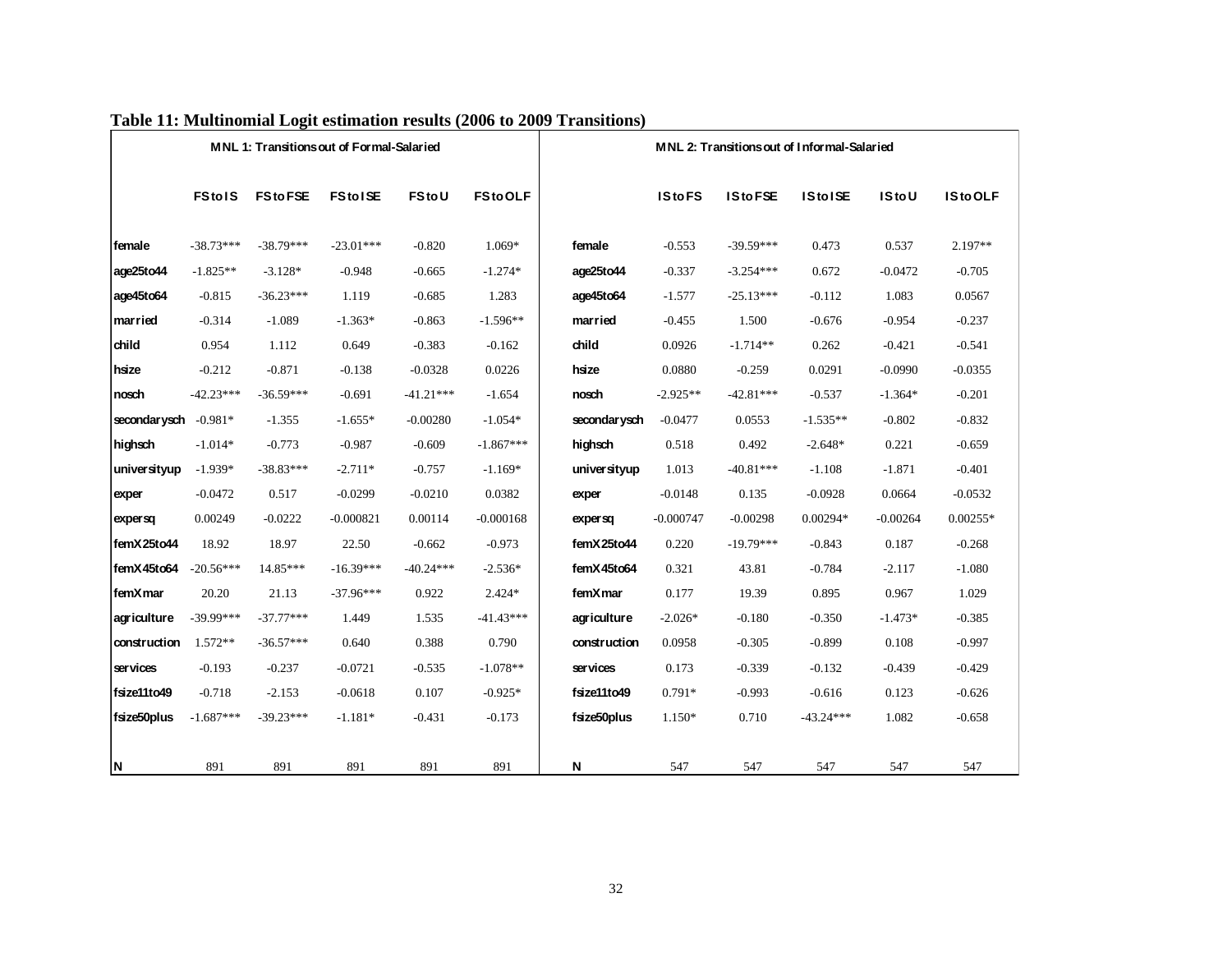|                         |                     |             | MNL 3: Transitions out of Formal-Self Employed |             |                   |               |             |             | MNL 4: Transitions out of Informal-Self Employed |             |                   |
|-------------------------|---------------------|-------------|------------------------------------------------|-------------|-------------------|---------------|-------------|-------------|--------------------------------------------------|-------------|-------------------|
|                         | FSE to FS FSE to IS |             | FSE to ISE FSE to U                            |             | <b>FSE to OLF</b> |               | ISE to FS   | ISE to IS   | ISE to FSE                                       | ISE to U    | <b>ISE to OLF</b> |
| female                  | $-41.66***$         | $-38.64***$ | $-20.29***$                                    | $26.04*$    | $-3.302*$         | female        | $-1.770$    | 0.189       | $-1.596$                                         | 0.326       | $2.805***$        |
| age25to44               | $-1.429$            | 0.187       | $-1.496$                                       | $-29.65$    | $-0.439$          | age25to44     | $-1.251$    | $-0.292$    | 0.680                                            | $-0.469$    | $-0.741$          |
| age45to64               | $-2.276$            | 4.180       | $-0.373$                                       | $-76.28***$ | 1.571             | age45to64     | $-3.212*$   | $-0.0205$   | $-0.432$                                         | $-1.642$    | 1.924*            |
| married                 | $-0.726$            | $-0.403$    | $-0.551$                                       | 21.61       | $-1.778$          | married       | 0.254       | 1.885**     | 0.595                                            | 0.252       | $-0.0108$         |
| child                   | 0.0562              | $-1.317$    | 0.483                                          | 9.919       | $-0.426$          | child         | 0.0424      | $-0.757$    | $-0.361$                                         | $-0.333$    | 0.134             |
| hsize                   | $-0.493$            | 0.222       | $-0.136$                                       | $-23.86***$ | 0.225             | hsize         | $-0.136$    | $0.206*$    | 0.0404                                           | $-0.191$    | 0.000877          |
| nosch                   | $-37.94***$         | $-34.60***$ | 0.124                                          | 10.56*      | 1.145             | nosch         | $-34.97***$ | 0.233       | $-0.805$                                         | $-0.428$    | 0.131             |
| secondarysch            | 0.0919              | $2.764**$   | 0.517                                          | $-72.19***$ | 1.097             | secondar ysch | 0.570       | $-0.139$    | $-0.942$                                         | $-0.363$    | $-1.218*$         |
| highsch                 | $-1.251$            | 2.024       | 0.186                                          | 3.972*      | $-39.64***$       | highsch       | 0.407       | $-0.934$    | $-0.164$                                         | $-1.088$    | 0.00641           |
| universityup            | 0.989               | $-39.30***$ | 1.003                                          | $-27.89***$ | 0.115             | univer sityup | 1.183       | $-36.03***$ | 0.565                                            | $-35.27***$ | 0.780             |
| exper                   | 0.00863             | 0.0614      | 0.00195                                        | $-1.697$    | $-0.00496$        | exper         | 0.0465      | $-0.0920$   | $-0.0160$                                        | $-0.0390$   | $-0.0962**$       |
| expersq                 | $-0.000980$         | $-0.00751$  | 0.000754                                       | 0.0479      | 0.000439          | expersq       | $-0.000431$ | 0.0000382   | $-0.00000844$                                    | 0.000358    | $0.00168*$        |
|                         |                     |             |                                                |             |                   | femX25to44    | $-32.33***$ | $-0.504$    | $-0.377$                                         | $-35.34***$ | 0.506             |
| femX45to64              | $23.21***$          | 26.18***    | 22.66***                                       | 41.41***    | 22.56             | femX45to64    | $-28.90***$ | $-35.71***$ | $-0.187$                                         | 1.118       | $-1.641$          |
| femXmar                 | 4.520               | $-1.629$    | 21.65                                          | $-25.25$    | 6.494             | femXmar       | $-33.24***$ | $-2.081*$   | $-0.314$                                         | $-1.790$    | $-0.582$          |
| agriculture             | 0.760               | $-3.545$    | $-0.266$                                       | 56.43       | $-3.624*$         | agriculture   | $-1.595$    | $-1.765**$  | $-1.882**$                                       | $-1.728$    | $-2.529***$       |
| construction $35.07***$ |                     | $-8.639***$ | $-8.380***$                                    | $126.0***$  | $-8.288***$       | construction  | $-36.51***$ | 0.840       | $-0.232$                                         | 2.043       | $-36.57***$       |
| services                | 1.884               | $-3.496*$   | $-0.338$                                       | $12.27**$   | $-1.311$          | services      | $-1.051$    | $-1.363*$   | $-1.459*$                                        | $-0.121$    | $-1.901***$       |
|                         |                     |             |                                                |             |                   | fsize11to49   | $-34.80***$ | 2.534**     | $-35.72***$                                      | $-33.96***$ | 0.584             |
| N                       | 157                 | 157         | 157                                            | 157         | 157               | N             | 889         | 889         | 889                                              | 889         | 889               |

#### **Table 11: Multinomial Logit estimation results (2006 to 2009 Transitions) (continued)**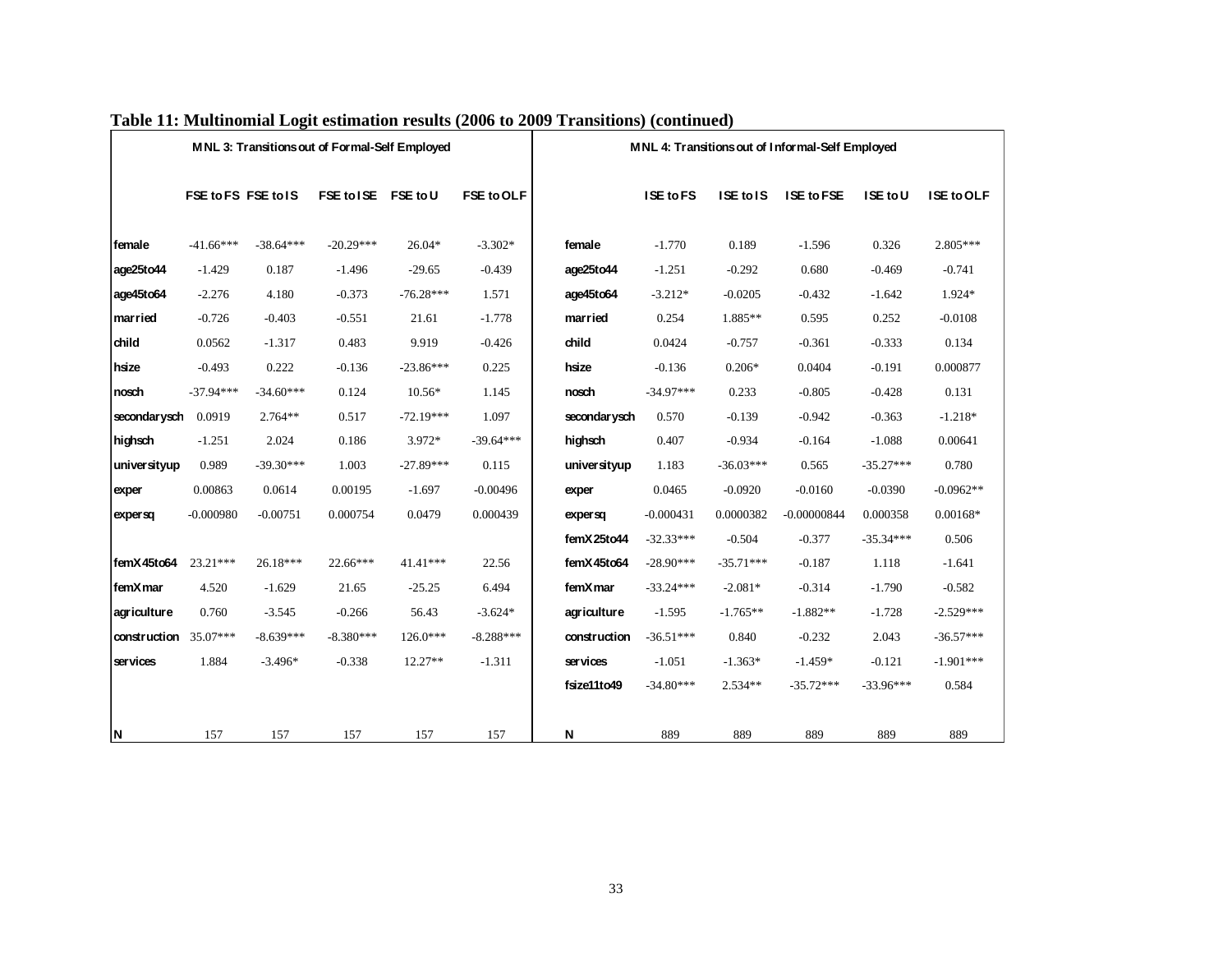|              |             |                               | MNL 5: Transitions out of Unemployed |             |            | MNL 6: Transitions out of Inactive |             |            |                                 |             |             |
|--------------|-------------|-------------------------------|--------------------------------------|-------------|------------|------------------------------------|-------------|------------|---------------------------------|-------------|-------------|
|              | U to FS     | U <sub>tol</sub> <sub>S</sub> | U to FSE                             | U to ISE    | U to OLF   |                                    | OLF to FS   |            | OLF to IS OLF to FSE OLF to ISE |             | OLF to U    |
| female       | $-1.961$    | $-38.26***$                   | $-41.35***$                          | $-21.45***$ | 1.270      | female                             | $-1.721*$   | $-2.458*$  | $-40.53***$                     | $-2.350***$ | $-0.626$    |
| age25to44    | $-1.472$    | 0.0728                        | 0.206                                | $-1.669$    | 0.145      | age25to44                          | $-1.366$    | $-0.707$   | $-58.86***$                     | $-20.49***$ | $-20.68***$ |
| age45to64    | $-39.05***$ | 0.268                         | $-34.30***$                          | $-0.877$    | 1.399      | age45to64                          | $-2.209*$   | $-1.454$   | $-20.84$                        | $-21.85***$ | $-21.91***$ |
| married      | $-0.984$    | $-0.972$                      | 1.225                                | $-0.492$    | $-1.524$   | married                            | $-1.347$    | 0.753      | $22.41***$                      | 18.89***    | $21.11***$  |
| child        | $-0.0446$   | 1.122                         | 0.143                                | 0.655       | $-0.0338$  | child                              | 0.773       | $0.848*$   | 0.189                           | 0.127       | 0.919       |
| hsize        | 0.0416      | $-0.157$                      | $-0.267$                             | $-0.138$    | $-0.176$   | hsize                              | $-0.194$    | $-0.191$   | $-0.291$                        | $-0.129$    | $-1.086**$  |
| nosch        | $-0.709$    | $-0.0446$                     | $-34.65***$                          | $-1.364$    | 1.370      | nosch                              | $-39.57***$ | $-0.843$   | $-37.96***$                     | 0.276       | $-0.810$    |
| secondarysch | 0.774       | 0.388                         | $-0.121$                             | 0.244       | $-1.005$   | secondar ysch                      | $-0.283$    | $-0.319$   | 0.0739                          | 0.487       | 0.222       |
| highsch      | 1.058       | 0.522                         | 1.441                                | $-0.948$    | $1.477*$   | highsch                            | 0.765       | 0.247      | $-37.23***$                     | $-0.522$    | 0.916       |
| universityup | 3.904*      | $-35.27***$                   | 3.017                                | 0.670       | 1.342      | universityup                       | 0.781       | $-0.639$   | $-37.92***$                     | $-1.842$    | $-0.114$    |
| exper        | 0.186       | 0.0473                        | $-0.346$                             | 0.154       | $-0.138$   | exper                              | 0.0314      | $-0.122*$  | $-0.329$                        | 0.0765      | 0.0439      |
| expersq      | $-0.00497$  | $-0.00309$                    | 0.00633                              | $-0.00469$  | $0.00491*$ | expersa                            | $-0.00275$  | $0.00261*$ | 0.00486                         | $-0.00108$  | $-0.00310$  |
| femX25to44   | $-0.447$    | $-0.582$                      | 19.39                                | 0.128       | $-1.206$   | femX25to44                         | 0.0703      | 0.799      | 59.13***                        | 20.33       | $20.69***$  |
| femX45to64   | 34.96       | 36.16                         | 53.35**                              | $-0.356$    | 34.19      | femX45to64                         | 0.294       | 0.152      | 21.89***                        | $21.18***$  | 21.16       |
| femXmar      | $3.357*$    | $2.525*$                      | 21.97                                | 23.28       | $3.762*$   | femXmar                            | 0.938       | $-0.989$   | $-23.02***$                     | $-19.08***$ | $-22.94***$ |
|              |             |                               |                                      |             |            |                                    |             |            |                                 |             |             |
| N            | 189         | 189                           | 189                                  | 189         | 189        | N                                  | 729         | 729        | 729                             | 729         | 729         |

## **Table 11: Multinomial Logit estimation results (2006 to 2009 Transitions) (continued)**

*Source:* Author's own calculations based on SILC 2006-2009 (Panel observations only).

Notes: <sup>1</sup> For variable definitions, see Appendix Table A.1. <sup>2</sup> FS: Formal-salaried IS: Informal-Salaried FSE: Formal Self-employed ISE: Informal Self-employed <sup>3</sup> The results are the marginal effects for the MNL model<sup>4</sup> Dependent variable Base category: MNL 1: Remaining in FS, For MNL 2: Remaining in IS, For MNL 3: Remaining in FSE, For MNL 4:Remaining if IS, MNL 5: Remaining in U, MNL 6: Remaining in N<sup>5</sup> Independent variable Base category: Male, Age 15-24, single, does not have a child, primary school graduate, industry sector, firm size 1-10.

*Legend:* \* for p<.05, \*\* for p<.01, and \*\*\* for p<0.001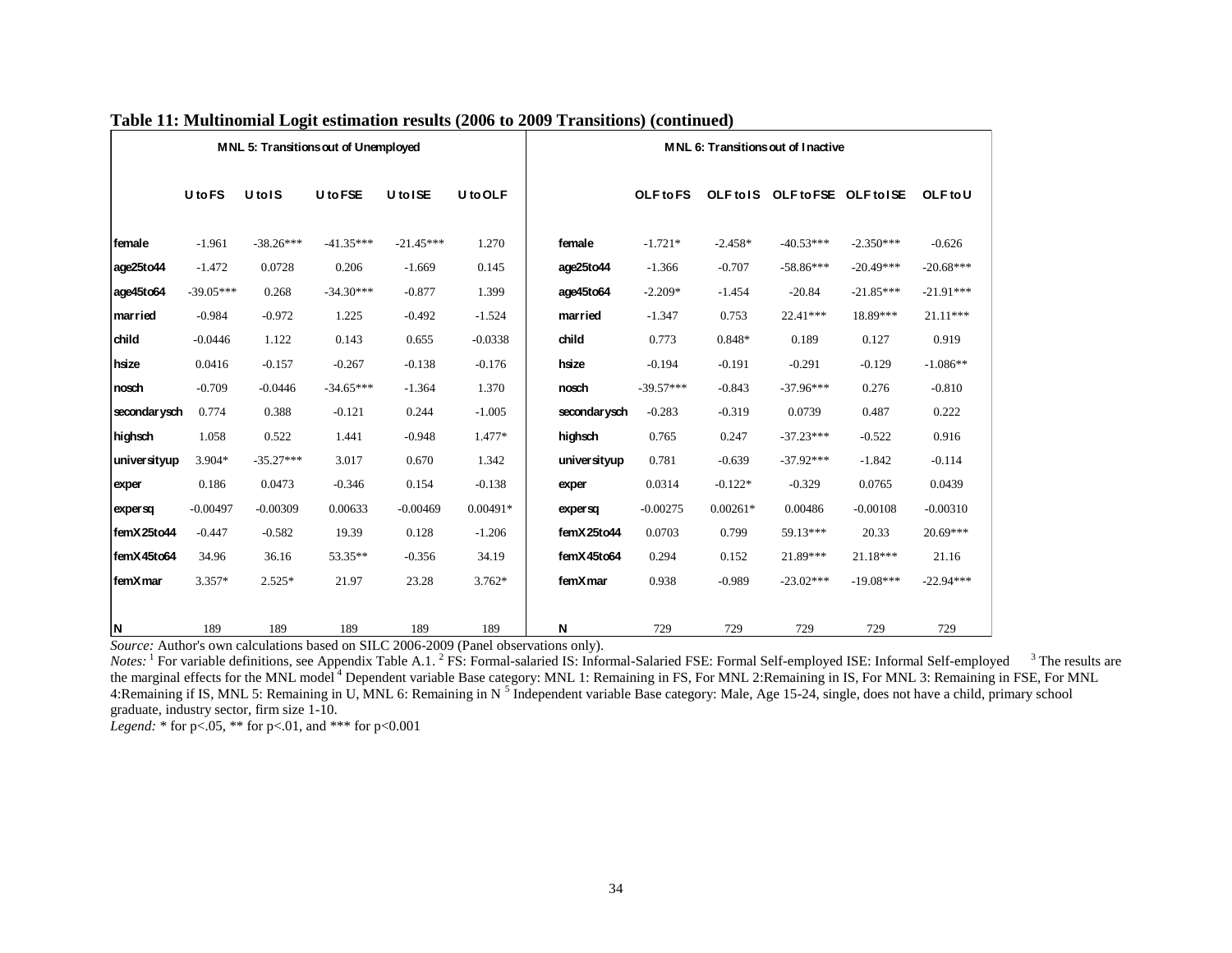#### **Table A.1: List of Definitions**

| Formal Salaried (FS)                                            |                |                       | Regular or casual employee who are wage employed AND registered to the Social Security Institution                       |
|-----------------------------------------------------------------|----------------|-----------------------|--------------------------------------------------------------------------------------------------------------------------|
| Informal Salaried (IS)                                          |                |                       | Regular or casual employee who are wage employed AND not registered to the Social Security Institution                   |
|                                                                 |                |                       | Formal Self-employed (FSE) Self-employed or unpaid family worker AND registered to the Social Security Institution       |
|                                                                 |                |                       | Informal Self-employed (ISE) Self-employed or unpaid family worker AND not registered to the Social Security Institution |
| Unemployed (U)                                                  |                |                       | Those who do not work in the reference week BUT available for work AND actively searching                                |
| Inactive $(N)$                                                  |                |                       | Those who do not work in the reference week, not available for work AND not actively searching                           |
| ii. Definition of Multinomial Logit Model Explanatory Variables |                |                       |                                                                                                                          |
| Gender                                                          |                |                       |                                                                                                                          |
|                                                                 | "male"         | Male                  | (Base category)                                                                                                          |
|                                                                 | "female"       | Female                |                                                                                                                          |
| Age                                                             |                |                       |                                                                                                                          |
|                                                                 | "age15to24"    | Age 15-24             | (Base category)                                                                                                          |
|                                                                 | "age25to44"    | Age 25-44             |                                                                                                                          |
|                                                                 | "age45to64"    | Age 45-64.            |                                                                                                                          |
| <b>Marital Status</b>                                           |                |                       |                                                                                                                          |
|                                                                 | "single"       |                       | not married (Base category)                                                                                              |
|                                                                 | "married"      | married               |                                                                                                                          |
| Education                                                       |                |                       |                                                                                                                          |
|                                                                 | "nosch"        |                       | Illiterates and individuals who are literate but did not graduate from a school                                          |
|                                                                 | "primarysch"   |                       | Primary school graduate (Base category)                                                                                  |
|                                                                 |                |                       |                                                                                                                          |
|                                                                 | "secondarysch" |                       | Secondary school graduate                                                                                                |
|                                                                 | "highsch"      |                       | High school or vocational school graduate                                                                                |
|                                                                 | "universityup" |                       | University or higher graduate                                                                                            |
| Children                                                        |                |                       |                                                                                                                          |
|                                                                 | "nochild"      |                       | Does not have children (Base category)                                                                                   |
|                                                                 | "child"        | Has children          |                                                                                                                          |
| Economic Sector                                                 |                |                       |                                                                                                                          |
|                                                                 | "agriculture"  | Agriculture           |                                                                                                                          |
|                                                                 | "industry"     |                       | Mining, manufacturing and utilities (Base category)                                                                      |
|                                                                 | "construction" | Construction          |                                                                                                                          |
|                                                                 | "services"     |                       | Trade, hotels and restaurants, transportation, financial intermediation, business services,                              |
|                                                                 |                |                       | public administration, education, health, others.                                                                        |
| Firm Size                                                       |                |                       |                                                                                                                          |
|                                                                 | "fsize1to10"   |                       | Establishments with 1-10 employees (Base category)                                                                       |
|                                                                 | "fsize11to49"  |                       | Establishments with 11-49 employees                                                                                      |
|                                                                 | "fsize50plus"  |                       | Establishments with 50 or more employees                                                                                 |
| Household Size                                                  |                |                       |                                                                                                                          |
|                                                                 | "hsize"        |                       | Number of individuals in the household of the survey respondent excluding himself/herself.                               |
| Work Experience                                                 |                |                       |                                                                                                                          |
|                                                                 | "exper"        |                       | Total number of years a survey respondent has worked for.                                                                |
| Female-Age Interaction                                          |                |                       |                                                                                                                          |
|                                                                 | "femX15to24"   |                       | Female AND aged 15-24 (Base category)                                                                                    |
|                                                                 | "femX25to44"   | Female AND aged 25-44 |                                                                                                                          |
|                                                                 |                |                       |                                                                                                                          |
|                                                                 | "femX45to64"   | Female AND aged 45-64 |                                                                                                                          |
| Female-Marital Interaction                                      | "femXsing"     | Female AND single     | (Base category)                                                                                                          |
|                                                                 |                |                       |                                                                                                                          |

 $\overline{\phantom{a}}$